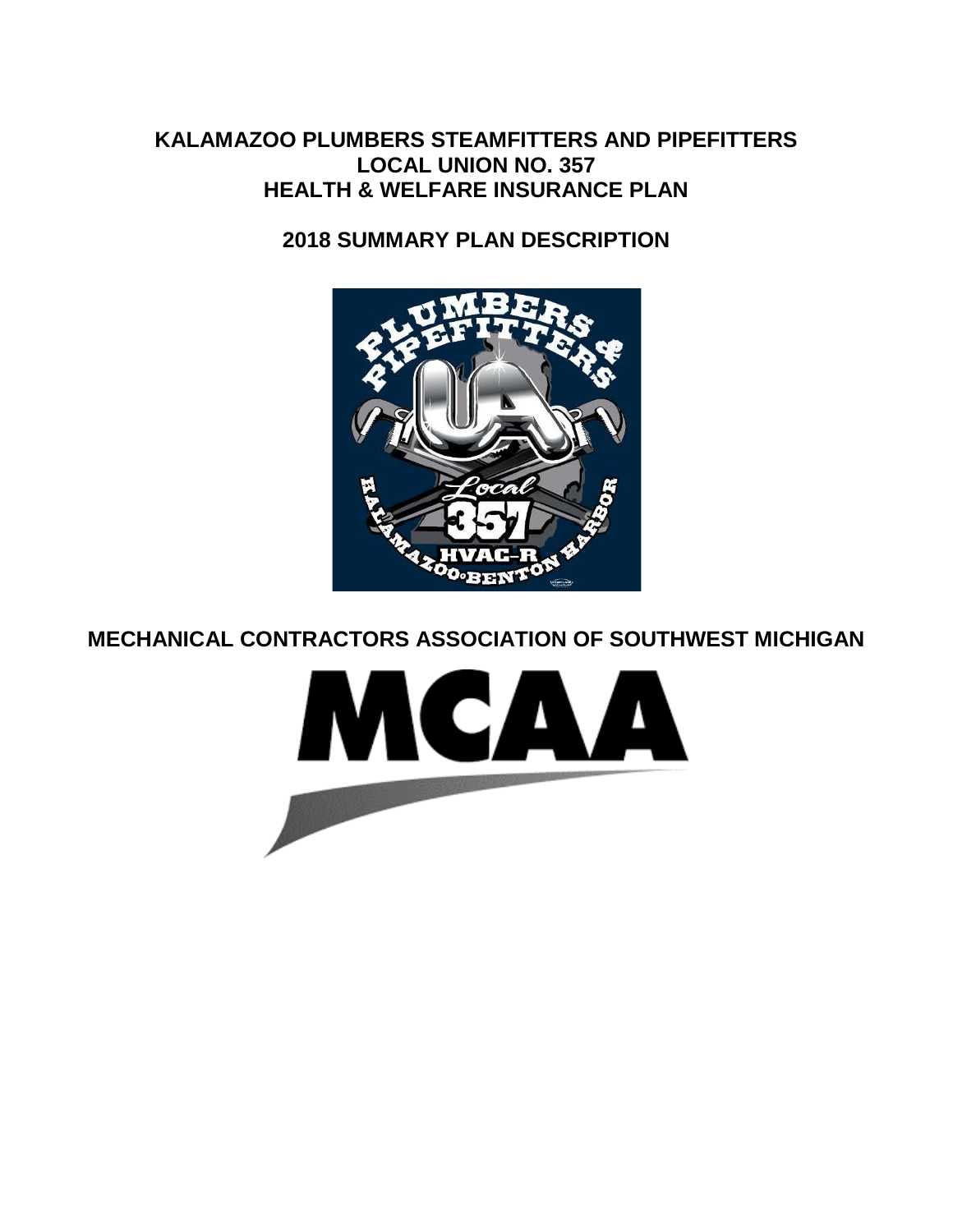#### **PART ONE: GENERAL INFORMATION**

#### **PART TWO:**

#### **ELIGIBILITY FOR ACTIVE PARTICIPANTS**

| 2.4 How do I stay eligible if I don't work enough hours or if my employer is delinguent?    12<br>2.5 What happens to hours that I work that exceed the requirements for eligibility?     12 |  |
|----------------------------------------------------------------------------------------------------------------------------------------------------------------------------------------------|--|
| 2.7 How can my coverage terminate, and if it does, how can I reinstate it?     13                                                                                                            |  |
|                                                                                                                                                                                              |  |

#### **PART THREE: ELIGIBILITY WHEN YOU RETIRE EARLY FROM COVERED EMPLOYMENT**

| 3.4 What if I decide to come out of retirement, and want to be an Active Participant again?    15 |  |
|---------------------------------------------------------------------------------------------------|--|

#### **PART FOUR: ELIGIBILITY WHEN YOU RETIRE FROM COVERED EMPLOYMENT**

| 4.1 What are the requirements to qualify for coverage if I retire at age 65 or older?     16 |  |
|----------------------------------------------------------------------------------------------|--|
|                                                                                              |  |
|                                                                                              |  |
|                                                                                              |  |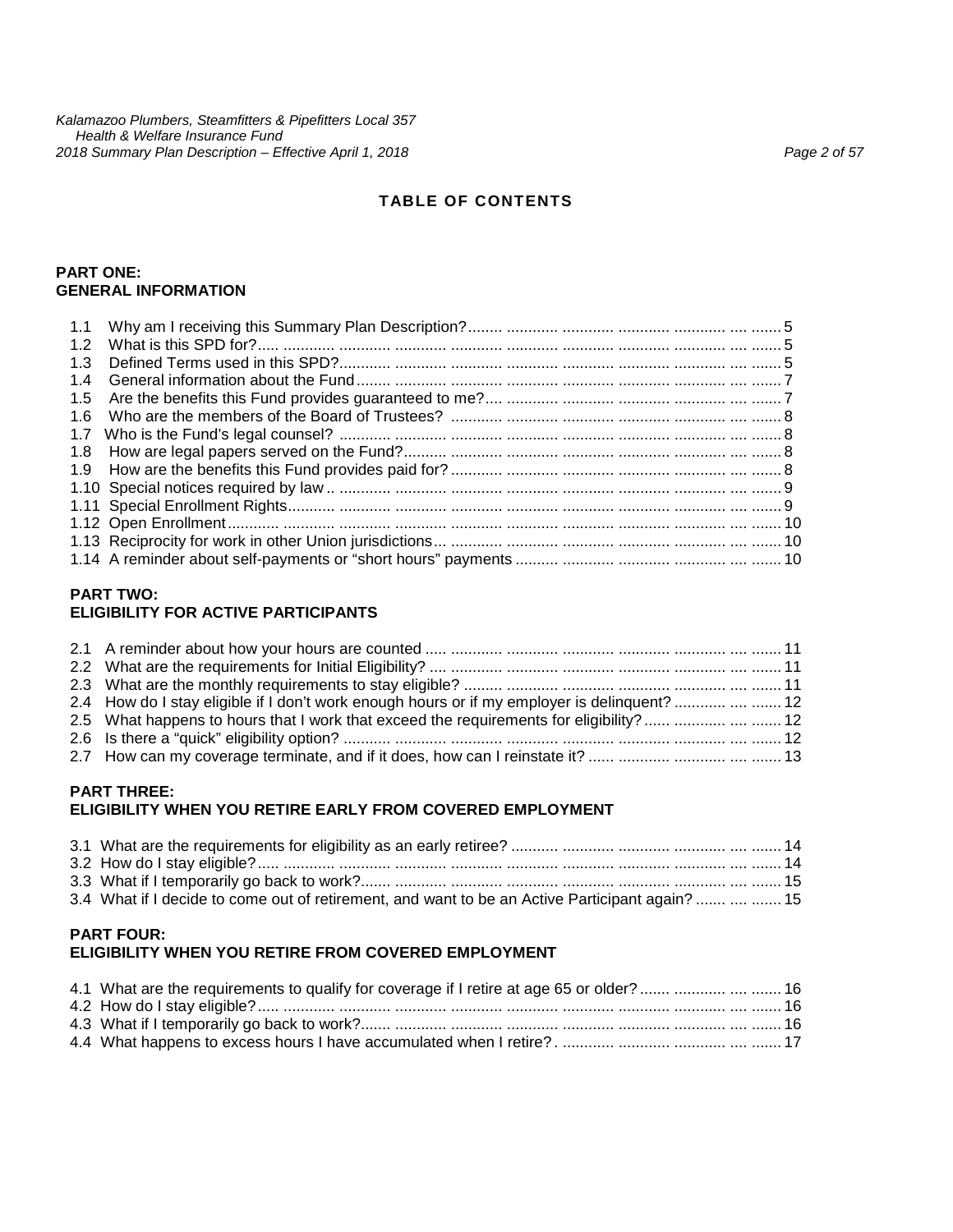*Kalamazoo Plumbers, Steamfitters & Pipefitters Local 357 Health & Welfare Insurance Fund 2018 Summary Plan Description – Effective April 1, 2018 Page 3 of 57*

# **PART FIVE: ELIGIBILITY FOR DISABLED PARTICIPANTS, SURVIVING SPOUSES & DEPENDENTS**

| 5.4 What coverage is available to disabled dependent children who are over age 26?    19 |  |
|------------------------------------------------------------------------------------------|--|

# **PART SIX: CONTINUING OF COVERAGE THROUGH SUPPORT ORDERS, FMLA & USERRA**

| 6.3 Coverage under the Uniformed Services Employment and Reemployment Rights Act ("USERRA") . 20 |  |
|--------------------------------------------------------------------------------------------------|--|

#### **PART SEVEN: CONTINUATION OF COVERAGE UNDER THE PLAN THROUGH COBRA**

| 7.8 What if there is a second Qualifying Event during the time period I am receiving coverage under |  |
|-----------------------------------------------------------------------------------------------------|--|
|                                                                                                     |  |
|                                                                                                     |  |

#### **PART EIGHT: WHAT BENEFITS ARE AVAILABLE UNDER THIS PLAN?**

| 8.2 How do I obtain a list of the doctors and hospitals that are available to me?   26 |  |
|----------------------------------------------------------------------------------------|--|
|                                                                                        |  |
|                                                                                        |  |
|                                                                                        |  |
|                                                                                        |  |
|                                                                                        |  |
|                                                                                        |  |
|                                                                                        |  |

# **PART NINE:**

# **HOW RESTRICTIONS ON YOUR COVERAGE**

| 9.2 If my Spouse and I are covered on separate plans, which plan covers our children?    32      |  |
|--------------------------------------------------------------------------------------------------|--|
|                                                                                                  |  |
|                                                                                                  |  |
|                                                                                                  |  |
| 9.6 What happens if I am injured and the Plan provides benefits for me, but I receive a recovery |  |
|                                                                                                  |  |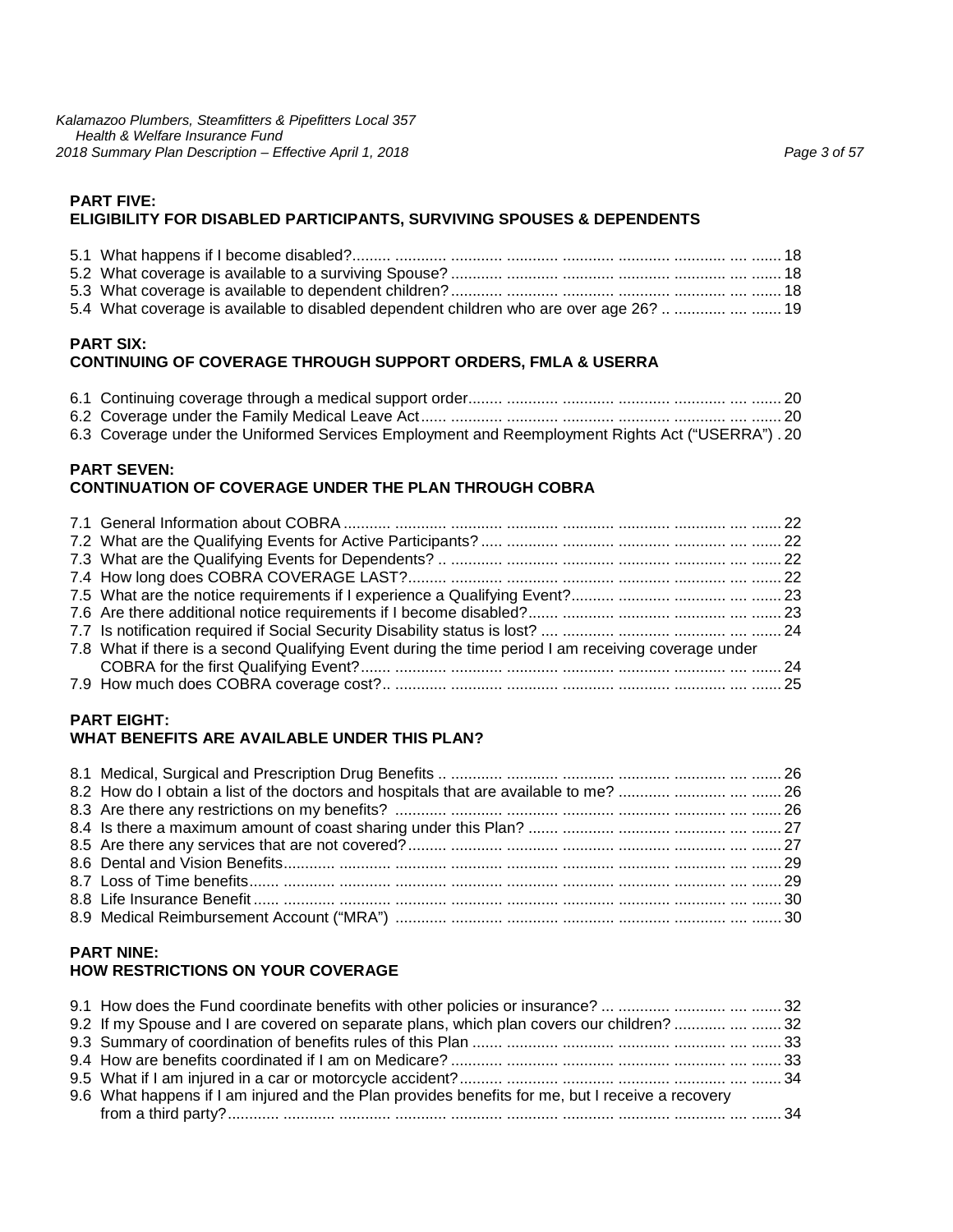*Kalamazoo Plumbers, Steamfitters & Pipefitters Local 357 Health & Welfare Insurance Fund 2018 Summary Plan Description – Effective April 1, 2018 Page 4 of 57*

#### **PART TEN: HOW TO FILE CLAIMS AND APPEAL DENIALS**

| 10.6 When can I ask for an External Appeal of a denial by the Board of Trustees?  39 |  |
|--------------------------------------------------------------------------------------|--|
|                                                                                      |  |

#### **PART ELEVEN: WHAT ARE MY RIGHTS AND RESPONSIBILITIES**

| MEDICAL, SURGICAL & PRESECRIPTION DRUG BENFITS FOR ACTIVE PARTICIPANTS        |  |
|-------------------------------------------------------------------------------|--|
| MEDICAL, SURGICAL & PRESECRIPTION DRUG BENFITS FOR EARLY RETIREES ON MEDICARE |  |
| <b>DENTAL BENEFITS THROUGH DELTA DENTAL</b>                                   |  |
| <b>VISION BENEFITS</b>                                                        |  |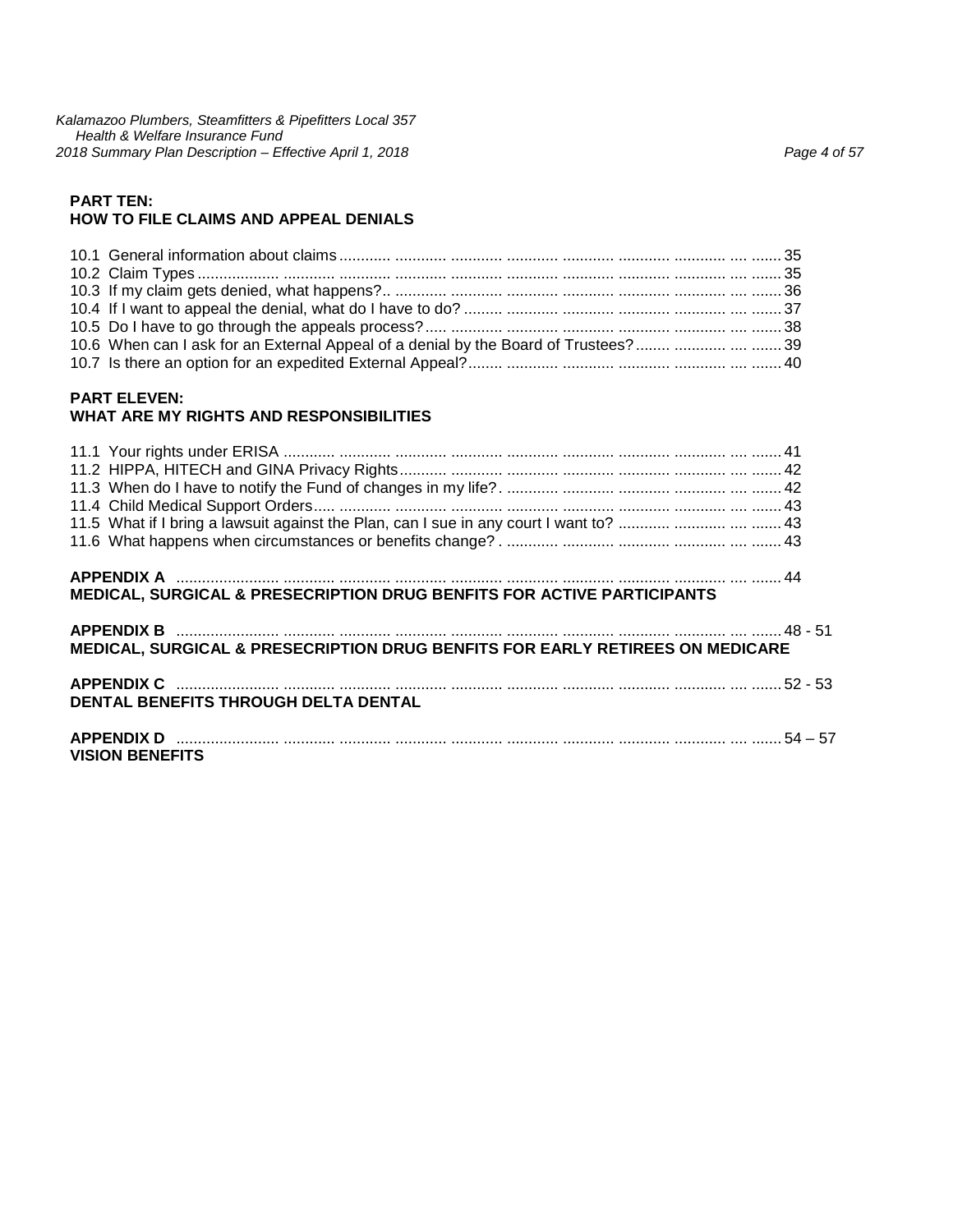### **PART ONE: GENERAL INFORMATION**

#### **1.1 Why am I receiving this Summary Plan Description?**

Federal law requires that you be provided with an SPD at least once every five years. Due to some recent changes made to the benefits this Plan provides, the Trustees have updated the SPD. **This SPD will supersede and replace the SPD you received in 2016. It will also supersede the Summaries of Material Modification that you received since that time. This SPD is effective as of April 1, 2018.** 

#### **1.2 What is this SPD for?**

The SPD will explain what benefits you have, how you become eligible, how you stay eligible, how you file a claim for benefits, as well as how you appeal if your benefits are denied. It will also provide you with some general information about the Fund. You should keep this SPD for your records.

#### **1.3 Defined terms used in this SPD.**

There are certain terms that will be used in this SPD that have a specific meaning. These terms are defined below, and will be underlined when they appear throughout this SPD.

- $\rightarrow$  Active Participant- means a Participant that is working in Covered Employment.
- $\rightarrow$  Apprentice- means a person who is duly sworn in as a member of the Union and who is a registered apprentice with the Kalamazoo Plumbers, Steamfitters & Pipefitters Local 357 Apprenticeship Program.
- $\rightarrow$  Benefit Year means the time period of January 1 through December 31 of each year.
- $\rightarrow$  Collective Bargaining Agreement means an agreement between an Employer and the Union that requires fringe benefit contributions.
- $\rightarrow$  Covered Employment there are two basic requirements for work to qualify as Covered Employment. First, your Employer must have signed a collective bargaining agreement with the Union that requires contributions to this Plan, and second, the work you are performing for the Employer must be work that is covered by that Collective Bargaining Agreement.
- $\rightarrow$  Continuing Eligibility the requirements for you to continue eligibility for benefits under the Plan after you have met the requirements for Initial Eligibility.
- $\rightarrow$  Dependent Dependent spouses and children. For a "Dependent Child" to be eligible for benefits, that child must be a son, daughter, stepchild, adopted child, foster child, or child lawfully placed for adoption that is less than 26 years of age. A Dependent Child also includes a handicapped child who is over age 26 but who became Permanently and Totally Disabled **before** reaching age 26 (special rules apply to this situation which are discussed later in this SPD).
- $\rightarrow$  Effective Date means the effective date of this SPD, the effective date of a specific benefit, or the date an Employee or Dependent becomes eligible for benefits.
- $\rightarrow$  Employee an Employee is any person who is or has been employed by an Employer in Covered Employment, or such other employment for which the Employer is obligated by a Collective Bargaining Agreement, or any other written agreement, to contribute to the Fund.
- $\rightarrow$  Employer an Employer is any of the following:
	- Any member of an employer association and any other individual, partnership, corporation or business entity which is employing the services of individuals performing work that is within the trade jurisdiction of the Union and which has a collective bargaining agreement or any other written agreement in effect, requiring contributions to the Fund;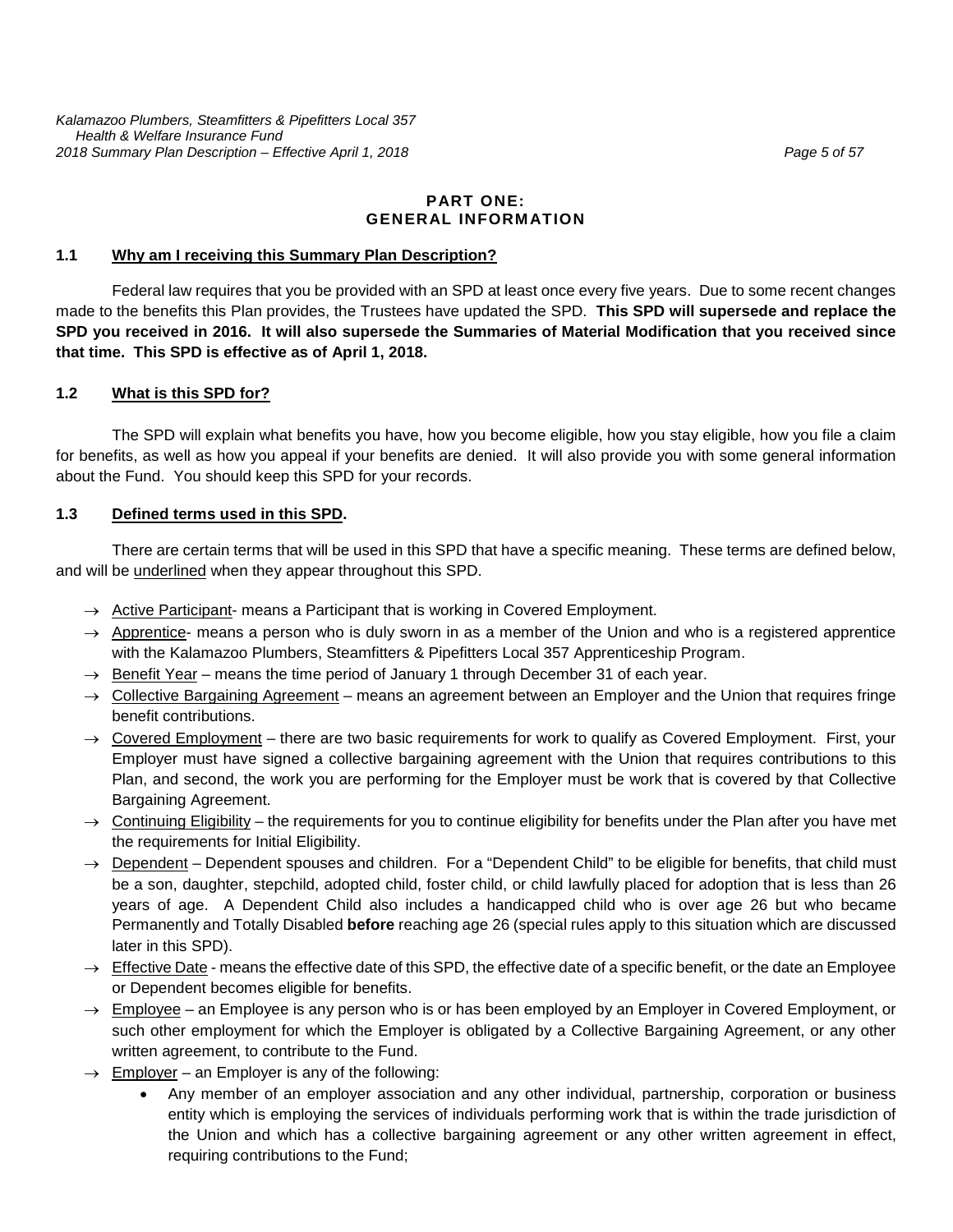- Any other Employer engaged in work coming within the trade, craft and geographical jurisdiction of the Union, who is obligated by a collective bargaining agreement, or such other written agreement, to make contributions to this Fund on behalf of its Employees, including self-employed persons or sole-proprietors;
- The Union, its affiliated Locals or related International bodies, solely to the extent that it acts in the capacity of an Employer of its business representative or its Employees, provided it agrees to make contributions to the Fund on behalf of such Employees;
- Any training or other similar program operated in whole or in part by the Union, or with its approval, or in which the Union participates;
- Any board of trustees, committee or other agency established to administer or be responsible for fringe benefit funds, educational or other programs established through collective bargaining by the Union, the members of which maintain a collective bargaining relationship with the Union or one of its constituent Locals;
- Any council, committee, or other body composed of representatives of one or more labor organizations of which the Union or one of its constituent Locals is a member and agrees in writing to participate herein; or
- Any sponsoring employer association, whose members maintain a collective bargaining relationship with the Union, solely in its capacity as an Employer of Employees, on whose behalf it has agreed in writing to make contributions to this Fund.
- $\rightarrow$  Employer Contributions means the fringe benefit contributions received by the Fund for each hour worked in Covered Employment by Active Participants. Only contributions actually received by the Fund will be counted as Employer Contributions. This means that hours you have worked that contributions are due for but have not yet been paid to the Fund by your Employer, will not be counted as Employer Contributions towards eligibility and other requirements.
- $\rightarrow$  Initial Eligibility means the requirements to begin coverage. These requirements are explained later in this SPD.
- → Medical Provider includes a "Physician" who is a doctor of medicine, osteopathy, chiropractor, podiatry or optometry, legally qualified and licensed to practice medicine or perform surgery or provide services at the time and place services are performed. The term "Physician" shall also mean a person who is licensed or certified as a psychologist (but not including a person acting within the scope of a partial or limited license or certification). It shall also mean a person who is a Member or Fellow of the American Psychological Association if there is no licensure or certification in the jurisdiction where such person renders service. This definition includes a physician's assistant, nurse or person of a similar position working under the direction of the treating Physician. The Plan will provide coverage for services administered by a Physician's Assistant or an otherwise qualified person working under a Physician, however, the Plan or its network provider may seek Physician verification or audit claims.
- $\rightarrow$  Medical Reimbursement Account ("MRA") the MRA is a notional account that does not vest that can be used to pay for some expenses not covered by the Plan. Only certain expenses approved by the IRS and the Board of Trustees can be reimbursed.
- $\rightarrow$  Participant means an Employee who has met the applicable requirements established by the Trustees to be eligible for benefits under this Plan.
- $\rightarrow$  Permanently and Totally Disabled means that a person is, in the opinion of an independent medical examiner appointed by Board of Trustees, permanently and totally prevented from engaging in any gainful activity (except for purposes of rehabilitation as may be determined by the Board of Trustees) for remuneration or profit due to a physical or mental condition arising as a result of bodily injury or disease (either occupational or non-occupational in cause) that is expected to last for a period of at least 12 or more months or that is expected to result in death. However, a person will not be deemed to be Permanently and Totally Disabled if the disability results from the use of narcotics, or if such disability was contracted, suffered, or incurred while you were engaged in or resulted from your participation in any criminal activity, or comes from a self-inflicted injury that is not the result of a medical condition.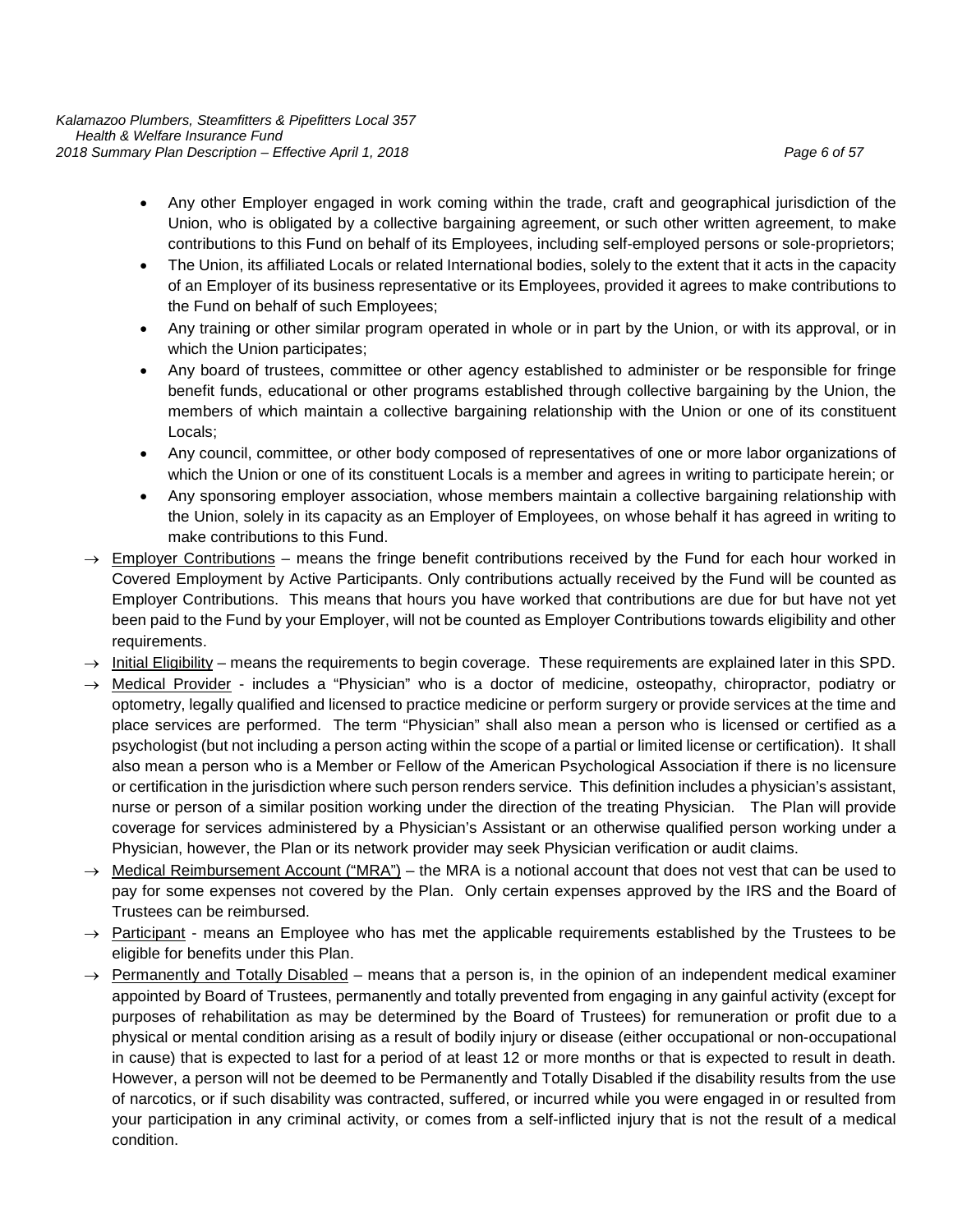*Kalamazoo Plumbers, Steamfitters & Pipefitters Local 357 Health & Welfare Insurance Fund 2018 Summary Plan Description – Effective April 1, 2018 Page 7 of 57*

- 
- → Pension Plan means the Kalamazoo Plumbers, Steamfitters & Pipefitters Local 357 Pension Plan.
- $\rightarrow$  Retiree means a Participant who has met the requirements of the Plan to continue coverage upon retirement from Covered Employment.
- $\rightarrow$  Spouse means the person to whom you are legally married.
- $\rightarrow$  Union means the Kalamazoo Plumbers, Steamfitters and Pipefitters Local Union No. 357, or any successor thereto.

#### **1.4 General Information about the Fund**

The Kalamazoo Plumbers, Steamfitters and Pipefitters Local Union No. 357 Health & Welfare Insurance Fund (referred to as the "Fund" or the "Plan" throughout this document) was created as a result of collective bargaining between the Employers that pay into the Fund and the Union. This Fund is a health and welfare plan, and is subject to the Employee Retirement Income Security Act of 1974 (ERISA). Federal law requires that a joint Board of Trustees operate this Fund. The Sponsoring Employer Association – the Southwest Michigan Mechanical Contractors Association – appoints half of the Trustees and the other half of the Trustees are elected by the Union. The Board of Trustees has complete discretionary authority to operate the Fund and to make benefit determinations. In some instances, it delegates that authority to third parties, such as the Plan Administrator. For more information on the authority and powers of the Board of Trustees, please consult the Plan Document and the Declaration of Trust (you can obtain information on how to view these documents by contacting the Plan Administrator).

If you are a Participant working in the field, for each hour that you work your Employer is required to pay the amount under the CBA negotiated on your behalf by the Union to the Fund. Once your Employer has paid in enough hours on your behalf, you become eligible for benefits unless you qualify for expedited eligibility, which is discussed later in this SPD. If you wish to obtain a copy of the CBA, you can request it from the Plan Administrator. You can also obtain from the Plan Administrator a list of **Employers** and employer organizations that sponsor this Fund.

A third-party administrator administers the Fund on the Trustees' behalf. For example, the Plan Administrator receives Employer Contributions from the Employers, determines eligibility, in some instances pays claims, and in general is responsible for the day-to-day operation of the Fund. The current administrator is TIC International Corporation. The phone number where you can reach the Plan Administrator is (248) 645-6550 or Toll Free (888) 281-3461 and the address is 30700 Telegraph Rd, Bingham Farms, Michigan 48025.

The Plan's federal identification number is 38-6156571. The Plan ID Number is 501.

#### **1.5 Are the benefits this Fund provides guaranteed to me?**

No. This Fund is different than the Pension Plan. **The benefits provided by this Fund are not accrued, guaranteed, or lifetime benefits. The Board of Trustees of may amend, change, or discontinue benefits at any time.** If the Fund is terminated, any claim for benefits pending at the time of such termination will be considered a priority claim against the remaining assets of the Fund, to the extent permitted by law.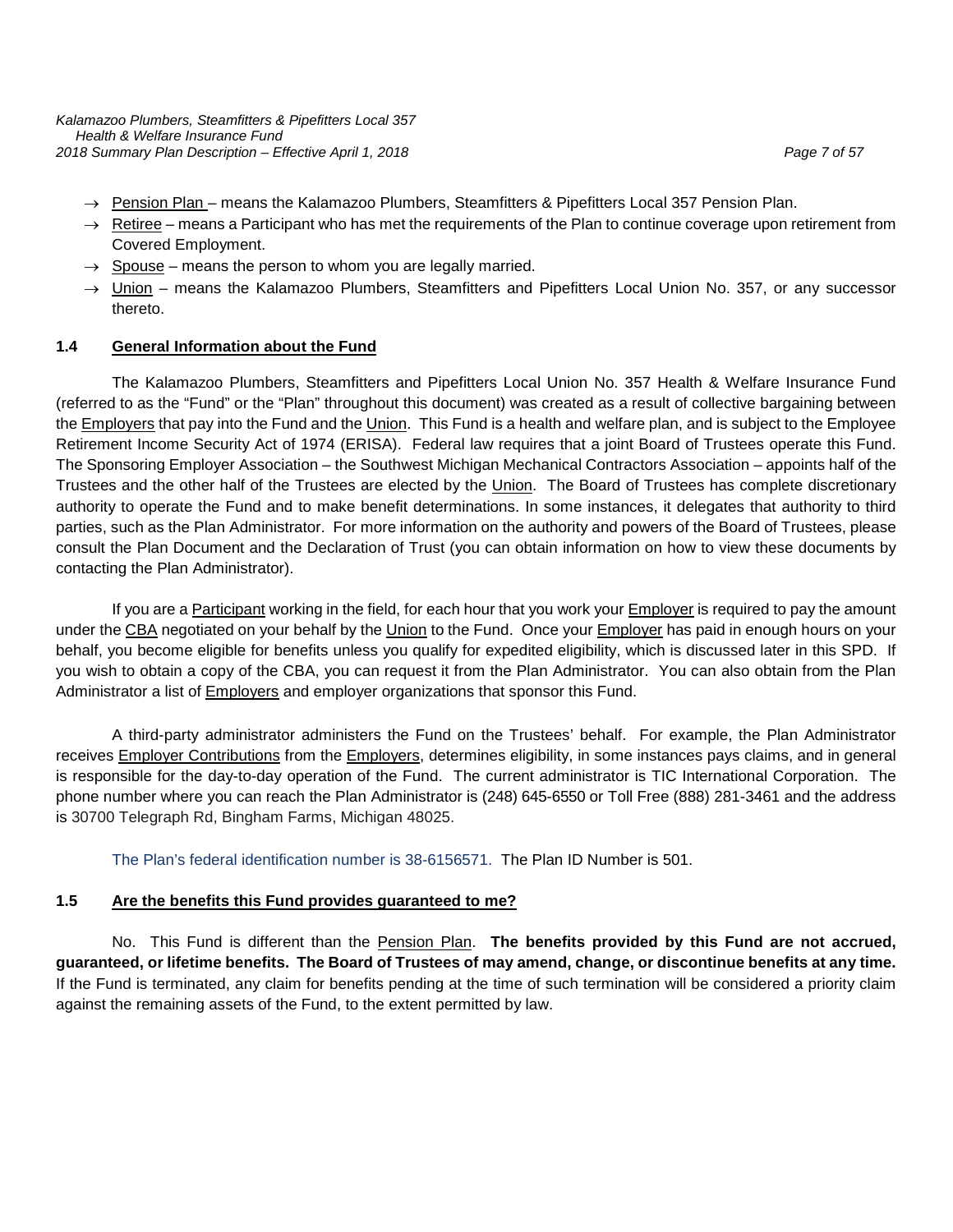*Kalamazoo Plumbers, Steamfitters & Pipefitters Local 357 Health & Welfare Insurance Fund 2018 Summary Plan Description – Effective April 1, 2018 Page 8 of 57*

# **1.6 Who are the members of the Board of Trustees?**

**Michael Corliss Tom Calvey** Kalamazoo Plumbers, Steamfitters & Pipefitters C.L. Mahoney Company Local 357 438 Forest St. 11847 Shaver Rd. Kalamazoo, Michigan 49003 Schoolcraft, Michigan 49087

**Ken Willcutt Derek Rowe** Kalamazoo Plumbers, Steamfitters & Pipefitters Mall City Mechanical Local 357 **7184 Douglas** 11847 Shaver Rd. Kalamazoo, Michigan 49007 Schoolcraft, Michigan 49087

**Frank Nykamp Mark McKnight Mark McKnight** Kalamazoo Plumbers, Steamfitters & Pipefitters D.A. Dodd Mechanical Contractors Local 357 **14 E. Michigan St, P.O. Box 430** 11847 Shaver Rd. Rolling Prairie, Indiana 46371 Schoolcraft, Michigan 49087

Union Trustees Employer Trustees

**Kevin Waterstradt** W. Soule Company 7125 Sprinkle Rd. Kalamazoo, Michigan 49003

#### **1.7 Who is the Fund's legal counsel?**

The Fund's legal counsel is Novara Tesija, P.L.L.C. Their address is 2000 Town Center, Suite 2370, Southfield, Michigan 48075. The firm's phone number is 248-354-0380. The Fund's attorneys are responsible for handling all legal matters that affect the Plan and its operation.

#### **1.8 How are legal papers served on the Fund?**

Legal papers can be served on the Plan Administrator, or the Fund's legal counsel.

#### **1.9 How are the benefits this Fund provides paid for?**

The benefits are self-funded, meaning that the Fund pays claims out of its assets. The assets of the Fund come from Employer Contributions, which are made for each hour worked by Active Participants, along with investment earnings on these contributions. However, the Board of Trustees may choose to provide some or all of the Fund's benefits on an insured basis.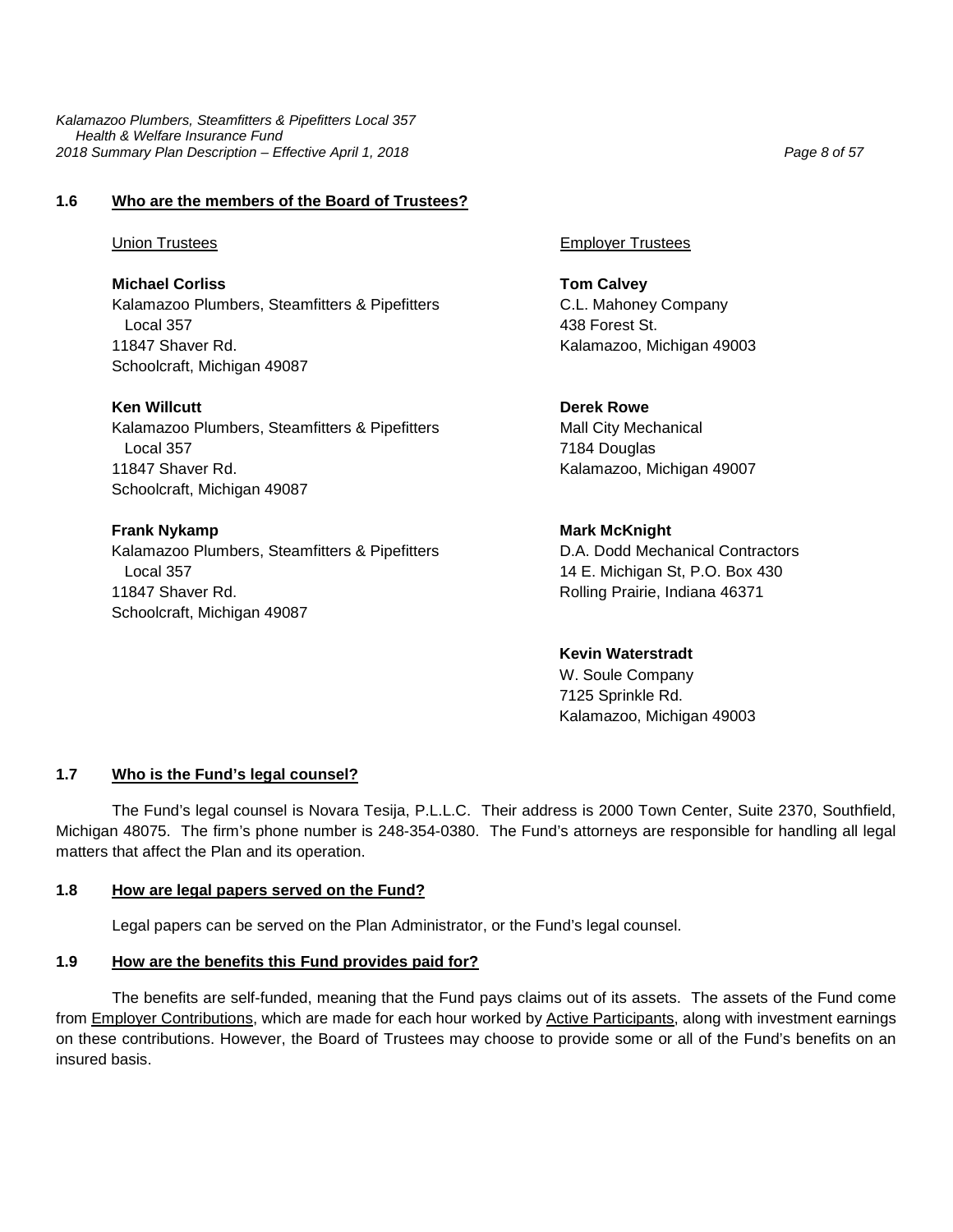*Kalamazoo Plumbers, Steamfitters & Pipefitters Local 357 Health & Welfare Insurance Fund 2018 Summary Plan Description – Effective April 1, 2018 Page 9 of 57*

#### **1.10 Special notices required by law**

Federal law requires that the Fund inform you about certain benefits. The Plan Administrator also will provide these notices on annual basis, or with certain benefit statements when required by law.

**Rights under the Women's Health and Cancer Rights Act**. The Fund, as required by the Women's Health and Cancer Rights Act of 1998, provides benefits for mastectomy-related services including all stages of reconstruction and surgery to achieve symmetry between the breasts, prostheses, and complications resulting from a mastectomy, including lymphedema. For additional information, please contact the Plan Administrator.

**Rights under the Newborns' and Mothers' Health Protection Act (Newborns' Act)**. Group health plans and health insurance issuers generally may not, under federal law, restrict benefits for any hospital length of stay in connection with childbirth for the mother or newborn child to less than 48 hours following a vaginal delivery, or less than 96 hours following a cesarean section. However, federal law generally does not prohibit the mother's or newborn's attending provider, after consulting with the mother, from discharging the mother or her newborn earlier than 48 hours (or 96 hours as applicable). In any case, plans and issuers may not, under federal law, require that a provider obtain authorization from the plan or the issuer for prescribing a length of stay not in excess of 48 hours (or 96 hours).

**Non-Discrimination**. The Fund complies with applicable civil rights laws and does not discriminate on the basis of race, color, national origin, age, disability, or sex. The Fund does not exclude people or treat them differently because of race, color, national origin, age, disability, or sex. The Fund further provides free aids and services to people with disabilities to communicate effectively with us, such as: qualified sign language interpreters, written information in other formats (large print, audio, accessible electronic formats, other formats), and provides free language services to people whose primary language is not English, such as: qualified interpreters and information written in other languages. If you need these services, contact the Plan Administrator. If you believe that the Fund has failed to provide these services or discriminated in another way on the basis of race, color, national origin, age, disability, or sex, you can file a civil rights complaint with the U.S. Department of Health and Human Services, Office for Civil Rights, electronically through the Office for Civil Rights Complaint Portal, available at<https://ocrportal.hhs.gov/ocr/portal/lobby.jsf> or by mail or phone at:

U.S. Department of Health and Human Services 200 Independence Avenue, SW Room 509F HHH Building Washington, D.C. 20201 Toll Free: 1-800-368-1019 800-537-7697 (TDD)

Complaint forms are available at<http://www.hhs.gov/ocr/office/file/index.html>

#### **1.11 Special Enrollment Rights**

Even if you become eligible for benefits from the Fund, you may elect to decline coverage. If you do so, you will **not** receive money back on your check. However, if the other coverage you have is lost, you can enroll in coverage again from the Fund (special enrollment). **If that happens, you must request reenrollment in the Plan within 30 of losing the other coverage.**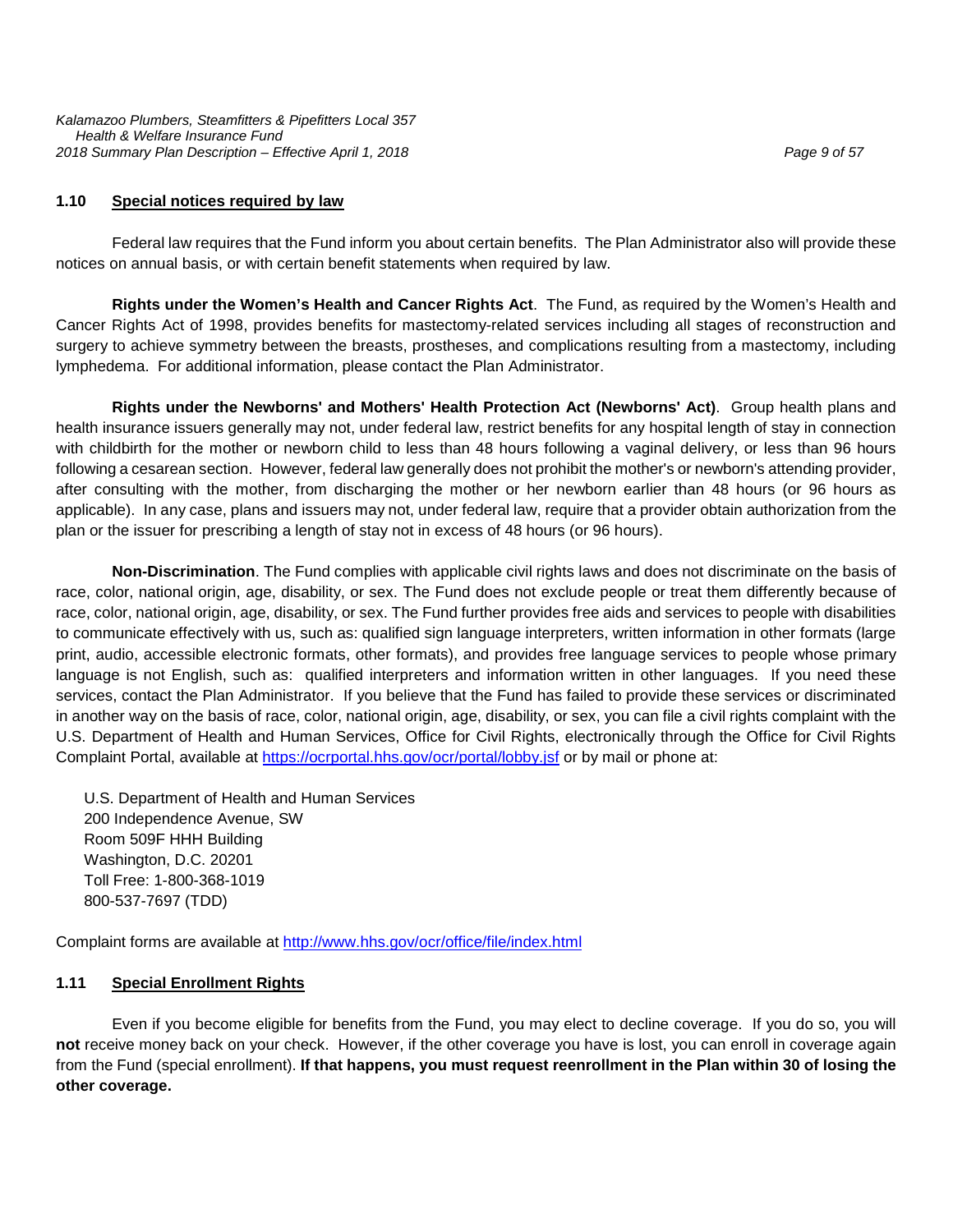Special enrollment also allows you to add a new Dependent (new Spouse or child) as a result of marriage, birth, adoption, or placement for adoption. **Newborns are automatically covered from the moment of birth. However, you do need to provide a copy of the new baby's birth certificate to the Plan Administrator within 30 days of the birth.**

**If you are adding a new Spouse, child, stepchild, or adopted child that is not a newborn, you need to notify the Plan Administrator within 30 days of the event (the marriage, date of adoption, etc.).** You will also need to provide evidence of the relationship (copy of the marriage license, court order for adoption, etc.). If you have questions or need more information, please contact the Plan Administrator. These rights and obligations are also discussed again in detail Part 11 of this SPD.

#### **1.12 Open Enrollment**

Open Enrollment is from December 1<sup>st</sup> through December 31<sup>st</sup> of each year. Open enrollment is different than Special Enrollment. Special Enrollment lets you or a Dependent come back onto the Plan at any time during the year and is triggered by a specific event (loss of other health coverage, for example). Open Enrollment happens only during December, and does not require any specific event to occur. An example of when someone would use Open Enrollment would be if that person knew that starting the next year and wanted to drop other coverage and restart coverage with this Fund. Another example would be if a person experienced a Special Enrollment event but missed the thirty-day (30) window to request enrollment or provide the required information, such as a marriage license.

#### **1.13 Reciprocity for work in other Union jurisdictions.**

The Trustees have entered into reciprocity agreements with other health and welfare funds covering the plumbing, pipefitting and related crafts throughout the country. Pursuant to these reciprocity agreements, contributions made on your behalf may be transferred from one fund to another, upon your request and authorization. The contributions that may be transferred may enable you to meet the Continuing Eligibility requirements of this Fund (the "home fund"). These agreements require that an Employer in another jurisdiction pay at least the minimum hourly rate for this Fund. If, however, you are working in a jurisdiction where the contribution rate is higher, the excess will go to fund your MRA.

#### **1.14 A reminder about self-payments or "short hours" payments**.

Throughout the eligibility sections that follow, you will see references to making self-payments. A self-payment is made when you have not worked enough hours to remain eligible. These payments are often informally called "short-hours" payments. When this occurs, you will be offered the option of making a self-payment or going on to COBRA. Self-payments may be "full" meaning you pay the full premium set by the Trustees, or "partial" meaning you pay a portion of that rate offset by Employer Contributions for hours worked or funds from your MRA. If a self-payment is needed to continue coverage, you will receive a notice from the Plan Administrator. **Self-payments are due to the Plan Administrator by the 25th day of each month**. If you elect COBRA coverage, you will also receive certain notices required by law.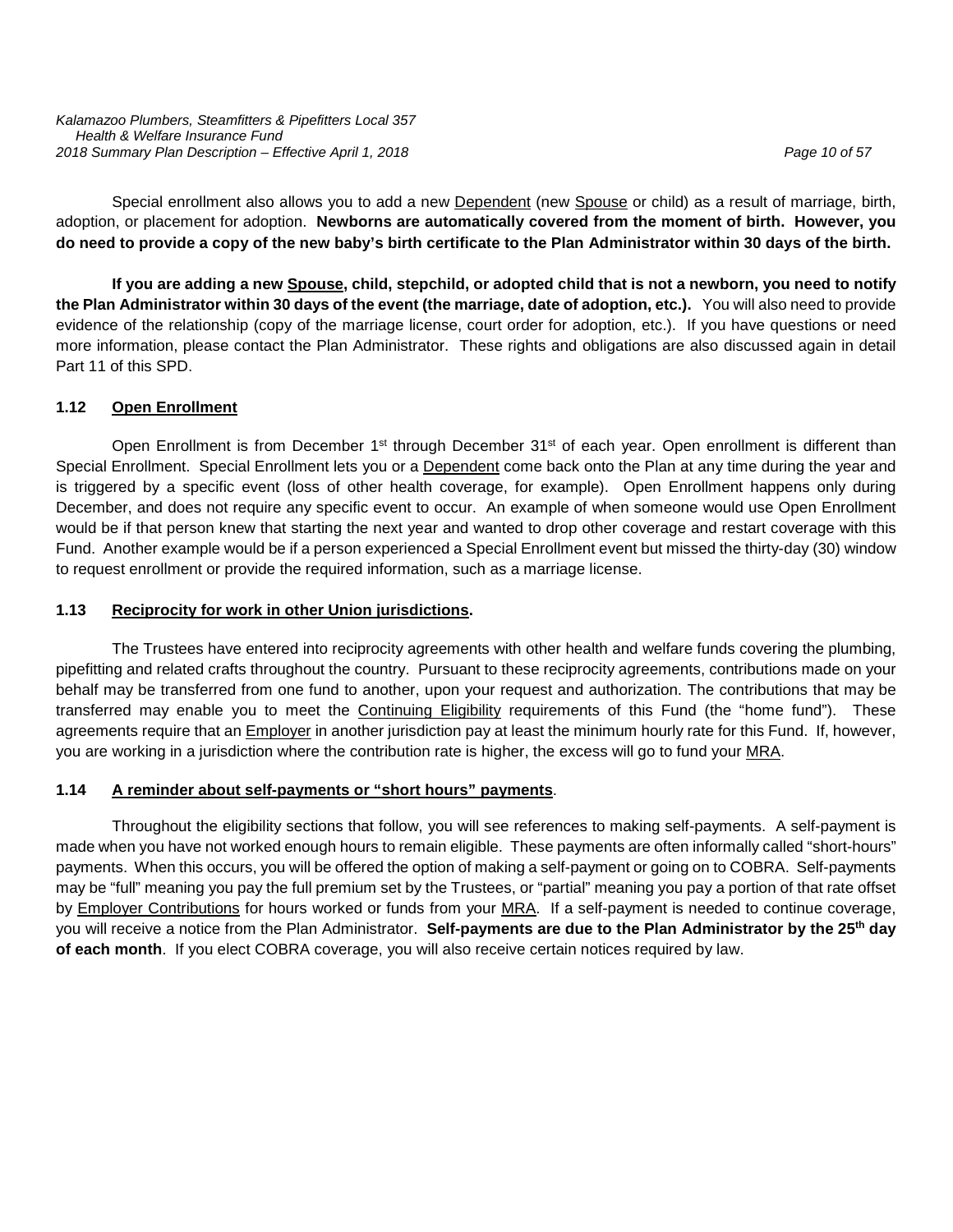# **PART TWO: ELIGIBILITY FOR ACTIVE PARTICIPANTS**

#### **2.1 A reminder about how your hours are counted**

Your **Employer** is given a one-month bookkeeping period in order to remit the contributions which are due on your behalf for the hours that you worked. Employer Contributions are considered delinquent if they are not paid to the Fund Administrator by the 15<sup>th</sup> day of the month following the month in which you performed the work. This means that contributions for work you perform in January are due by February 15. As a result, the hours you work in January are counting toward your eligibility for the month of March. This system is necessary to leave time for processing of payments and records. It is more fully explained in the chart below.

| <b>Hours worked in</b> | <b>Count for eligibility in</b> |
|------------------------|---------------------------------|
| January                | March                           |
| February               | April                           |
| March                  | May                             |
| April                  | June                            |
| May                    | July                            |
| June                   | August                          |
| July                   | September                       |
| August                 | October                         |
| September              | November                        |
| October                | December                        |
| November               | January                         |
| December               | February                        |
| January                | March                           |

#### **2.2 What are the requirements for Initial Eligibility?**

You become eligible for benefits on the first day of the month following the month in which the Fund receives at least 200 hours of Employer Contributions in any consecutive two-month period.

*Example: Assume that Alex starts work in February. He works 110 hours in February, and 120 hours in March. Alex will be covered under the Plan starting on May 1.* 

The Plan Administrator will determine your eligibility automatically. Once you become eligible you will receive a packet of information from the Plan Administrator. You should read it carefully and return any forms that you are requested to complete. A failure to return these forms could delay payment of your claims, as many of the forms contain information necessary to process your claims for benefits.

#### **2.3 What are the monthly requirements to stay eligible?**

Continuing Eligibility is determined by looking back at the number of hours you worked for a period of 1 to 12 months. To stay eligible each month by working (meaning you will not have to make a self-payment) you have to work either: (1) 120 hours every month; or (2) 360 hours in 3 consecutive months; or (3) have worked 1,200 hours in the past 12 consecutive months**. Remember, only hours actually paid by your Employer count toward eligibility.** If your Employer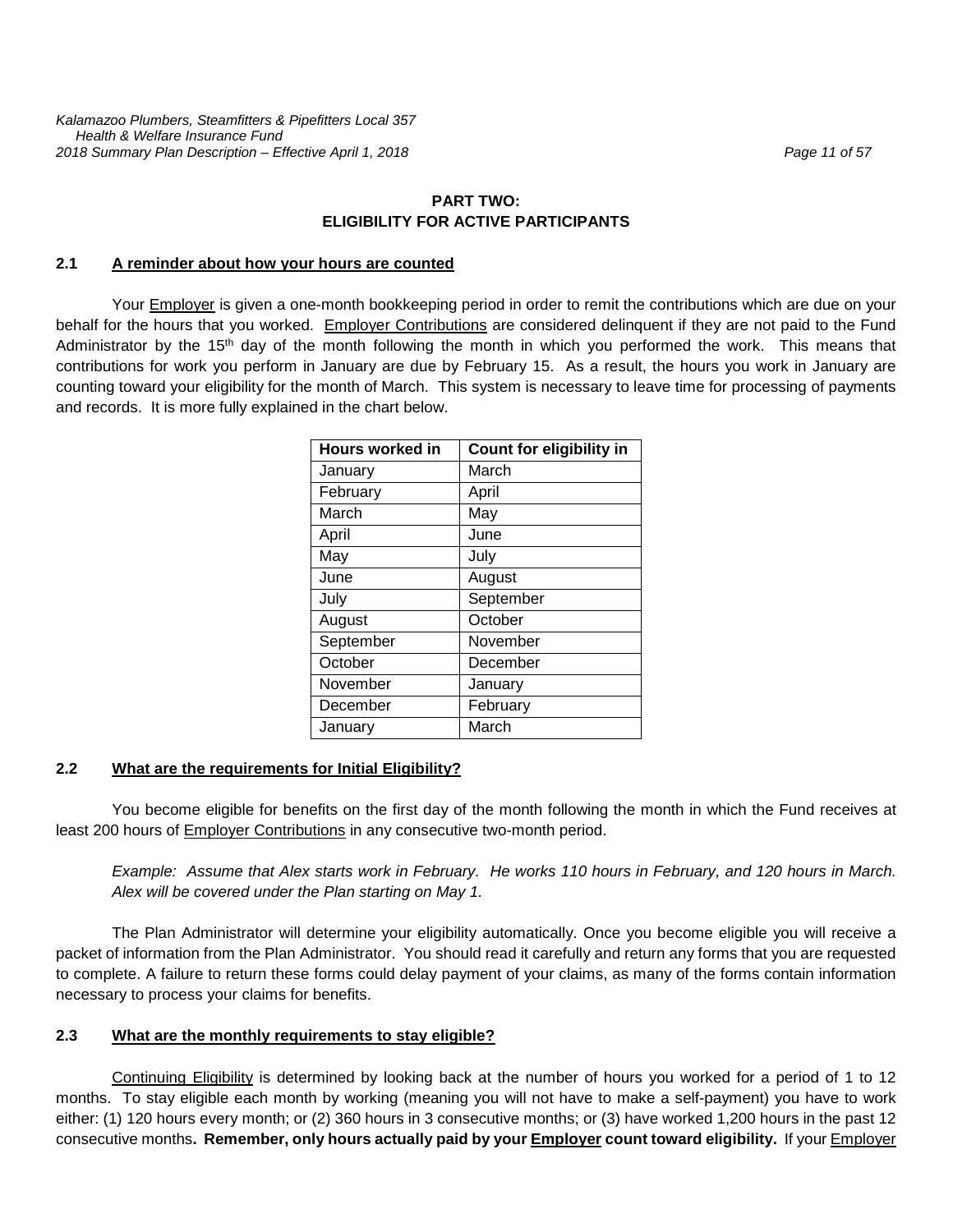fails to pay on time, you will have to continue eligibility by using any reserve hours that you have accumulated or by making a self-payment.

#### **2.4 How do I stay eligible if I don't work enough hours or if my employer is delinquent?**

As noted in Section 2.3 above, when you work excess hours you build up a reserve that will let you stay eligible in a month when you work less, or do not work at all. If your reserve hours run out, or you do not have enough hours to stay eligible, you can still continue coverage by making a self-payment, by drawing from your MRA, or a combination of these methods. However, keep in mind that you cannot make more than twelve (12) consecutive self-payments.

**In addition, in order to be allowed to make a self-payment to continue coverage, you must be available for Covered Employment from the Employers that contribute to this Fund. If you are not working in Covered Employment and fail to register on the Union's out of work list or allow your registration to lapse, it shall create a rebuttable presumption that you are no longer available for work. If you are an Apprentice, you must remain an Apprentice in order to be eligible to make self-payments. In addition, if you refuse an offer of Covered Employment more than three (3) times, you will no longer be permitted to make self-payments, your coverage will be terminated, and coverage will be offered (if you qualify) under COBRA.**

#### **2.5 What happens to hours that I work that exceed the requirements for eligibility?**

Hours that you work each month (and that are paid by your **Employer**) that exceed 120 are considered as part of the look back for Continuing Eligibility, which is described in Section 2.3, above.

#### **2.6 Is there a "quick" eligibility option?**

If you are a newly organized **Employee** that has an offer of employment from an **Employer** or you are a newly sworn in Apprentice, you can opt to become eligible immediately. However, if you do so you will begin coverage with a negative hour balance equivalent to the 200 hours that are ordinarily required to become initially eligible. This negative hour balance will be made up through hours you work in excess of what is required to stay eligible (discussed in Section 2.4 below). If you want to avail yourself of this option, you must notify the Plan Administrator within **10 days** of starting Covered Employment so that the Plan Administrator can activate your coverage.

*Example: Ed is newly organized and receives an offer of employment from ABC Company in June of 2018. Ed works 140 hours in June, 160 hours in July, and 160 hours in August. In those 3 months, Ed has worked 100 more hours than the 120 required each month to continue coverage, so Ed's negative hour balance is now only 100 hours. Once Ed clears his negative hour balance, he will begin to accumulate reserve hours to use towards the look-back period described in Section 2.3, above. If Ed is laid off from ABC Company or otherwise stops*  working for an Employer, he will have to make self-payments, if eligible to do so, in order to continue coverage.

*Example: James is sworn in as an Apprentice in September 2018. James is eligible for coverage as of the date he is sworn in. If James drops out of the Apprenticeship Program, he is no longer eligible to make self-payments. If eligible to do so, he can only elect COBRA in order to continue coverage in this situation.*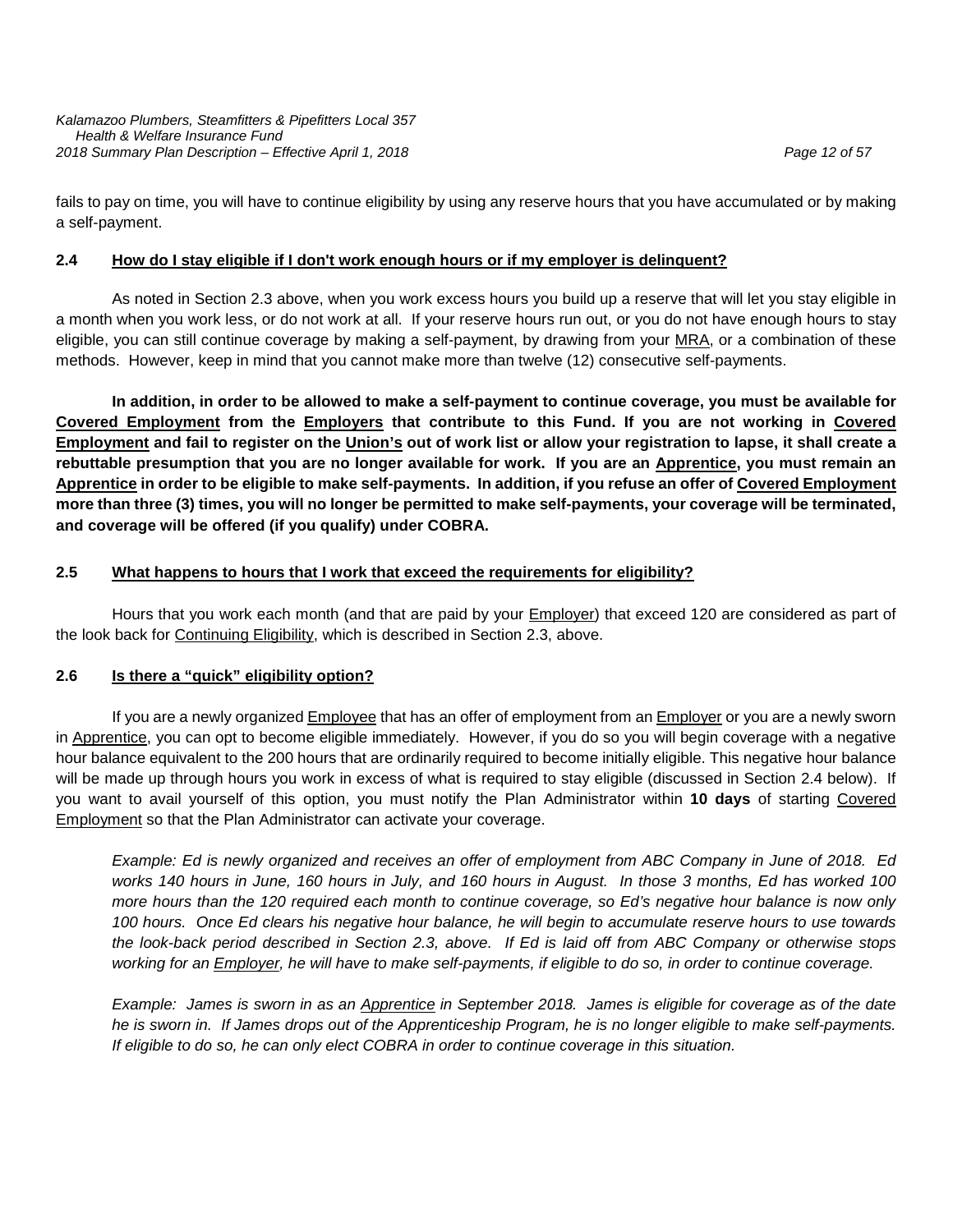*Kalamazoo Plumbers, Steamfitters & Pipefitters Local 357 Health & Welfare Insurance Fund 2018 Summary Plan Description – Effective April 1, 2018 Page 13 of 57*

#### **2.7 How can my coverage terminate, and if it does, how can I reinstate it?**

Your coverage can terminate if you fail to make a self-payment on time, or if you reach the maximum number of consecutive self-payments permitted. Eligibility will be reinstated on the first day of the following the month that the Fund receives at least 420 hours of Employer Contributions on your behalf within a period of three 3 months.

*Example: Joe makes short hours payments in February and March to continue coverage, but does not make a payment in April. He returns to work in June. In June, July, and August he works 150 hours, 140 hours, and 150 hours respectively. Joe's coverage will be reinstated on October 1.*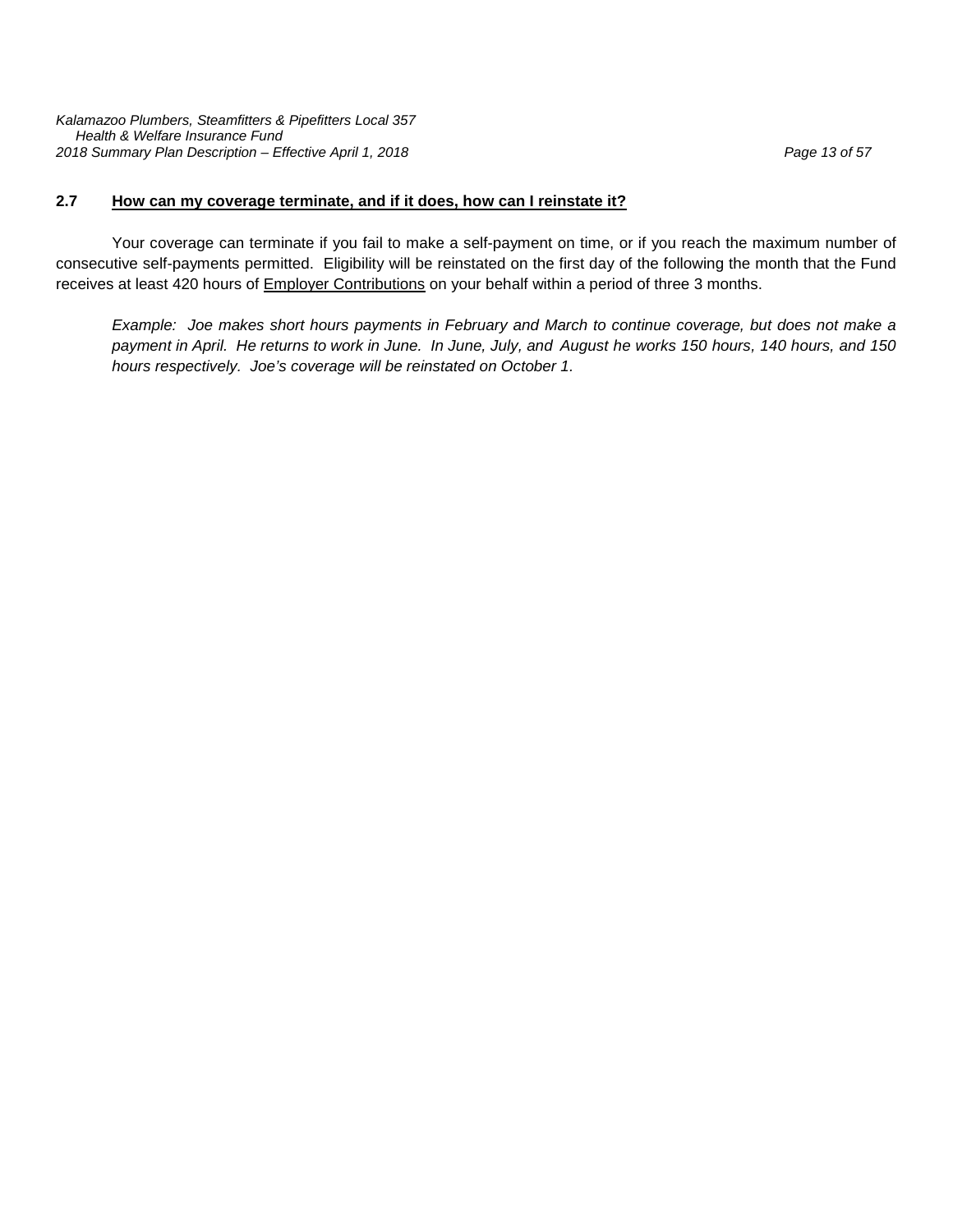# **PART THREE: ELIGIBILITY WHEN YOU RETIRE EARLY FROM COVERED EMPLOYMENT**

#### **3.1 What are the requirements for eligibility as an early retiree?**

If you retire from Covered Employment before reaching age 65, in order to qualify for coverage as an Early Retiree you must meet **all** of the following requirements:

- 1. Be under the age of 65;
- 2. Be eligible for benefits as an **Active Participant** on the date of your retirement;
- 3. Be retired from Covered Employment;
- 4. Be receiving pension benefits from the Pension Plan;
- 5. For the five (5) calendar years that immediately precede your retirement, the Fund must have received, at least 720 hours of Employer Contributions annually; and,
- 6. If within the twenty (20) years preceding your retirement, you have **more** than 5 consecutive years of service where less than 720 hours of **Employer Contributions** were received, you must have an equivalent number of consecutive years of service where at least 720 hours of Employer Contributions were received annually by the Plan.

*Example: Bob retired on January 1, 2018 at age 60. From 2012 to 2018, the Plan received at least 720 hours of Employer Contributions per year for Bob, and Bob was eligible on the date of his retirement. But, during 2002-2008 the Plan only received 510, 604, 710, 564, 677 and 514 hours of Employer Contributions. Because Bob had a sixyear period where the Plan received less than 720 hours of Employer Contributions per year, he needs to have at least one six-year consecutive period –at any point in his career- where the Plan received 720 or more hours of Employer Contributions. So, if from 1997 to 2003 the Plan received 720 or more hours of Employer Contributions, Bob would be eligible for coverage.*

#### **3.2 How do I stay eligible?**

Coverage is maintained by timely remitting the required self-payment premium each month. The self-payment amount is subject to change by the Board of Trustees. You will be notified by the Plan Administrator of the monthly amount due to maintain your coverage. **Self-payments are due by the 25th of each month. If you fail to make a timely selfpayment, you will lose your coverage and it cannot be reinstated. Remember that retiree coverage is not a vested or guaranteed benefit. It can be changed or eliminated at any time.** 

**When you make self-payments, the monthly self-payment amount will be deducted from your pension check if your monthly pension benefit is greater than the monthly self-payment amount. However, if you do not wish to have the monthly self-payment taken from your pension check, you may setup an online payment from your bank account. You may still pay by sending in a paper check, however, paper checks require a \$25 processing fee that must be paid in addition to the monthly self-payment amount. For more information, please contact the Plan Administrator.**

**If your monthly pension amount is smaller than your monthly pension benefit, you have two options: (1) you may setup an online payment from your bank account; or (2) you may still pay by sending in a paper check, however, paper checks require a \$25 processing fee that must be paid in addition to the monthly self-payment amount. For more information, please contact the Plan Administrator.**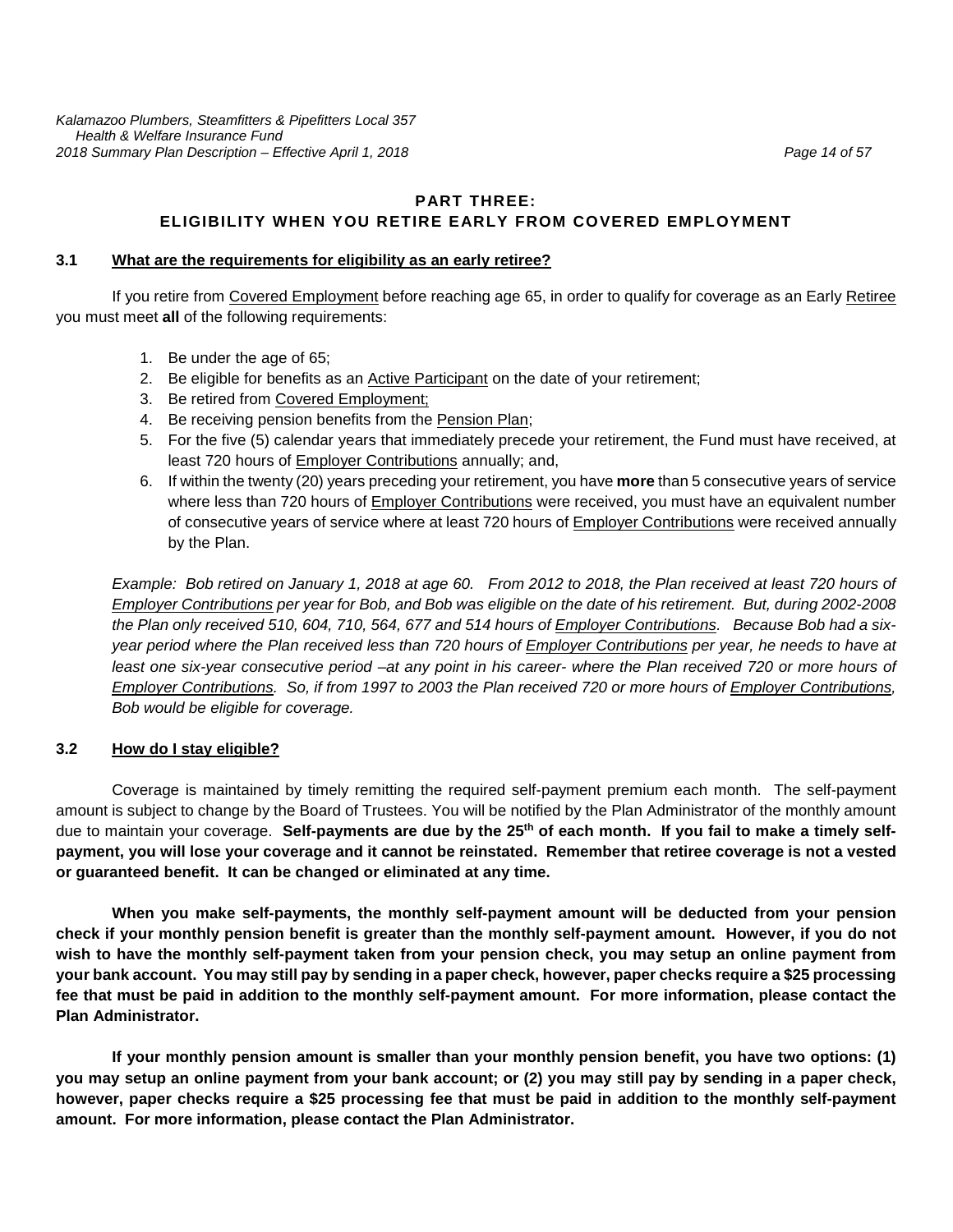*Kalamazoo Plumbers, Steamfitters & Pipefitters Local 357 Health & Welfare Insurance Fund 2018 Summary Plan Description – Effective April 1, 2018 Page 15 of 57*

#### **3.3 What if I temporarily go back to work?**

If you return to Covered Employment, the amount of Employer Contributions received by the Fund will be used to offset your monthly self-payment. If you work enough hours in a particular month you will not be required to make a selfpayment for that month. However, any excess Employer Contributions will **not** be refunded to you. Retirees who return to work will not be eligible for Short-Term Disability Benefits or the Life Insurance Benefit. Please also keep in mind that if you return to Covered Employment while receiving your pension benefits, your benefit may be temporarily suspended. Please contact the Plan Administrator for additional information.

#### **3.4 What if I decide to come out of retirement, and want to be an Active Participant again?**

You have one year from the date you retire to change your mind. If you do change your mind within one year, and return to Covered Employment, you will not have to re-qualify for retiree coverage when you chose to retire again. However, this option is only available if you decide **not** to take a lump sum pension payment when you first retire. If you take a lump sum pension payment and later wish to come out of retirement, you will have to start over with respect to meeting the eligibility requirements in Section 3.1.

*Example: Adam retires on June 1, 2018. He does not elect to take the partial lump sum benefit from the Pension Plan. In January of 2019, he decides that he wants to return to Covered Employment. Because Adam did not take the lump sum when he first retired, and because he returned to work within 1 year, when he retires again he would not have start over with respect to the eligibility requirements listed in 3.1.*

*Example: Joe is 55, and also retires on June 1, 2018. However, Joe does take the partial lump sum benefit of \$50,000.00 from the Pension Plan. If Joe returns to Covered Employment and later wants to retire a second time before reaching age 65, he will have to meet the eligibility requirements of 3.1 again. This is because under the rule, the measuring period for working at least 720 hours in the 5 years prior to retirement <i>starts over*. As a *result, he will have to work at least another 5 years in order to qualify for coverage.*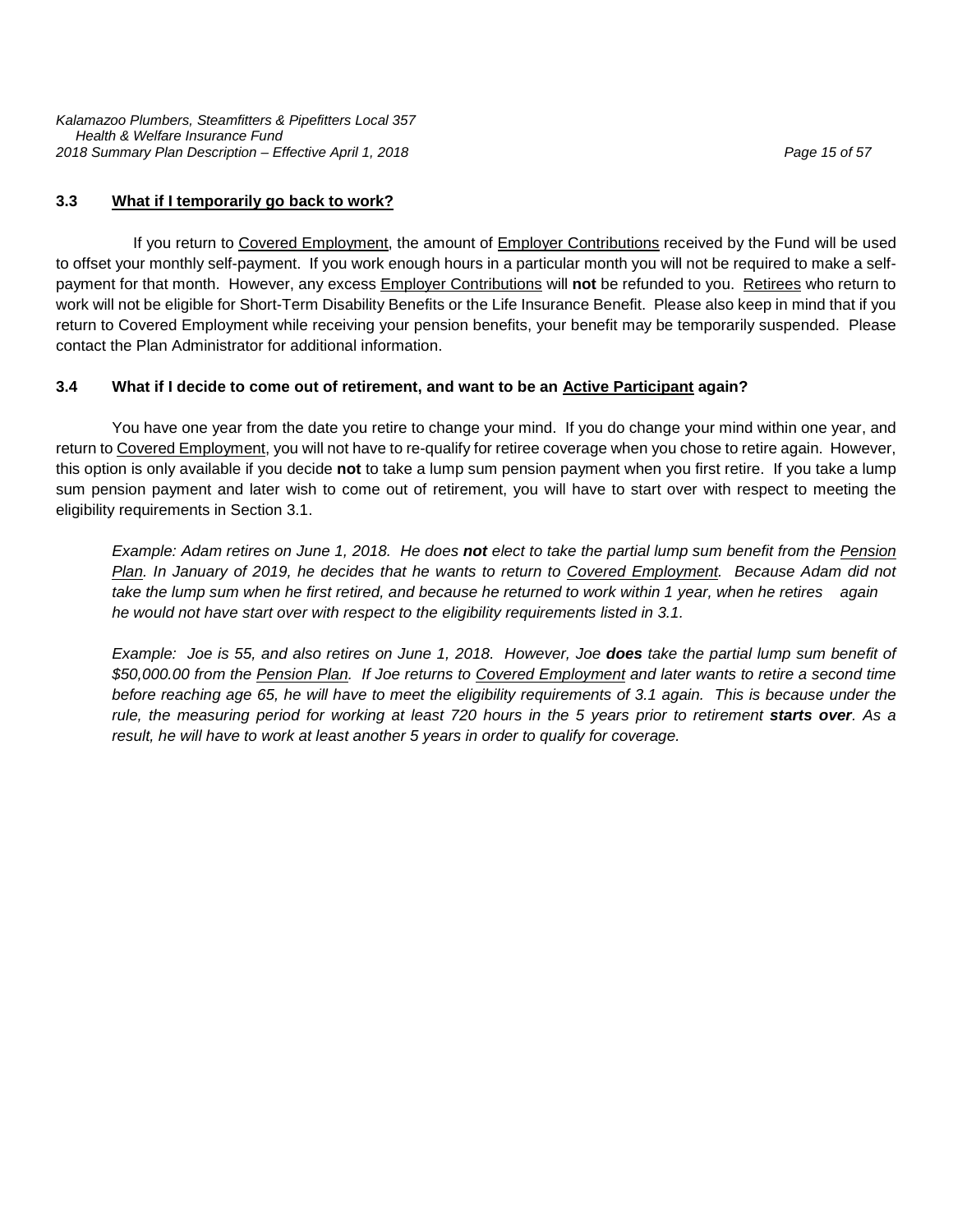# **PART FOUR: ELIGIBILITY WHEN YOU RETIRE FROM COVERED EMPLOYMENT**

#### **4.1 What are the requirements to qualify for coverage if I retire at age 65 or older?**

If you retire from Covered Employment before at or after reaching age 65, in order to qualify for coverage as an Early Retiree you must meet **all** of the following requirements:

- 1. Be age 65 or older;
- 2. Be retired from Covered Employment;
- 3. Be receiving pension benefits from the Local 357 Pension Plan; and
- 4. Be eligible for coverage under this Fund as an Active Participant on the date you retire.

#### **4.2 How do I stay eligible?**

Covered is maintained by timely remitting the required self-payment premium each month. The self-payment amount is subject to change by the Board of Trustees. You will be notified by the Plan Administrator of the monthly amount due to maintain your coverage. **Self-payments are due by the 25th of each month. If you fail to make a timely selfpayment, you will lose your coverage and it cannot be reinstated. You should also remember that retiree coverage is not a vested or guaranteed benefit. It can be changed or eliminated at any time.** 

**When you make self-payments, the monthly self-payment amount will be deducted from your pension check if your monthly pension benefit is greater than the monthly self-payment amount. However, if you do not wish to have the monthly self-payment taken from your pension check, you may setup an online payment from your bank account. You may still pay by sending in a paper check, however, paper checks require a \$25 processing fee that must be paid in addition to the monthly self-payment amount. For more information, please contact the Plan Administrator.**

**If your monthly pension benefit is smaller than your monthly self-payment amount, you have two options: (1) you may setup an online payment from your bank account; or (2) you may still pay by sending in a paper check, however, paper checks require a \$25 processing fee that must be paid in addition to the monthly self-payment amount. For more information, please contact the Plan Administrator.**

**Retiree coverage for those over age 65 is supplemental to Medicare. The Plan will treat you as if you have elected both Parts A and B. You should ensure you have properly enrolled in order to avoid any gaps in coverage.**

#### **4.3 What if I temporarily back to work?**

If you return to Covered Employment, the amount of Employer Contributions received by the Fund will be used to offset your monthly self-payment. If you work enough hours in a particular month you will not be required to make a selfpayment for that month. However, any excess Employer Contributions will **not** be refunded to you.Retirees who return to work will not be eligible for Short-Term Disability Benefits or the Life Insurance Benefit.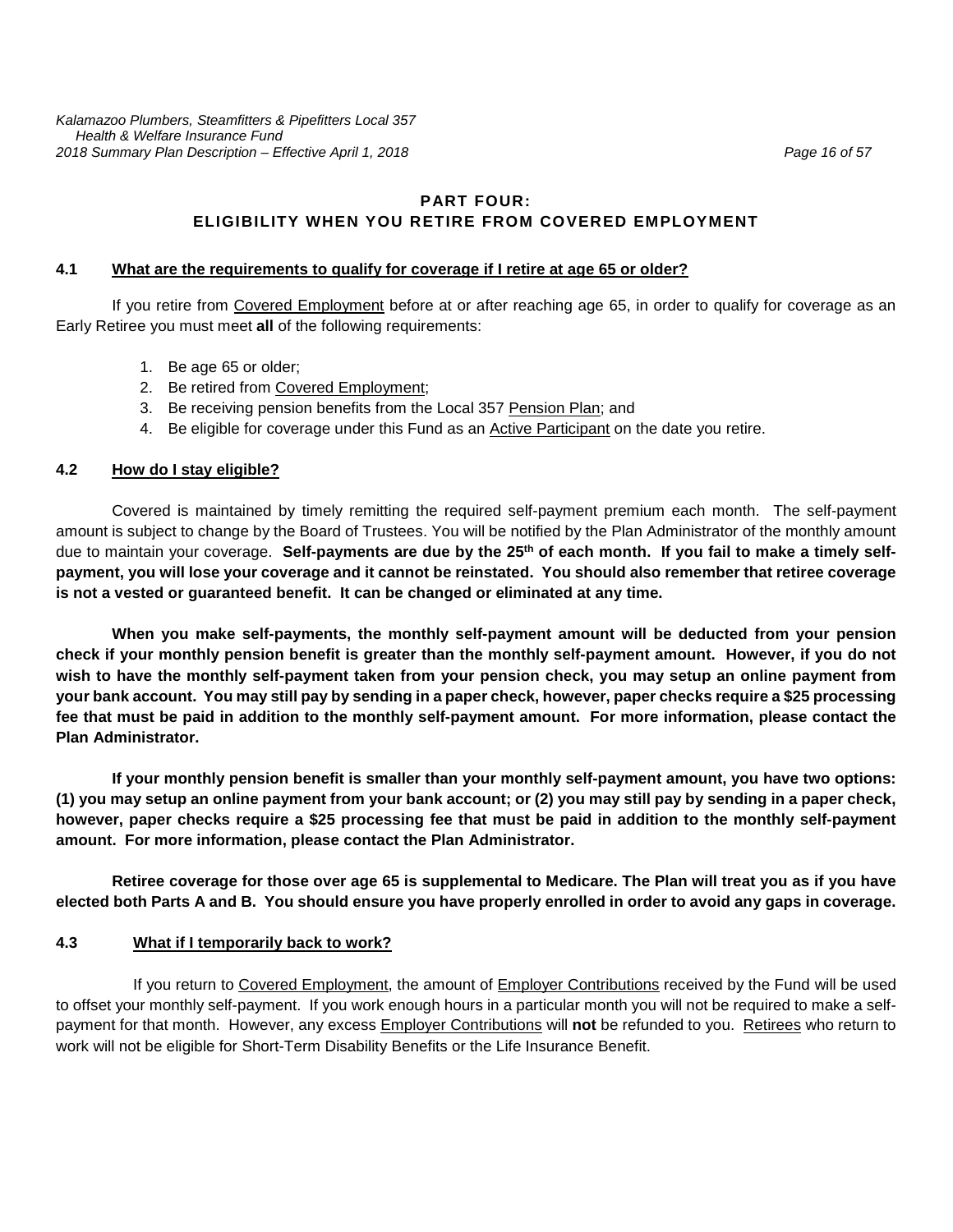*Kalamazoo Plumbers, Steamfitters & Pipefitters Local 357 Health & Welfare Insurance Fund 2018 Summary Plan Description – Effective April 1, 2018 Page 17 of 57*

# **4.4 What happens to excess hours I have accumulated when I retire?**

Excess hours used to maintain eligibility are forfeited upon retirement. For example, if you worked 460 hours in 3 consecutive months, and you retire, you will lose the excess 100 hours of Employer Contributions. As a result, you will then be required to make self-payments.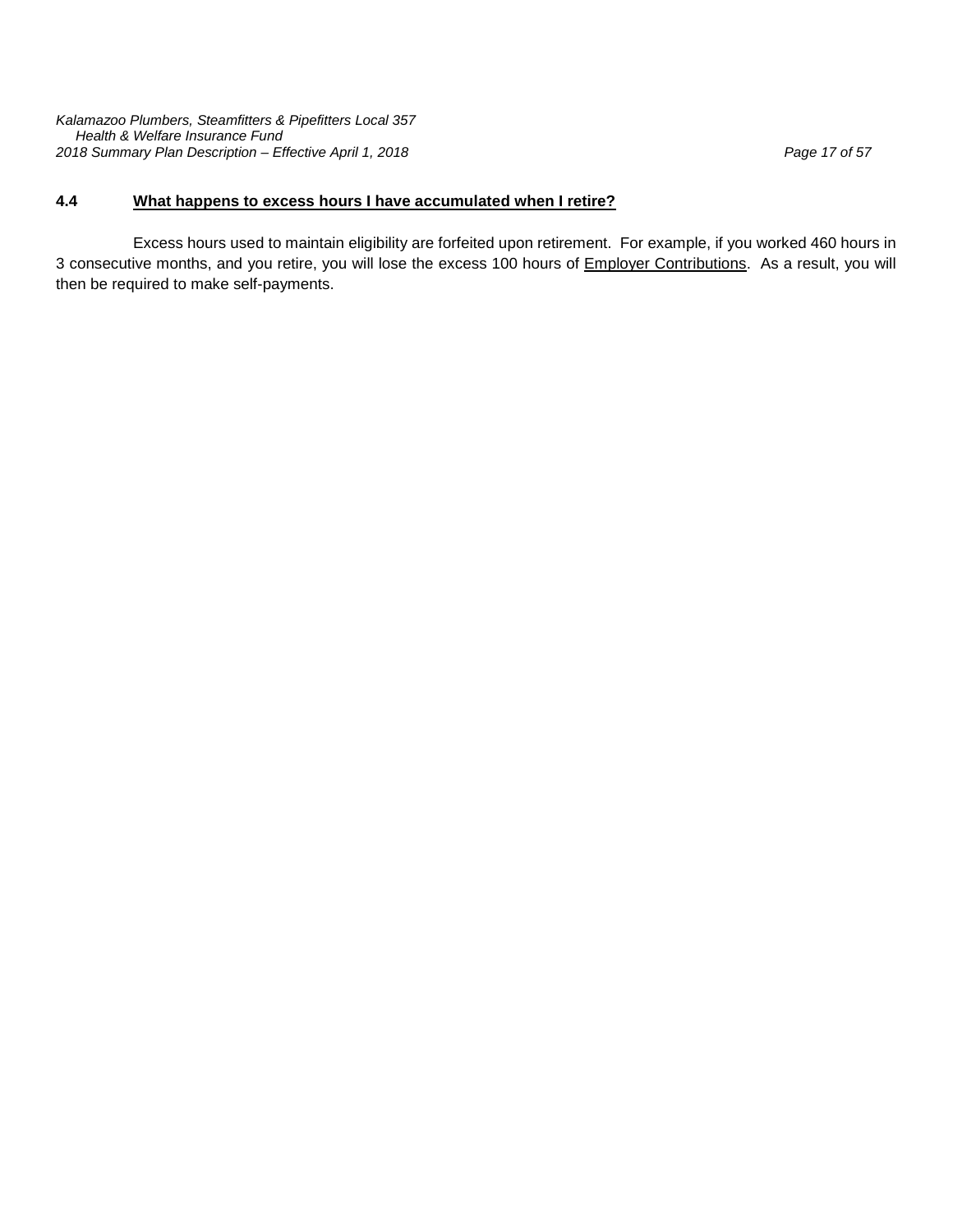#### **PART FIVE: ELIGIBILITY FOR DISABLED PARTICIPANTS, SURVIVING SPOUSES & DEPENDENTS**

#### **5.1 What happens if I become disabled?**

Active Participants that are Permanently and Totally Disabled will receive an automatic credit for 6 months of coverage. No self-payments will be required to be made during this initial 6-month period.

**If you decide to retire during, prior to, or at the end of the initial six-month period:** provided that you meet the eligibility requirements for Early Retiree or Retiree coverage, you will receive an additional six-month disability credit. After the expiration of this 6-month period, you maintain eligibility by timely remitting the required monthly self-payment.

*Example: Charles is injured, and is Permanently and Totally Disabled on June 1, 2018. Charles will receive coverage for 6 months. Charles decides to retire in August of 2018. He will receive an additional 6 months of coverage, which will give him coverage through June of 2019. If Charles wishes to continue coverage for July of 2019 and beyond, he must make timely self-payments to the Plan Administrator.*

**If you do not retire by the end of the initial six-month period, but you also do not return to Covered Employment:** you can remain on the Plan for additional 12 months provided that you (1) apply for a determination of Social Security Disability from the United States Social Security Administration; and (2) timely make self-payments at the rates set by the Board of Trustees.

#### **5.2 What coverage is available to a surviving Spouse?**

A surviving Spouse of a deceased Participant or Retiree is eligible to continue coverage provided both the deceased Participant or Retiree and the surviving Spouse were covered by this Fund at the time of the Participant's or Retiree's death.

To continue coverage, surviving Spouses must make timely self-payments. If a balance remains in the deceased Participant's or Retiree's MRA, it will automatically be used to make in whole, or in part, the monthly self-payment amount. Once any balance in the MRA is exhausted, full self-payment at the prevailing rate must be made. **Self-payments are due by the 25th of each month. If you fail to make a timely self-payment, you will lose your coverage and it cannot be reinstated.** 

Coverage for surviving Spouses will terminate when the surviving Spouse either (1) becomes eligible for coverage as an employee through his or her employment; or (2) upon remarriage. **If you are a surviving Spouse, you must notify the Plan Administrator in writing within 30 days of your eligibility for employer provided health coverage or your remarriage.** 

#### **5.3 What coverage is available to dependent children?**

The Plan provides coverage for the Dependent children of Active Participants, Retirees, and surviving Spouses. Under this Plan, a Dependent is defined as a son, daughter, stepchild, adopted child, child lawfully placed for adoption, or foster child that is lawfully placed who is **under** 26 years of age.

All coverage under this Plan for a dependent child will terminate on the last day of the month in which the child turns age 26. The Board of Trustees reserves the right to require verification that the child meets the Plan's definition of Dependent.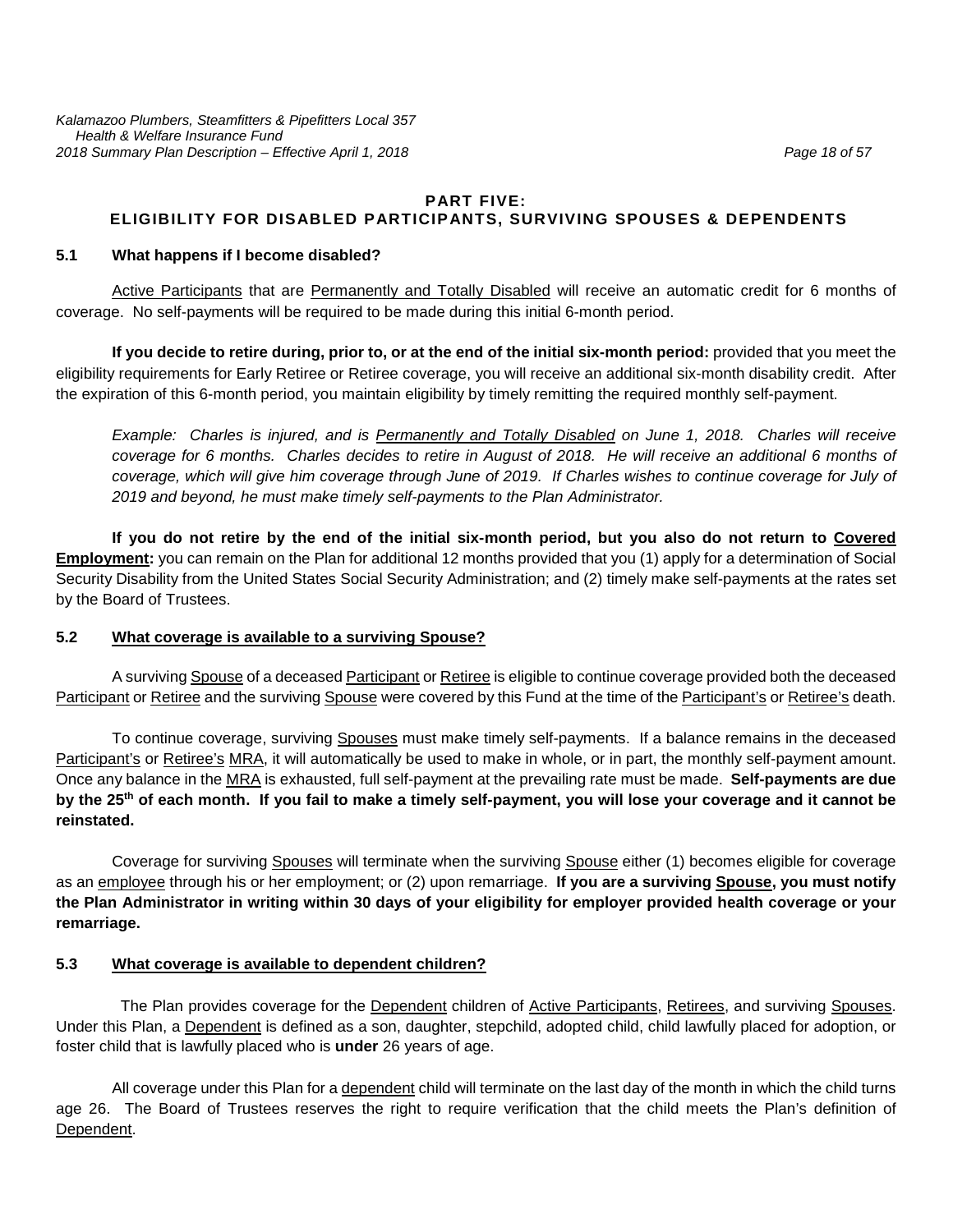#### **5.4 What coverage is available to disabled dependent children who are over age 26?**

Generally, coverage for Dependent children ends on the last day of the month in which the Dependent child turns age 26. However, if a Dependent child becomes Totally and Permanently Disabled **before** reaching 26 the child can remain on the Plan for an additional period of time under certain conditions. The disabled child (or someone on their behalf) must apply for a determination of Social Security Disability ("SSD") from the United States Social Security Administration within 90 days of the child's 26th birthday. **If the application for SSD is timely submitted, and proof of the application is provided to the Plan Administrator, the child can remain on the Plan for a period of two years from the expiration of the 90-day period.**

At all times, the Board of Trustees retains the right to require an independent medical examination to verify both the initial, and ongoing disability status of the child. **Failure to timely submit the application for SSD will result in the termination of the child's coverage. In addition, the person through whom the child claims coverage (the parent) must remain eligible for coverage from this Plan.** 

*Example: Daniel is a disabled child. He turns age 26 on June 20, 2018. Daniel's application must be filed and a copy delivered to the Plan Administrator on or before September 18, 2018. Daniel timely applies for SSD, submitting his application on September 1, 2018. Daniel may remain on the Plan until September 1, 2020 even if his application for SSD is denied.*

If the SSD application is approved the child may remain on the Plan for an additional two years from the date the determination of SSD is effective.

*Example: Daniel receives his SSD award effective March 1, 2020. Daniel may now remain on the Plan until March 1, 2022.* 

#### **IF YOU ALREADY HAVE A DISABLED CHILD OVER AGE 26 THAT IS CURRENTLY RECEIVING COVERAGE FROM THIS PLAN, THE CHILD'S SSD APPLICATION MUST BE SUBMITTED 90 DAYS FROM APRIL 1, 2018.**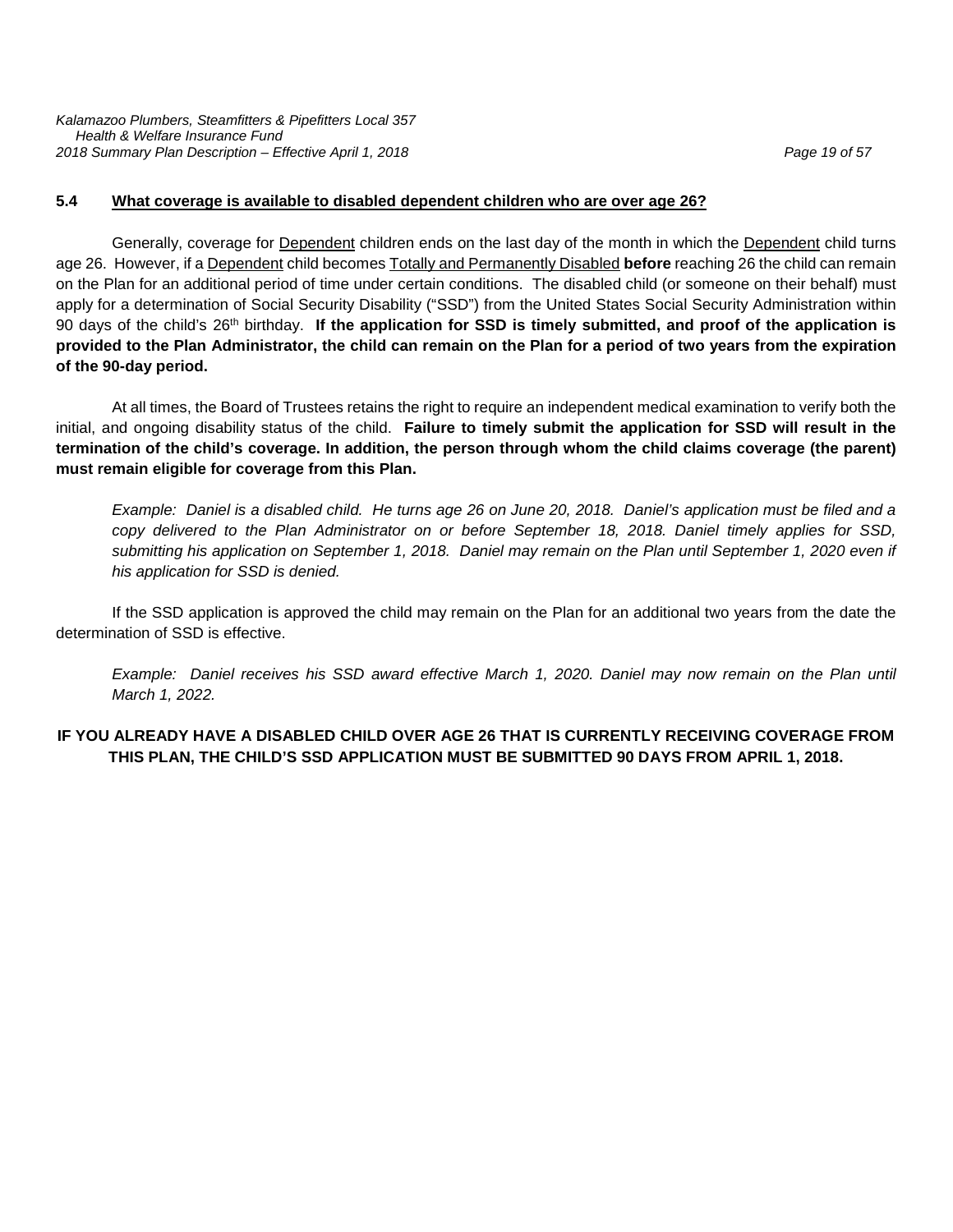#### **PART SIX: CONTINUATION OF COVERAGE THROUGH SUPPORT ORDERS, FMLA & USERRA**

#### **6.1 Continuing coverage through a medical support order**

The Plan will provide benefits otherwise available in accordance with any valid order of a court, determined by the Board of Trustees to be a qualified medical child support order (QMCSO) under applicable law, which creates or recognizes the right of an alternate recipient to benefits as an eligible Dependent under the Plan.

A QMCSO must create or recognize an alternative recipient's right to receive benefits for which a Participant or Beneficiary is eligible to receive under this Plan. It must also provide a reasonable description of the benefits of this Plan is required to provide, and the time period to which the QMCSO applies.

The Plan Administrator will establish reasonable methods to notify individuals affected by the order, segregate any amounts payable under the order, determine whether the order is qualified and distribute the benefits under the QMCSO. Any payment made by the Plan under a QMCSO or reimbursement for expenses paid by the child or the child's custodial parent or legal guardian will be made in accordance with applicable law. **A request for coverage under a QMSCO must be submitted to the Plan Administrator within 30 days of the entry of the QMSCO.** A copy of the procedures for reviewing QMCSOs can be obtained free of charge by contacting the Plan Administrator.

#### **6.2 Coverage under the Family Medical Leave Act**

A Contributing Employer which is a "covered employer" as that term is defined by the Family Medical Leave Act ("FMLA") is required to notify the Fund when an eligible employee has been granted family or medical leave, in accordance with the terms and conditions established by the Trustees. In general, employers will be covered by FMLA if they employ fifty or more employees.

Both the Employer and the Participant are required to provide the notices, information and documentation as may be required by the Trustees and by law. The Fund will continue coverage during the period of any leave for which a Participant is eligible under the provisions of the FMLA provided the Employer remits the required contributions and fully complies with all requirements established by the Trustees. If you have questions about FMLA, contact the Plan Administrator.

#### **6.3 Coverage under the Uniformed Services Employment and Reemployment Rights Act ("USERRA")**

If you leave Covered Employment to enter service in the armed forces, or other uniformed services of the United States, the Employer Contributions accrued in your hour bank will be frozen, and you may elect to continue coverage for all benefits under the Plan, except death benefits, accidental death and dismemberment benefits, and accident and sickness or loss of time benefits, for a period which is the lesser of: (1) the 24-month period beginning on the last day of Covered Employment; or (2) the day the Participant fails to apply for or return to Covered Employment.

If you elect to continue coverage, you will be charged the monthly COBRA premium rate, as described in the next section of this SPD, unless your period of service is less than 31 days, in which case coverage shall be provided at no additional cost.

You must return to Covered Employment or register on the Union's out-of-work list within 90 days of your discharge under honorable conditions from the services or within 24 months of discharge if you are recovering from an illness or injury incurred during or aggravated by your service. Upon return to Covered Employment or registration on the Union's out-of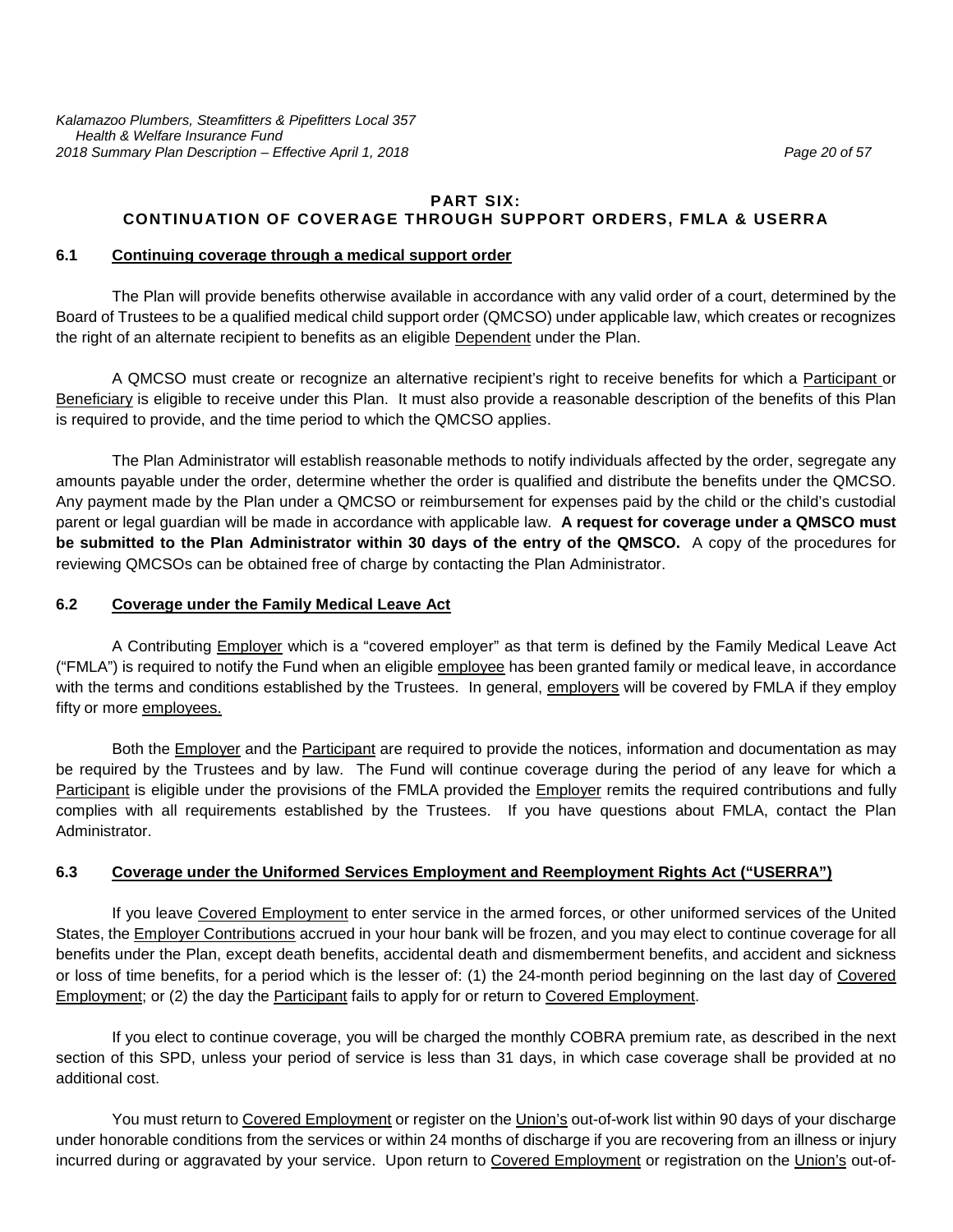*Kalamazoo Plumbers, Steamfitters & Pipefitters Local 357 Health & Welfare Insurance Fund 2018 Summary Plan Description – Effective April 1, 2018 Page 21 of 57*

work list, your reserve hours accumulated by working excess hours, if any, shall be restored. You will also be eligible for coverage without having to reestablish eligibility. However, if the period of military service exceeds 5 years, you must again establish Initial Eligibility before coverage will be reinstated. You will also need to submit copies of your induction and discharge papers to the Plan Administrator.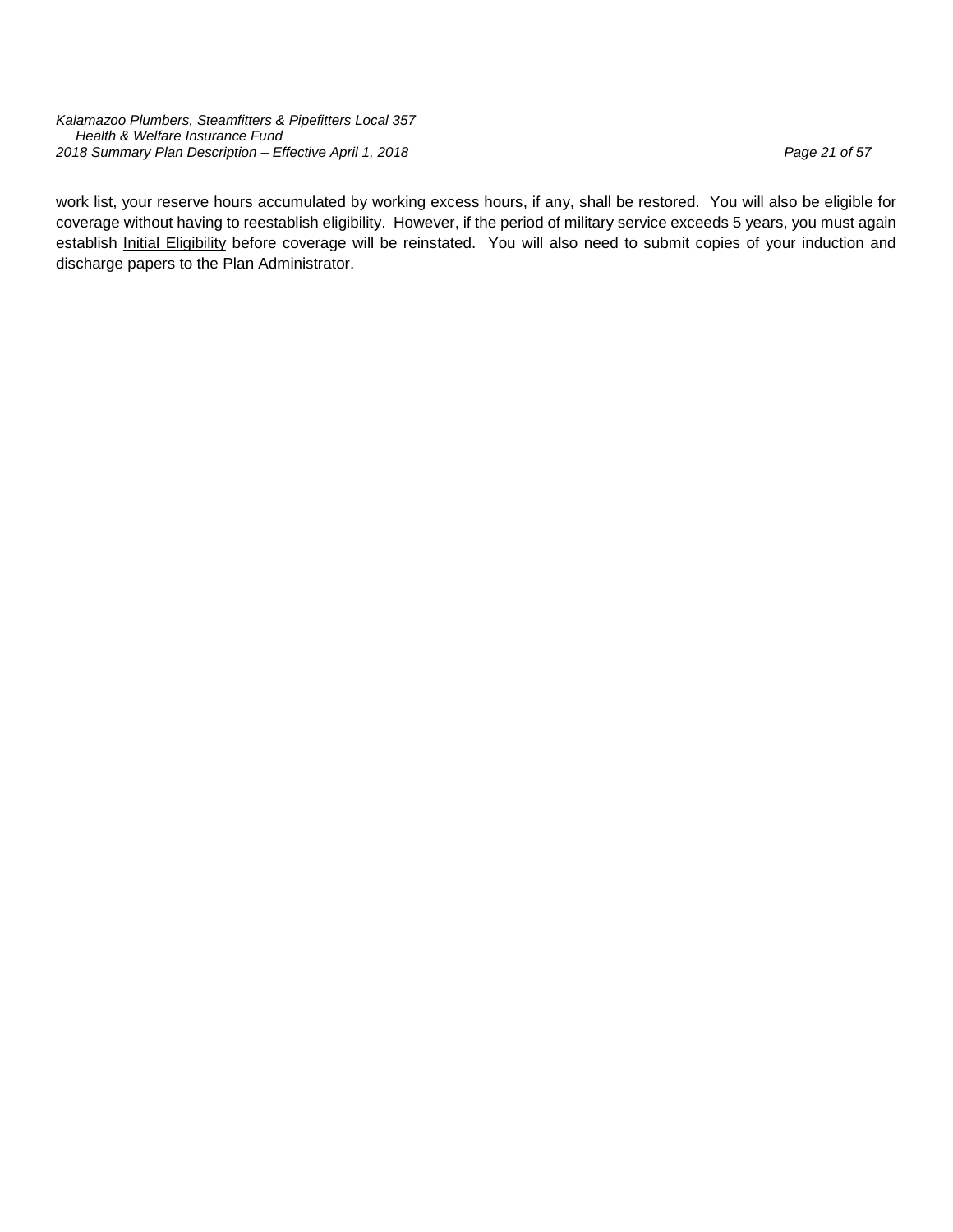# **PART SEVEN: CONTINUATION OF COVERAGE UNDER THE PLAN THROUGH COBRA**

#### **7.1 General information about COBRA**

The Consolidated Omnibus Budget Reconciliation Act ("COBRA") offers Participants and their Dependents the opportunity to temporarily extend their health care coverage under the Plan under certain circumstances after coverage under the Plan would normally end. To be eligible for coverage under COBRA, you must experience a "Qualified Event" which in turn makes you a "Qualified Beneficiary" under COBRA.

Once you start coverage through COBRA, it can be extended in two ways; the first is when a person is found to be disabled by the Social Security Administration ("SSA") and the second is when there is a second Qualifying Event during the first 18 months of coverage under COBRA. These two types of extensions, and the duties they place on you to notify the Plan Administrator about them, are discussed below.

#### **7.2 What are the Qualifying Events for Active Participants?**

If you are working in Covered Employment, you become a Qualified Beneficiary and are entitled to elect COBRA coverage if any of the following events occurs and causes you to lose coverage under the Plan:

- 1. Your employment terminates for any reason other than "gross misconduct"; or
- 2. Your experience a reduction in hours of employment.

#### **7.3 What are the Qualifying Events for Dependents?**

The following are Qualifying Events for a Spouse or the Dependent child if their occurrence causes loss of coverage under the Plan:

- 1. The termination of the Participant's employment for reasons other than gross misconduct;
- 2. A reduction in the Participant's hours of employment;
- 3. The death of the Participant;
- 4. The Participant's divorce or legal separation;
- 5. The Participant's eligibility for Medicare;
- 6. In some circumstances, upon the filing by the Participant's Employer of a Chapter 11 Bankruptcy Reorganization petition; or
- 7. The Dependent ceases to be a "Dependent child" under the Plan (e.g. turns age 26).

#### **7.4 How long does COBRA coverage last?**

The length of coverage depends on the type of Qualifying Event. The table below summarizes the coverage available based on the type of Qualifying Event. It is also possible to experience a second Qualifying Event, which can extend the length of time you can remain covered. Initial and secondary Qualifying Events are discussed in the ensuring sections of this SPD.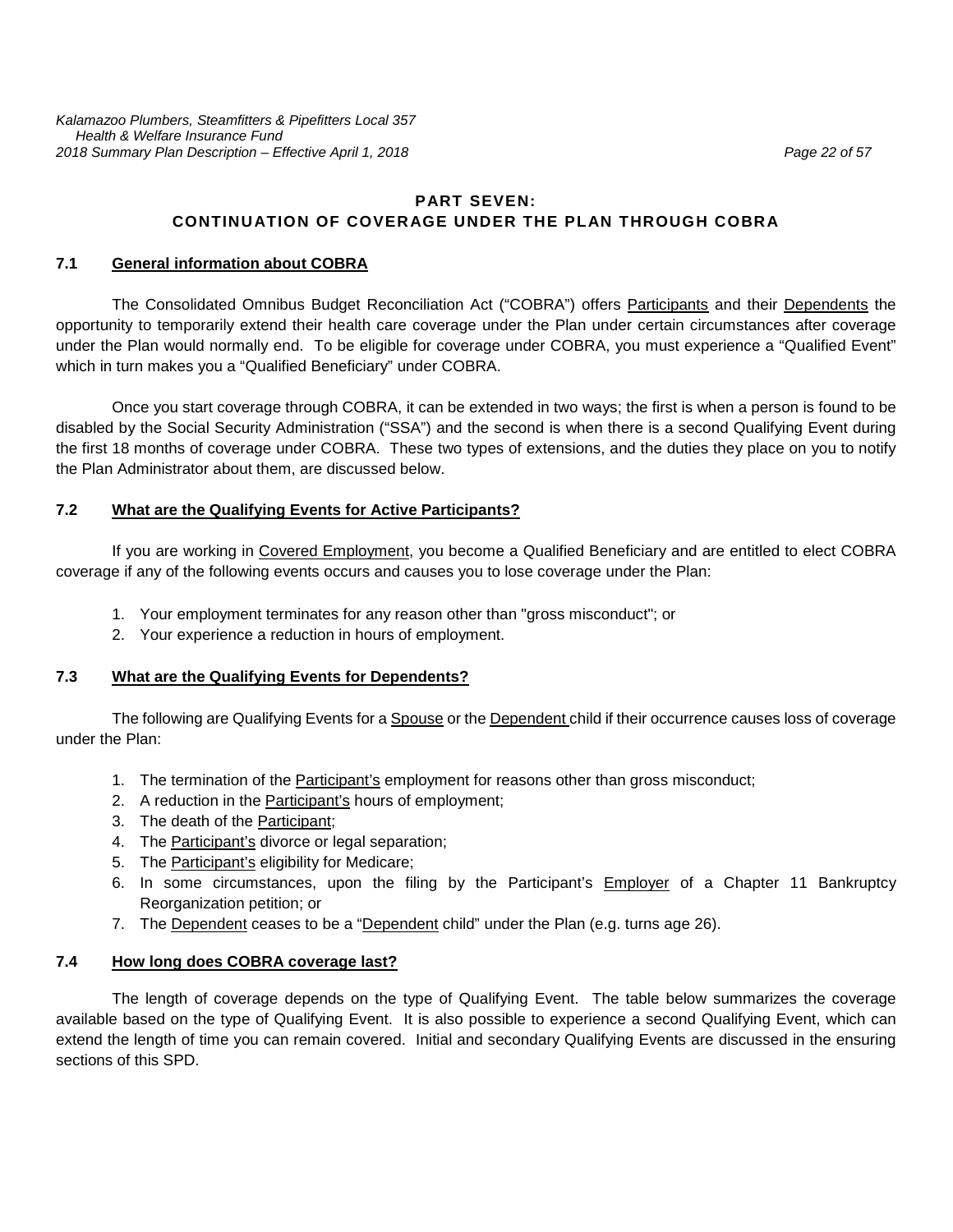| <b>Qualifying Event</b>                       | <b>Maximum Continuation Period</b> |               |              |
|-----------------------------------------------|------------------------------------|---------------|--------------|
|                                               | <b>Employee</b>                    | <b>Spouse</b> | <b>Child</b> |
| Reduction in work hours                       | 18 months                          | 18 months     | 18 months    |
| Termination (other than for misconduct)       | 18 months                          | 18 months     | 18 months    |
| You are determined to be disabled by the SSA  | 29 months                          | 29 months     | 29 months    |
| You die                                       | N/A                                | 36 months     | 36 months    |
| You and your spouse divorce                   | N/A                                | 36 months     | 36 months    |
| Your child no longer qualifies as a Dependent | N/A                                | N/A           | 36 months    |

#### **7.5 What are the notice requirements if I experience a Qualifying Event?**

**When you experience a Qualifying Event, written notice to the Plan Administrator is required**. **The type of Qualifying Event dictates whether you or your Employer has to provide the notice**. The type of Qualified Event also dictates when the notice has to be provided. In addition, if you experience a second Qualifying Event an additional notice will have to be provided. These requirements are discussed in detail below.

**If the Qualifying Event is divorce, marital separation or a loss of status as a Dependent child:** you must notify the Plan Administrator of the Qualifying Event within **60 days** of the occurrence of the Qualifying Event to qualify for COBRA continuation coverage.

*Example: A judgment of divorce for Adam and Claire is entered on June 1. Claire wishes to continue coverage under the Plan. Claire must notify the Plan Administrator of her divorce within 60 days of June 1. If Claire*  fails to do so, her coverage will be automatically terminated under the Plan as of June 1.

*Example: Tom is the stepchild of James. James and Tom's mother are divorced, with the judgment of divorce being entered on August 15. Tom and his mother must provide written notice to the Plan Administrator within 60 days of August 15 since there are two events that occur in this example to different persons: Tom losing status as Dependent and his mother is getting a divorce.*

**For all other Qualifying Events:** In all other cases, the Participant's Employer must notify the Plan Administrator within **30 days** of the Qualified Event. Failure to notify the Plan Administrator within the time specified will result in termination of the Participant or Dependent's group health care coverage as of the date of the Qualifying Event.

#### **7.6 Are there additional notice requirements if I become disabled?**

Yes. If you become disabled, you have to notify the Plan Administrator. These requirements are discussed below.

**Social Security Disability**. If you are actively working and lose coverage under the Plan due to termination of your employment for reasons other than gross misconduct or because of a reduction in hours (this would be your first Qualifying Event), and the Social Security Administration ("SSA") later determines that you are disabled (this would be the second Qualifying Event) you and your Dependents may be able to extend COBRA coverage for an additional 11 months. In order to extend coverage under COBRA, the disability must have started sometime **before** the 61st day of losing coverage due to the termination or reduction in hours.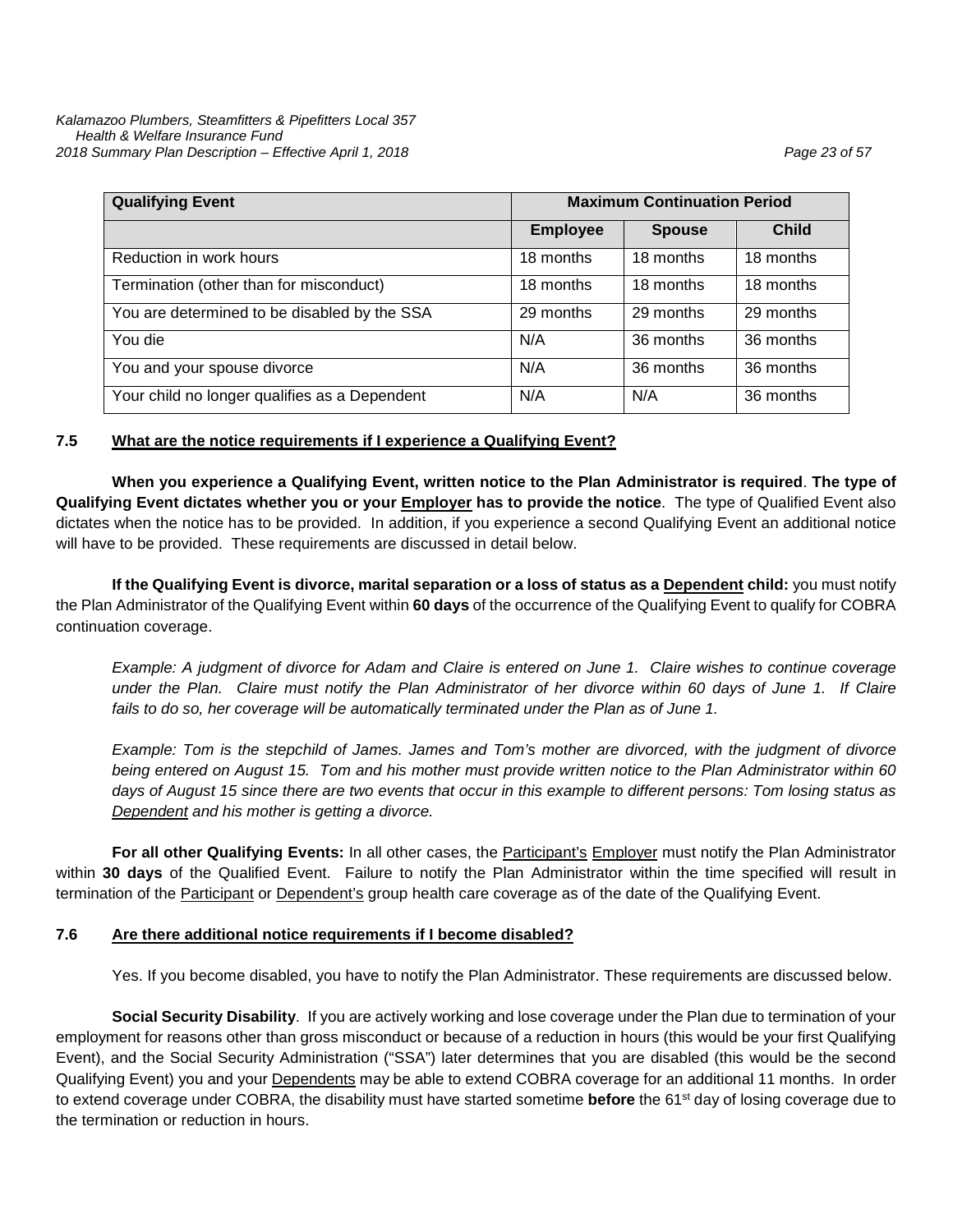In addition, in order to be eligible for the extension, you must notify the Plan Administrator. If you fail to timely provide the notice, you will not be eligible for the extension. The notice must be in writing, include the name of the person receiving the coverage, include information about the disability, and include a copy of the disability determination letter from the SSA. The notice must also be provided within the first 18 months of your initial COBRA coverage beginning and **within 60 days** of the last of the following events to occur:

- 1. The date the SSA determined you were disabled;
- 2. The date which coverage was lost due to a reduction in hours or termination of employment (i.e. the Qualifying Event);
- 3. The date on which a Qualified Beneficiary (such as your Spouse or Dependent child) would lose coverage as a result of your loss of coverage due your termination or reduction in hours (i.e. the Qualifying Event).

*Example: John is laid off on February 1, 2018 but does not make a self-payment and elects COBRA. He is injured in a fall on March 15, 2018 and applies for Social Security Disability. John is determined to be disabled by the SSA on May 1, 2019. John provides notice to the Plan Administrator within 60 days of May 1, 2019. John is eligible for the extension because: (1) the disability began before the 61st day of losing coverage due to his layoff (the fall occurred on March 15) and (2) the notice of his disability was provided within the first 18 months of COBRA coverage (i.e. before August 1, 2019) and within 60 days of the SSA determining that John was disabled.*

# **7.7 Is notification required if Social Security Disability status is lost?**

Yes. If you are awarded Social Security Disability status, but later the SSA determines that you are no longer disabled, you must notify the Plan Administrator within **30 days** from the date the SSA notifies you that it no longer considers you disabled. The notice should include the name of the person receiving the coverage and a copy of the letter from the SSA notifying you that you are no longer considered disabled.

# **7.8 What if there is a second Qualifying Event during the time period I am receiving coverage under COBRA for the first Qualifying Event?**

If a second Qualifying Event occurs while you and any of your Dependents are on COBRA due to your termination or reduction in hours (i.e. the first Qualifying Event) your Spouse and Dependents may be entitled to an additional 18 months of coverage under COBRA if a second Qualifying Event occurs. Second Qualifying Events that would give rise to this extension are (1) your death; (2) you becoming eligible for Medicare; (3) your divorce or legal separation from your Spouse; or (4) if your child no longer qualifies as a Dependent under the Plan (for example, turns age 26). The Second Qualifying Event must cause a loss of coverage as if the first Qualifying Event had not occurred in order for the extension to be offered. You must also provide the Plan Administrator with written notice of the Second Qualifying Event **60 days** of the latter of:

- 1. The date of the second Qualifying Event; or
- 2. The date that your Spouse or Dependent child would lose coverage under the Plan due to the second Qualifying Event (such as turning age 26).

*Example: Matt, his wife, and son are receiving coverage through COBRA due to Matt being laid off. Prior to the*  end of the initial 18 months of coverage under COBRA ending, Matt and his wife divorce. The judgment of *divorce is entered on June 1. Matt's wife must provide notice within 60 days of June 1.* 

**If you fail to timely provide the notice, you will not be eligible for the extension. The notice should include the name of the person receiving the coverage and information about the second Qualifying Event.**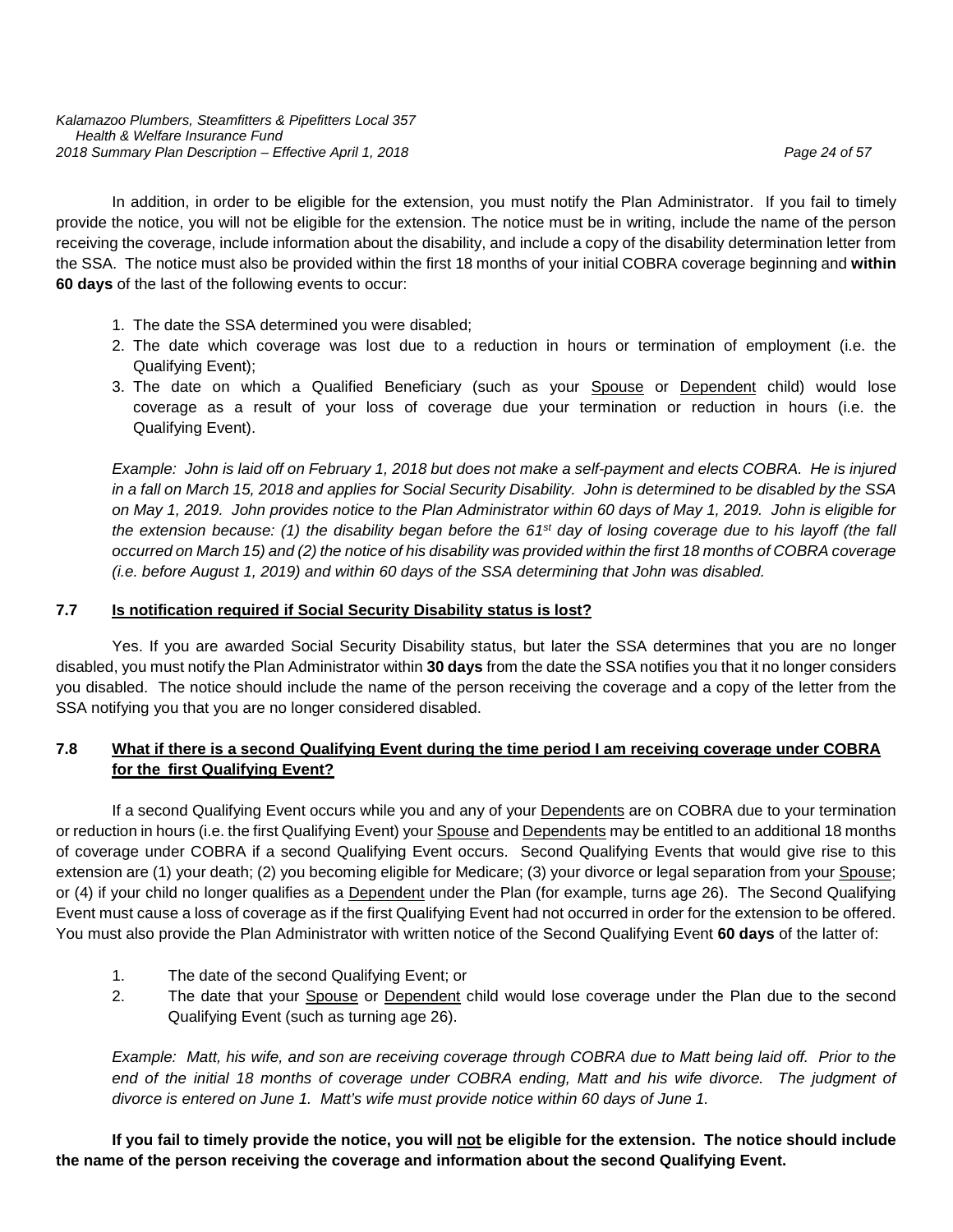*Kalamazoo Plumbers, Steamfitters & Pipefitters Local 357 Health & Welfare Insurance Fund 2018 Summary Plan Description – Effective April 1, 2018 Page 25 of 57*

#### **7.9 How much does COBRA coverage cost?**

The cost of COBRA continuation coverage, excluding Loss of Time Benefits provided by this Fund, for 18 months, shall be determined by the Board of Trustees from time to time, but shall not exceed 102% of the applicable health insurance premium. The Trustees may charge up to 150% of the applicable health insurance premium for COBRA coverage in excess of 18 months for disabled qualified beneficiaries.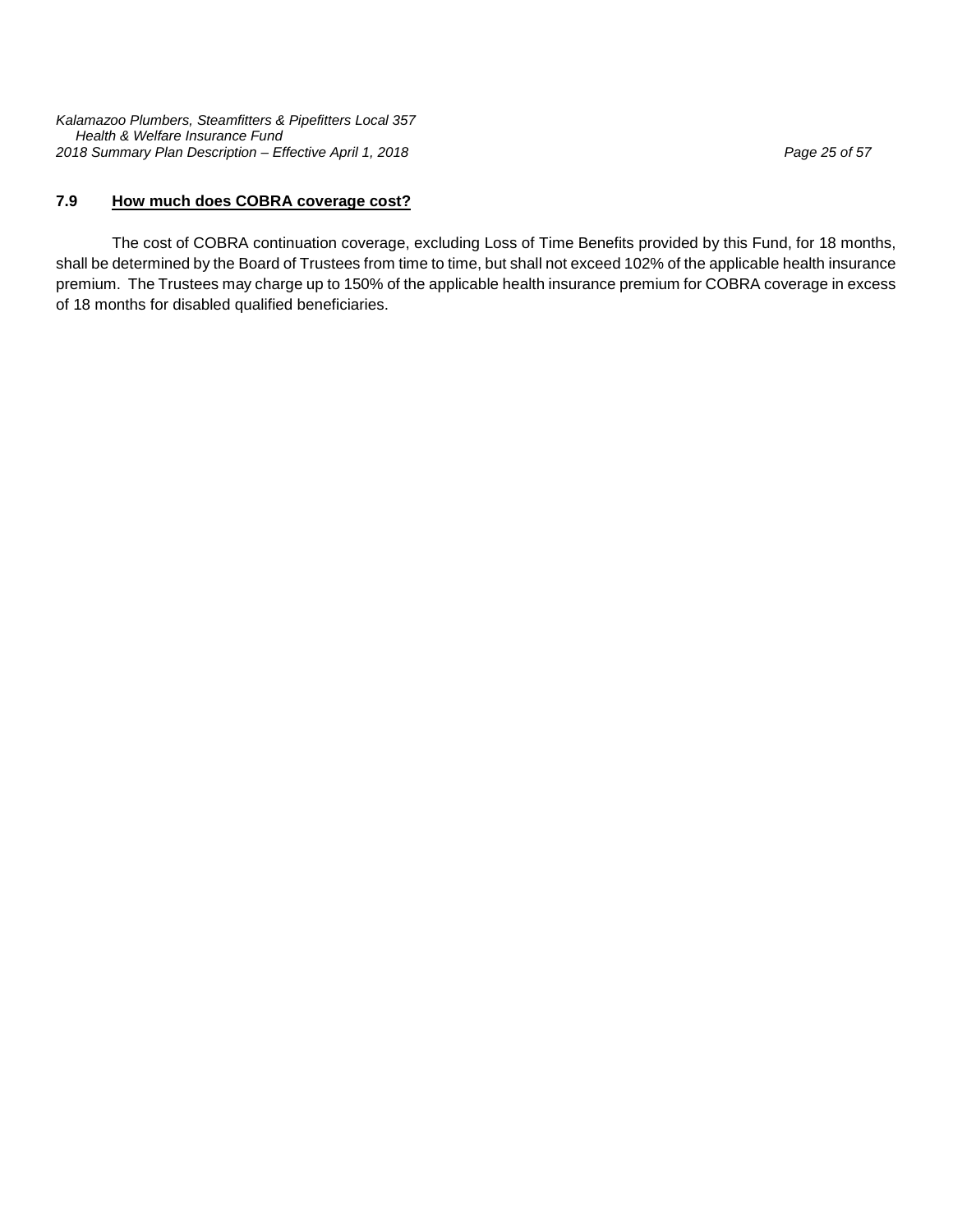#### **PART EIGHT**

#### **WHAT BENEFITS ARE AVAILABLE UNDER THIS PLAN?**

# **8.1. Medical, Surgical and Prescription Drug Benefits**

While the claims for these benefits are paid out of the Fund's assets, the Fund has a contract with the United Health Choice Plus Network of doctors and hospitals. For the Schedule of Benefits for Active Participants, Surviving Spouses, and their Dependents please refer to **Appendix A**. For the Schedule of Benefits for Early Retirees and Retirees on Medicare, please refer to **Appendix B**.

With respect to prescription drugs, the list of specific drugs that the Fund will provide coverage for is referred to as the "formulary." All providers of prescription drug coverage have a formulary. The formulary is the list of preferred drugs. To create the Fund's formulary, the Fund has retained Optum Rx as its pharmacy benefit manager, or "PBM." The job of the PBM is to look at what drugs are most commonly used by doctors, evaluate how much these drugs cost, and then determine whether or not the drugs do what they are supposed to do. The drugs that result in the best outcomes for you (the patient) at the best price are placed on the formulary. The PBM will periodically repeat this process to ensure that the formulary is kept up to date. If at any time the formulary is updated in a way that affects a drug that you are taking, you will receive a notice from the PBM. A copy of the formulary is being mailed to you. You can also request a copy of it from the Plan Administrator, or access it online through [www.optum.com.](http://www.optum.com/)

#### **8.2 How do I obtain a list of the doctors and hospitals that available to me?**

A list of the UMR doctors and hospitals is available to you at no charge. Please refer to your insurance card for information on contacting UMR, or you may contact the Plan Administrator. Prior to April 1, 2018, you will receive a new insurance card from UMR. This card will also have the information on it regarding your prescription drug coverage through Optum Rx. To check if your doctor or hospital is within the United Health Care Choice Plus Network, or to obtain a list of providers and hospitals in this network, please visit [www.uhc.com](http://www.uhc.com/) or contact UMR by calling the number on the back of your insurance card.

#### **8.3 Are there any restrictions on my benefits?**

For some benefits you must also pay a portion of the expenses, such as co-pays deductibles, and co-insurance. Please note that the benefits may be modified from time to time. In addition, certain procedures and drugs are subject to disease management programs. There are several of these programs in place, and each is described in more detail below.

**Prior Authorization**. This is a process where specific procedures your doctor orders are reviewed to ensure they are safe and appropriate for your condition. Generally, the following categories of services require Prior Authorization: (1) Human organ transplant services; (2) In-lab sleep studies; (3) Inpatient and outpatient lumbar spinal infusion surgery; (4) Inpatient acute care hospitalization; (5) Interventional pain management (injections/implants into the spine); (6) Inpatient hospitalization for mental health and substance treatment; (7) Radiation therapy; (8) Radiology; (9) Inpatient rehabilitation services; (10) Skilled nursing facility services; (11) Maternity stays beyond 48 hours for vaginal delivery and 96 hours for cesarean sections; (11) Residential treatment; (12) Infusion therapy. For further information regarding services subject to Prior Authorization, please visit the following website: [www.uhc.com](http://www.uhc.com/) or by contacting UMR by calling the number of the back of your insurance card.

**Step Therapy**. This applies to prescription drugs. Step Therapy can be thought of like the rungs on a ladder, with each "rung" representing a class or type of drugs. At the bottom are drugs that have a long history and track record for safety, and usually less expensive. As you go up the "rungs" the drugs are generally newer, more expensive, and sometimes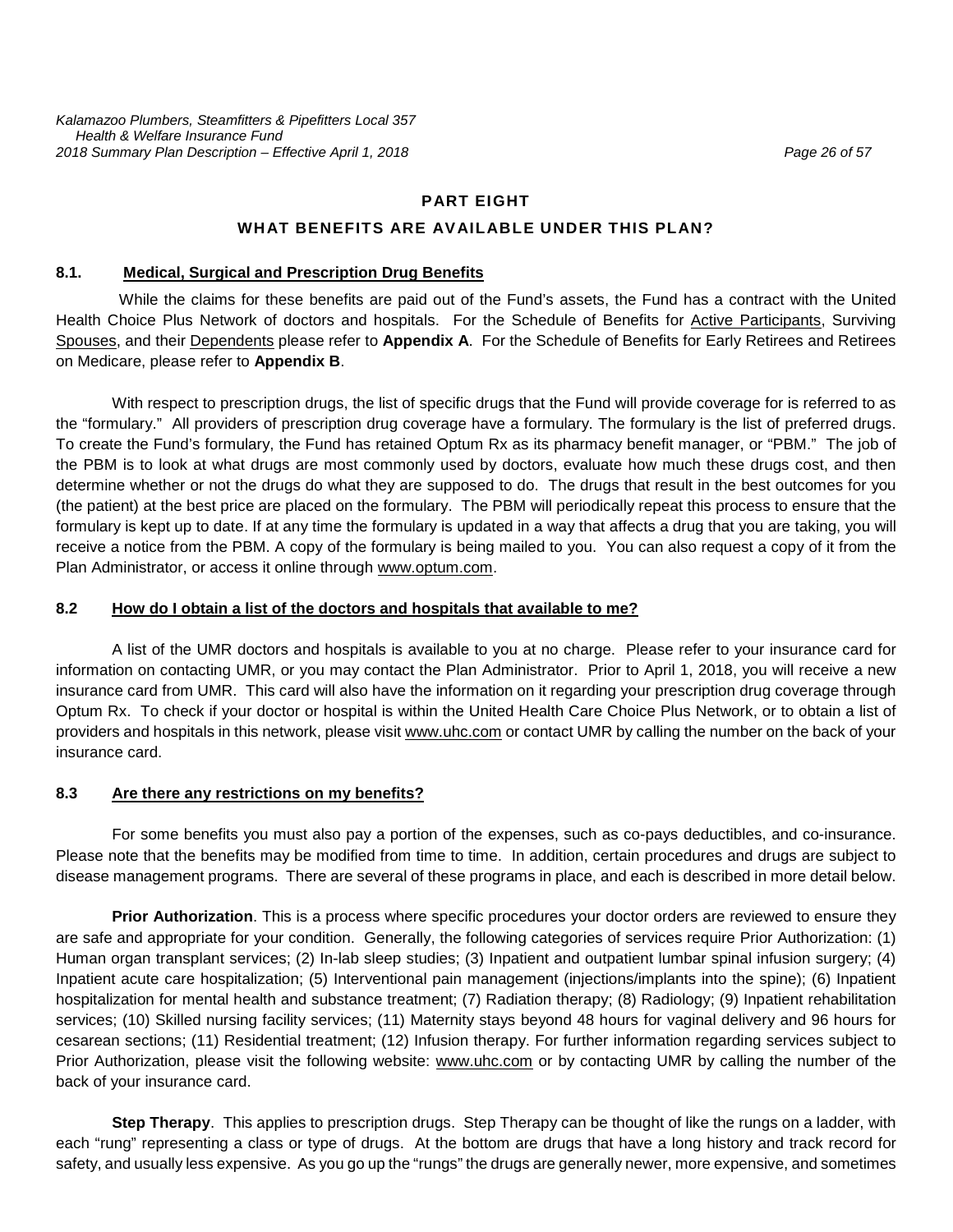more experimental in nature. When treating your condition, you may have to try the more established and less expensive drugs at the bottom of the ladder before moving up to a newer, more expensive drug. For example, you might be required to try a generic version of a drug before moving to a brand name, or moving to what are often called specialty drugs or biologics (i.e. Humira). For details on the Fund's Step Therapy program, please visit [www.optum.com](http://www.optum.com/) or contact Optum Rx by calling the number on the back of your insurance card.

**Quantity Limits & Mail-Order Program**. Certain medications will only be dispensed in quantity limits that are set by the drug's manufacturer, the FDA, or Optum Rx. In addition, certain medications may be required to be filled through the Fund's mail-order pharmacy. To obtain a list of drugs subject to these limitations and the associated requirements please visit [www.optum.com](http://www.optum.com/) or contact Optum Rx by calling the number on the back of your insurance card.

**Case Management.** In selected cases involving high-risk, complicated, or high-cost treatment, professional advisers from UMR will offer, on a voluntary basis, counsel and education regarding alternative treatment options and methods to improve clinical outcomes. Information on the Fund's Case Management Program is available at [www.uhc.com](http://www.uhc.com/) or by contacting UMR by calling the number on the back of your insurance card.

**Utilization Review**. Utilization review is a process to make sure that the care you receive is medically necessary, delivered in the most appropriate location, and follows common medical practice. Information on the Fund's U/R Program is available at [www.uhc.com](http://www.uhc.com/) or by contacting UMR by calling the number on the back of your insurance card.

**Other Programs**. The Fund may also implement additional disease management and wellness programs that are necessary to ensure that **Participants** are provided with an appropriate medical care and to help control costs. If such additional programs are adopted, you will receive a notice and supplement to this Summary Plan Description.

#### **8.4 Is there a maximum amount of cost sharing under this Plan?**

Yes. The Maximum Out-of Pocket Limit (called a "MOOP Limit") is the total maximum amount you or your family can be required to pay during the Benefit Year. **This amount includes of deductibles, copayments and coinsurance, but it only counts for covered services rendered in-network only. The MOOP Limit does not include premiums, amounts balance billed, amounts paid for non-covered services, or amounts paid for any services rendered outof-network**. Once the maximum limit is reached for the Benefit Year, the Plan begins to pay 100% of the approved amount for in-network covered services. For the year beginning January 1, 2018 and ending December 31, 2018, the MOOP Limit is \$7,350 for self-only coverage, and \$14,700 for family coverage. The federal government, not the Board of Trustees, sets these limits.

# **8.5 Are there any services that are not covered?**

Yes. The Fund will only provide coverage for procedures, services, and prescription drugs that are medically necessary. Elective procedures or those that are purely for cosmetic purposes are not covered. In addition, the following services are not covered:

- 1. For loss or expense from Medical Condition, or disease, or as a result of any accidental bodily injury which arises out of or in the course of employment, which entitles the covered person to benefits under any Workers' Compensation Law, or any Occupational Disease Law.
- 2. For services which are not medically necessary.
- 3. Acupuncture.
- 4. Marriage counseling.
- 5. For service-related injuries or illness due to a **Participant's service in the armed forces of the United States.**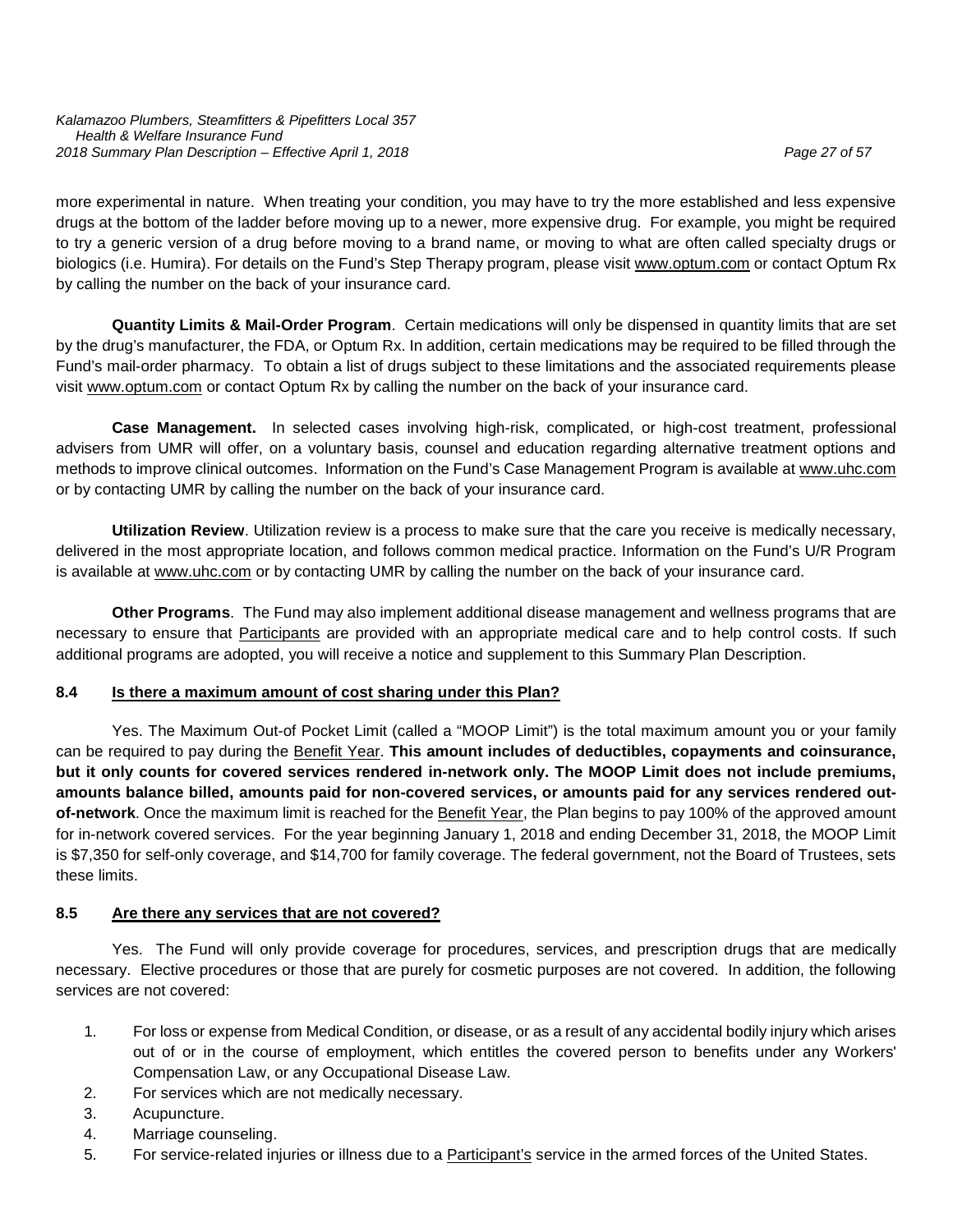- 6. For any hospital confinement, surgery, treatment, service or supply for which the Participant or Dependent is not legally obligated to pay.
- 7. For any services that occur before the Effective Date of eligibility, upon becoming eligible however, the Plan will assume coverage.
- 8. For any services that occur after a Participant's eligibility for benefits under the Plan has been terminated.
- 9. For educational or self-help therapy, other than an initial diabetic self-management therapy following a diabetes diagnosis.
- 10. For expense incurred for any type of family planning or contraceptive management except as otherwise covered by the Plan or as required to be covered under the Patient Protection and Affordable Care Act (PPACA).
- 11. For treatment of obesity, except as provided for in the Plan's Schedule of Benefits or as required under the PPACA.
- 12. For sterilization reversals.
- 13. For installation of air conditioning units, humidifiers for environmental controls, whirlpools, air filters, bathroom rails, special toilet seats, commodes, chair lifts, or other non-essential home-installed conveniences or personal hygiene items even when prescribed by a Medical Provider including ergometers and exercycles, bicycles, etc.
- 14. For inpatient personal convenience items such as telephones, televisions, cosmetics, guest trays, magazines or beds and cots for guests that are not determined to be medically necessary.
- 15. For elective surgeries, other than those required to be covered under the PPACA.
- 16. For television, telephone, guest trays or other non-essential personal items and services including take-home prescription drugs and supplies.
- 17. For expense incurred if the person is engaged in any unlawful acts.
- 18. For expense incurred (or from complications resulting from) for cosmetic surgery or experimental surgery, unless such surgery is medically necessary or required to be covered under the PPACA, or other applicable law.
- 19. For court ordered hospital confinements and treatment required by court orders, which is the result of an order of any court of law to any eligible Participant or any of his eligible Dependents, even when prescribed by a Medical Provider.
- 20. For the use of a private room. If used, the average semi-private room rate of that hospital will be paid, except private room accommodations required by the hospital for treatment in quarantine purposes and not for the comfort of the patient.
- 21. For radial keratotomies (and/or for Lasik), except to the extent covered under the Vision Benefit.
- 22. For purchase of sun lamps required for any cause.
- 23. For experimental procedures, supplies and devices, and clinical trials unless otherwise required to be covered under the PPACA or other applicable law.
- 24. For custodial care.
- 25. For hospitalization for dental unless concurrent hazardous medical condition requires hospitalization. In such instance, only the hospitalization will be covered, the dental procedures are not covered.
- 26. Infertility treatments (IUI, IVF etc.) unless otherwise required to be covered under the PPACA.
- 27. Experimental or other investigative treatments, unless otherwise required to be covered under the PPACA.
- 28. TENS Units.
- 29. Cosmetic hair removal.
- 30. Travel and lodging, except under limited circumstances related organ transplants.
- 31. For automobile accidents.
- 32. Coverage for motorcycle accidents is limited as provided in this SPD.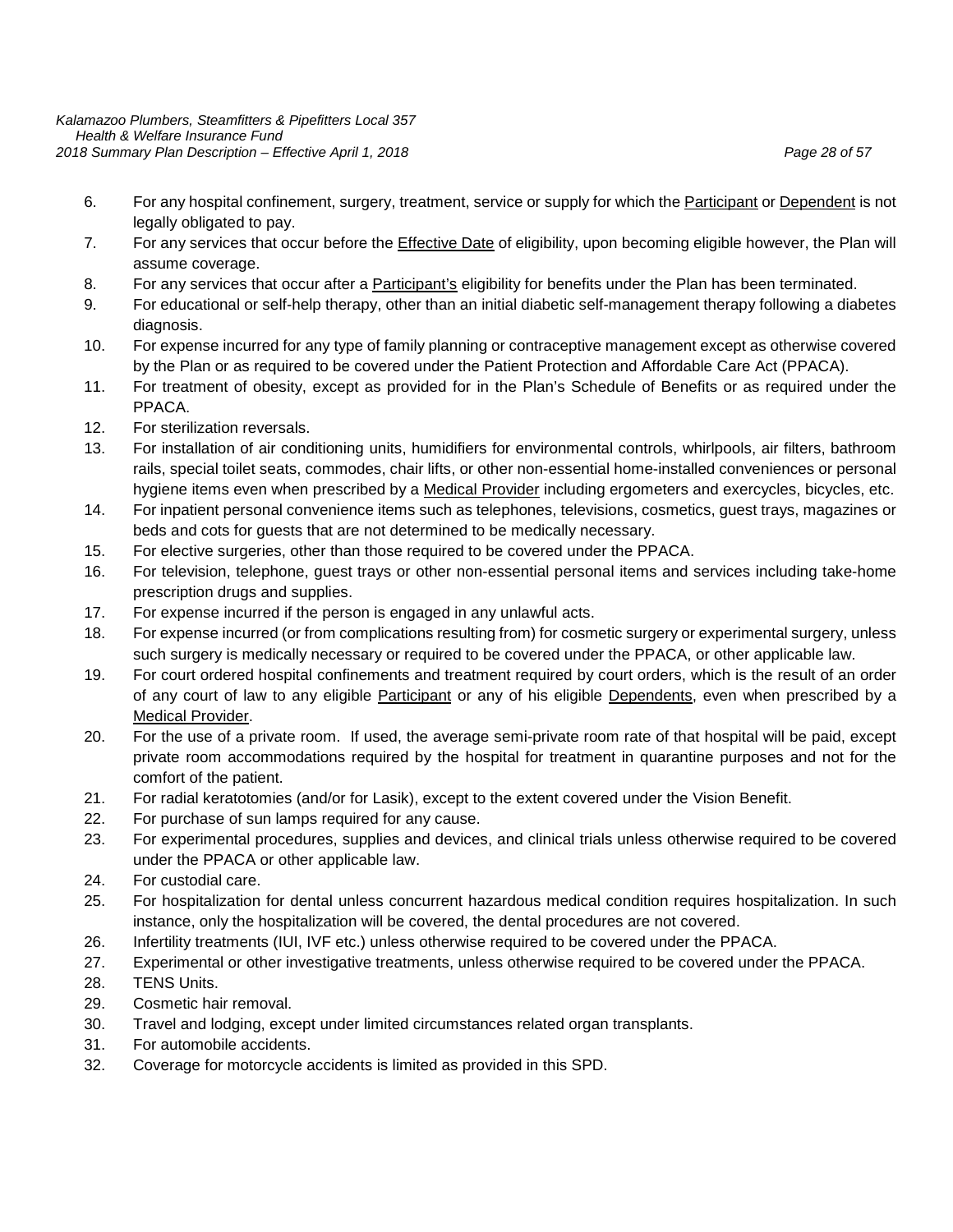#### **8.6 Dental and Vision Benefits**

Yes. Dental benefits are provided through Delta Dental. The Schedule of Benefits for Dental is included as **Appendix C**. Vision benefits are provided through VSP. The Schedule of Benefits for the Vision Benefit is included as **Appendix D**.

Also, while they are included at **no additional cost to you**, federal law requires that the Plan provide you with the option of declining Dental and Vision benefits. If you decline the benefits, you will **not** receive any additional funds on your paycheck. In addition, the requirements with respect to eligibility in this Plan will not change.

#### **8.7 Loss of Time Benefits**

The Plan will pay up to 26 weeks of Loss of Time Benefits in the amount of \$300 per week if you suffer an injury or experience an illness that renders you unable to perform Covered Employment - meaning you cannot work in the trade. The Trustees may, in their sole discretion, extend these benefits for periods of time in excess of this period. If you wish to apply for an extension of these benefits after your 26 weeks has expired, you must contact the Plan Administrator and submit the appropriate form, which the Plan Administrator will provide to you. You may also be required to sign a Reimbursement Agreement in a form approved by the Board of Trustees.

To qualify for Loss of Time Benefits (or an extension of existing benefits), you must (1) be an eligible Participant on the date the disability begins; (2) become unable to work in the trade due to a non-occupational accidental bodily injury, sickness, or disease; and (3) Be under the regular care of a qualified Medical Provider. You will not receive any Loss of Time Benefits for any day during which you perform any work, whether for pay or profit, even if during such period you are still under the care of a Medical Provider.

Benefit payments will start being paid beginning: (1) on the 1st day of a non-occupational accident, injury, surgery, or hospitalization; or (2) on the 8th day of disability for all other instances. Any balance of benefits that has not been paid by the end of the disability period will be paid provided that your Medical Provider provides the Plan with the required medical evidence or a certification that you are unable to work in the trade. This benefit will be coordinated and offset by other benefits you may receive such as workers' compensation benefits. Therefore, as a condition of receiving these benefits, you must sign an agreement to reimburse the Plan.

Concurrent disabilities will be treated as **one** disability. In order for you to qualify for Loss of Time Benefits again, you must either (1) return to work for an Employer for at least 5 consecutive days; or (2) receive certification from your Medical Provider that you are able to return to employment.

Once you return to work, you must notify the Plan Administrator on that date. If Loss of Time benefits are paid to you when you have returned to Covered Employment and you failed to notify the Plan Administrator, you will be required to refund those payments to the Plan within 10 days.

There are some circumstances where Loss of Time Benefits will **not** be paid to you. These exclusions are listed below.

- 1. For any period of disability during which you are not under the care of a Medical Provider;
- 2. For disability due to accidental bodily injuries arising out of and in the course of employment;
- 3. For disability due to occupational disease. Occupational disease means a disease for which the Participant submitting the claim is entitled to receive workers compensation or other benefits provided by law;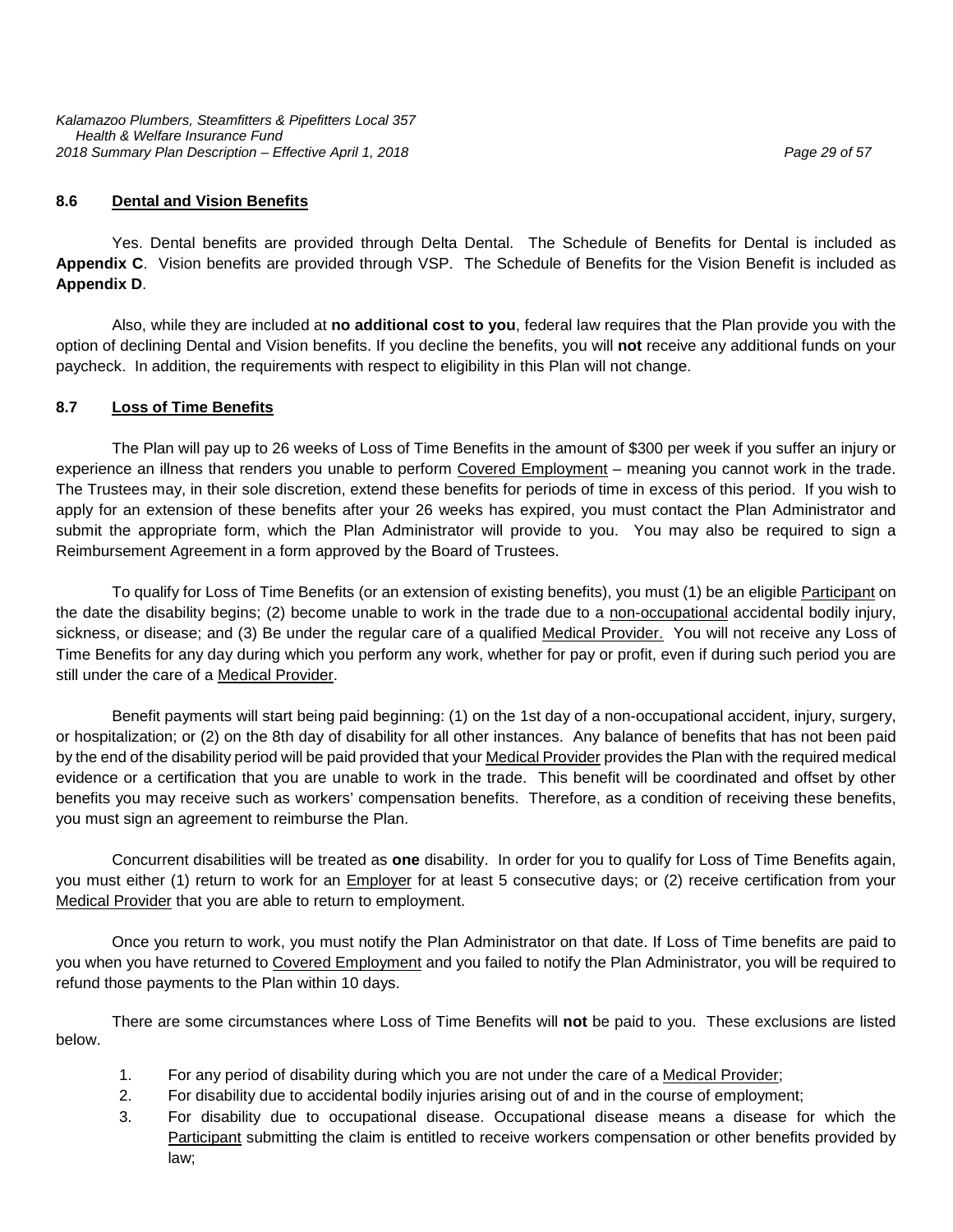*Kalamazoo Plumbers, Steamfitters & Pipefitters Local 357 Health & Welfare Insurance Fund 2018 Summary Plan Description – Effective April 1, 2018 Page 30 of 57*

- 4. For disabilities resulting from alcoholism or drug abuse;
- 5. For any disability caused by or related to engaging in a criminal act;
- 6. For cosmetic procedures, except where the procedure is needed as a result of an injury during an otherwise covered accident or event;
- 7. For time lost due to an experimental procedures or surgeries;
- 8. Surgery to correct vision deficiency in lieu of corrective lenses or contacts;
- 9. For time lost due to injuries incurred during military service;
- 10. For dental procedures, unless related to an otherwise covered accident; or
- 11. Due to self-inflicted injuries.

**Please remember that Loss of Time Benefits are taxable**. Your benefit will be reduced by the amount of tax applicable. At the end of a year in which you received Loss of Time Benefits, you will receive documentation detailing the amount of tax withheld.

#### **8.8 Life Insurance/Death Benefit**

The Plan provides a life insurance/death benefit for Active Participants in the amount of \$50,000.00. In order to obtain this benefit, the Beneficiary must submit to the Plan Administrator a certificate of death within one year of the Active Participant's passing. Active Participants may designate one or more Beneficiaries to this benefit. To designate your Beneficiary or change your Beneficiary, please contact the Plan Administrator. If you fail to designate anyone, the benefit will be paid out as follows:

- 1. The Participant's surviving Spouse; but if there is no surviving Spouse, then to
- 2. The Participant's surviving child or children, in equal shares; but if there are no surviving children, then to
- 3. The Participant's surviving parent or parents, in equal shares; but if there are no surviving parents, then to
- 4. The Participant's surviving siblings, in equal shares; but if there are no surviving siblings, then to
- 5. The Participant's estate.

If a Participant has named two or more Beneficiaries but has not specified a method of sharing the benefit proceeds, the Beneficiaries who survive the Participant shall be entitled to receive equal shares of the benefit. If any Beneficiary is a minor or otherwise incapable of giving a valid release for any payment due, the benefit proceeds payable to the minor shall be paid to his or her guardian for the minor's sole benefit. If Beneficiary predeceases the Participant, the benefit will be paid to any remaining Beneficiaries, unless the Participant had directed otherwise or the law requires a different distribution.

#### **8.9 Medical Reimbursement Account ("MRA")**

For each hour you work, a portion of the **Employer Contributions** paid on your behalf is allocated to your MRA. Currently \$1.00 of the current contribution rate is allocated to the MRA. This rate, however, is subject to change. You must accumulate a balance of at least two times the applicable self-payment premium prior to being eligible to access the balance in the MRA. You may only use the MRA for expenses approved by the Internal Revenue Service and the Board of Trustees. For more information on expenses that the IRS has approved for payment from the MRA, please refer to IRS Publication 502: [https://www.irs.gov/forms-pubs/about-publication-502.](https://www.irs.gov/forms-pubs/about-publication-502)

**You must submit claims for reimbursement from your MRA within 1 year of the date of service.** Claims for reimbursement must be total at least \$25.00 and be submitted directly to the Plan Administrator with supporting documentation (such as an Explanation of Benefits and proof of payment, such as a receipt, etc.). Expenses without sufficient supporting documentation will not be reimbursed.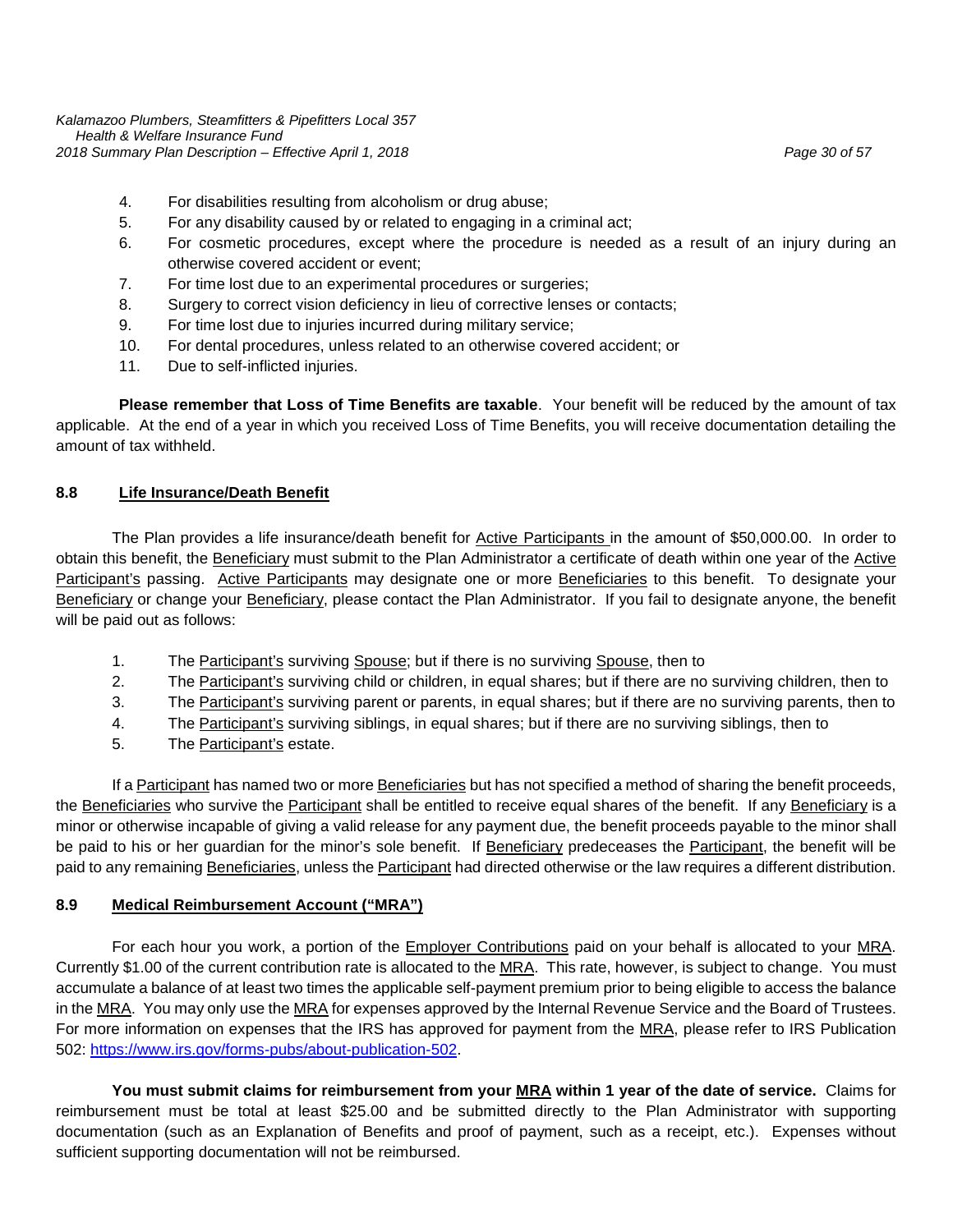*Kalamazoo Plumbers, Steamfitters & Pipefitters Local 357 Health & Welfare Insurance Fund 2018 Summary Plan Description – Effective April 1, 2018 Page 31 of 57*

Your Spouse and/or Dependents may continue to use the MRA for permitted expenses in the event of your death. If you are not receiving coverage from this Fund, but Employer Contributions are being received on your behalf, the MRA balance will not accumulate during any period that you do **not** have coverage through another health plan with benefits that are considered to provide "minimum value" under the PPACA.

You will lose any balance in the MRA if there is no activity in 24 consecutive months and you are not eligible for any other benefits under this Plan, or if you opt-out of the MRA. **The MRA is not a vested benefit; it can be revoked at any time**. For more information, please contact the Plan Administrator.

Once annually, and again upon termination of your eligibility under the Plan if you have not previously opted out, you will be able to opt out of the MRA and discontinue receiving reimbursements from your account. If you do so, you will **not** receive any additional funds on your paycheck. You also cannot use your MRA to purchase insurance coverage on a state or federal "Marketplace" where individual insurance policies under the PPACA or "healthcare reform" are sold. You also will **not** be able to establish an MRA balance again unless your eligibility terminates and you again reestablish eligibility. If you wish to opt out, you should contact the Plan Administrator.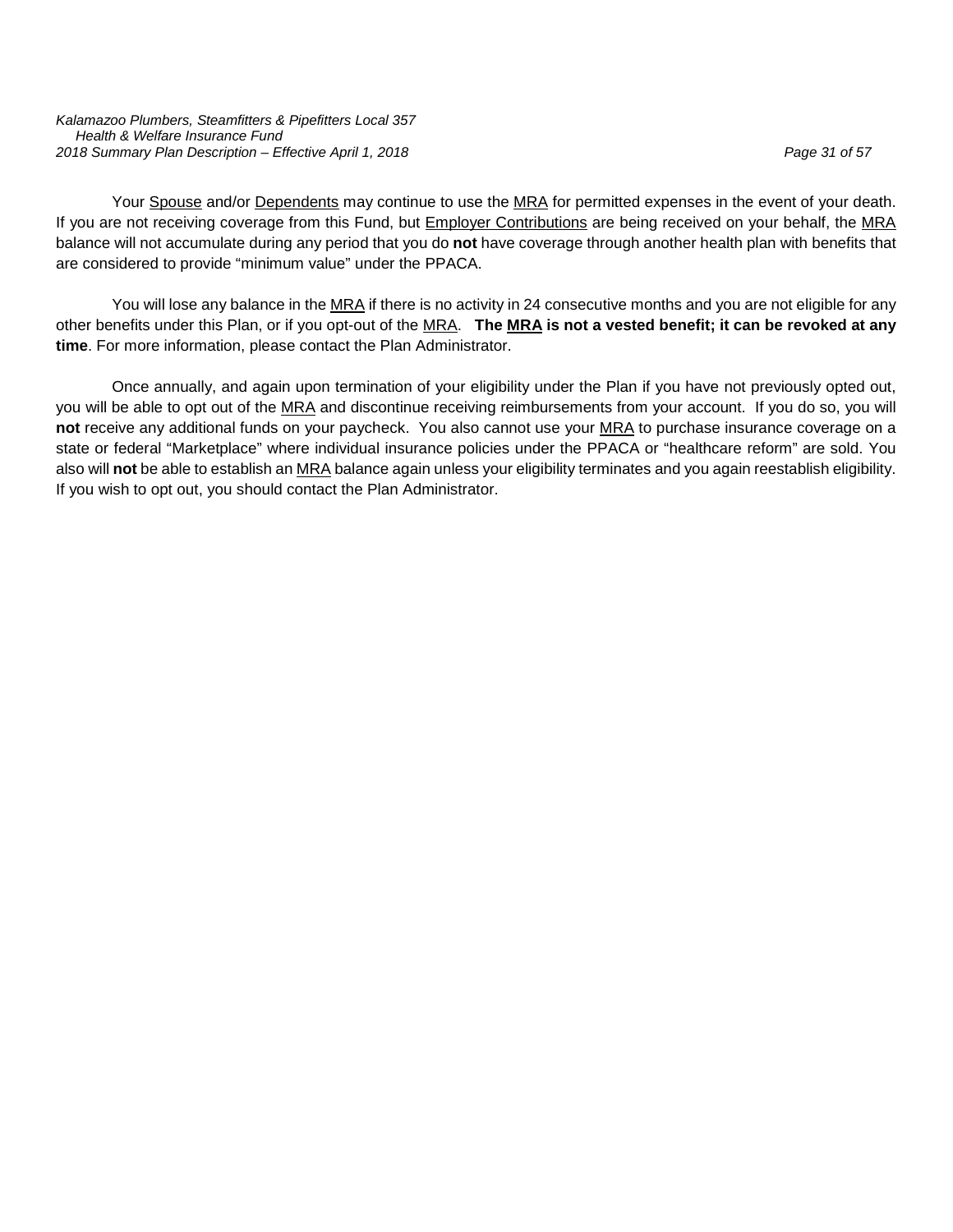# **PART NINE**

#### **RESTRICTIONS ON YOUR COVERAGE**

#### **9.1 How does the Fund coordinate benefits with other policies or insurance?**

Coordination of benefits (COB) sets out rules for order of payment of covered charges when two or more plans (other than a motor vehicle accident policy) cover the same individual. The COB rules apply generally to all benefits payable from this Plan other than the Death Benefit and Loss of Time Benefits. When any person that is eligible for benefits under this Plan is also covered by another plan (for example from their Spouse or another employer that does not pay into this Plan).

The plan that pays first (the primary plan) according to the rules will pay as if there were no other plans involved. The other plans (called secondary plans) will pay the balance due up to 100% of the allowable expenses. Any person eligible for benefits under another plan that is primary over this Plan must comply with that plan's requirements. Only after full compliance and denial by another plan will this Plan provide benefits. If any employer, who provides a health care plan other than this Plan, employs any person receiving benefits under this Plan, then that employer's health insurance program will become the primary insurance carrier.

*Example: John's son Mike is 23 years old. Mike is covered under this Plan, but he also is covered under his employer's plan. Mike needs to have a shoulder surgery. The coverage from Mike's employer will pay for the surgery as if Mike did not have any other insurance. If there is any balance left over, then this Plan will provide coverage, if any, which is available for Mike's procedure. Mike will also be responsible for payment of any deductible, co-payments, or coinsurance required under this Plan that is applicable to the benefit provided to him.* 

This Plan will pay benefits in accordance with its applicable Schedule of Benefits if it is considered to be primary. Otherwise, the other plan will be required to pay the benefits up to the maximum it provides. This Plan will then pay any remaining amounts the other plan does not cover, provided the services are covered under this Plan. Overall, the result is that in the aggregate no more than 100% of the "covered charges" will be paid.

#### **9.2 If my Spouse and I are covered on separate plans, which plan covers our children?**

If you both entitled to benefits from separate insurance programs, and both plans cover your children, then the insurance plan that covers the person with the **earliest** birthday in the year will be considered the primary insurance carrier. For example, if your birthday is in June, but your wife or husband's is in April, then their insurance plan will be primary. If the birthdays of the two policyholders are on the same date, the policy of plan that has been in effect for the longer time will be primary.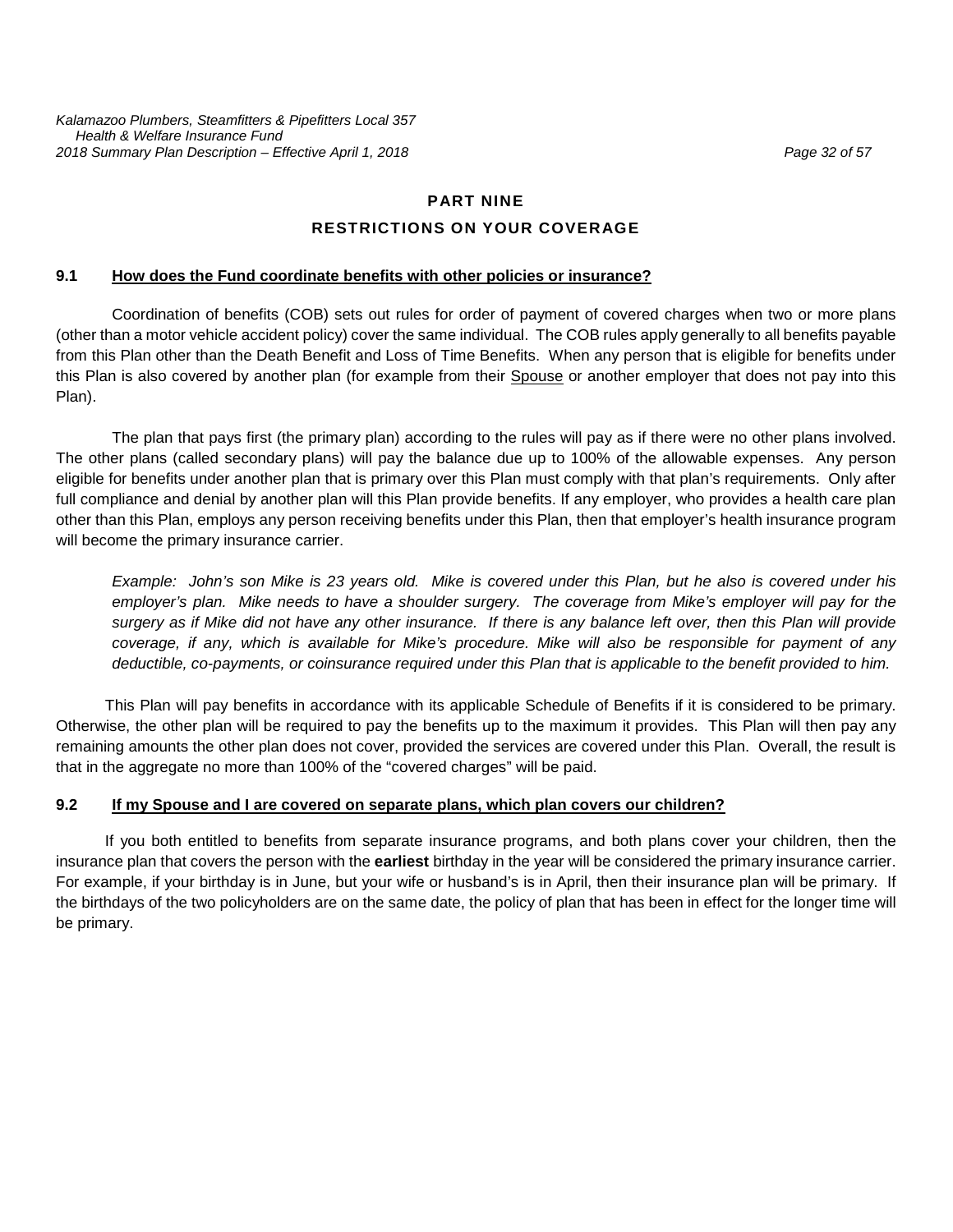For ease of reference, this Plan generally determines its order of coverage using the following rules:

| <b>COVERAGE TYPE</b>                          | <b>PRIMARY</b>                                                                                                                                     | <b>SECONDARY</b>                                                                                   |
|-----------------------------------------------|----------------------------------------------------------------------------------------------------------------------------------------------------|----------------------------------------------------------------------------------------------------|
| Policy that has no coordination<br>provisions | Plan <i>without</i> coordination provision                                                                                                         | Plan <i>with</i> coordination provision                                                            |
| Employer provided coverage                    | Plan covering person as employee                                                                                                                   | Plan covering person as spouse or<br>dependent                                                     |
| Coverage for a Child                          | Plan covering parent whose birthday<br>is earlier in the year                                                                                      | Plan covering parent whose birthday<br>is later in the year                                        |
| Coverage for a child with divorced<br>parents | Unless provided otherwise by court<br>order, the plan covering parent with<br>physical custody. In case of<br>remarriage, stepparent with custody. | Unless provided otherwise by court<br>order, the plan covering parent<br>without physical custody. |

#### **9.4 How are benefits coordinated if I am on Medicare?**

Under certain circumstances, Medicare is the primary plan and this Plan is the secondary plan. The table below explains when Medicare is primary. **When Medicare is primary, your claims are filed with Medicare first**. After Medicare makes payment, the Fund will coordinate benefits with Medicare.

| <b>COVERAGE</b>                                                                                                                    | <b>PRIMARY</b>                                                                                                                           | <b>SECONDARY</b>                                                                                                                 |
|------------------------------------------------------------------------------------------------------------------------------------|------------------------------------------------------------------------------------------------------------------------------------------|----------------------------------------------------------------------------------------------------------------------------------|
| At least one Employer has 20 or more Employees, and the<br>Participant or Spouse of a Participant is 65 or older                   | This Plan                                                                                                                                | Medicare                                                                                                                         |
| No Employer has 20 or more Employees, and the Participant<br>or Spouse of a Participant is 65 or older                             | Medicare                                                                                                                                 | This Plan                                                                                                                        |
| Retired Participant or Spouse of a Retiree, who is 65 or older                                                                     | Medicare                                                                                                                                 | This Plan                                                                                                                        |
| At least one Employer has 100 or more Employees, and the<br>Dependent or Participant is Permanently and Totally<br><b>Disabled</b> | This Plan                                                                                                                                | Medicare                                                                                                                         |
| No Employer has 100 or more Employees, and the<br>Dependent or Participant is Permanently and Totally<br><b>Disabled</b>           | Medicare                                                                                                                                 | This Plan                                                                                                                        |
| Participant or Dependent with End-Stage Renal Disease<br>(ESRD)                                                                    | This Plan for the first 30<br>months of Medicare<br>Eligibility.<br>After<br>30 <sup>1</sup><br>months, Medicare will<br>become Primary. | Medicare for the first 30<br>months<br>of<br>Medicare<br>Eligibility. After 30 months,<br>this Plan will<br>become<br>Secondary. |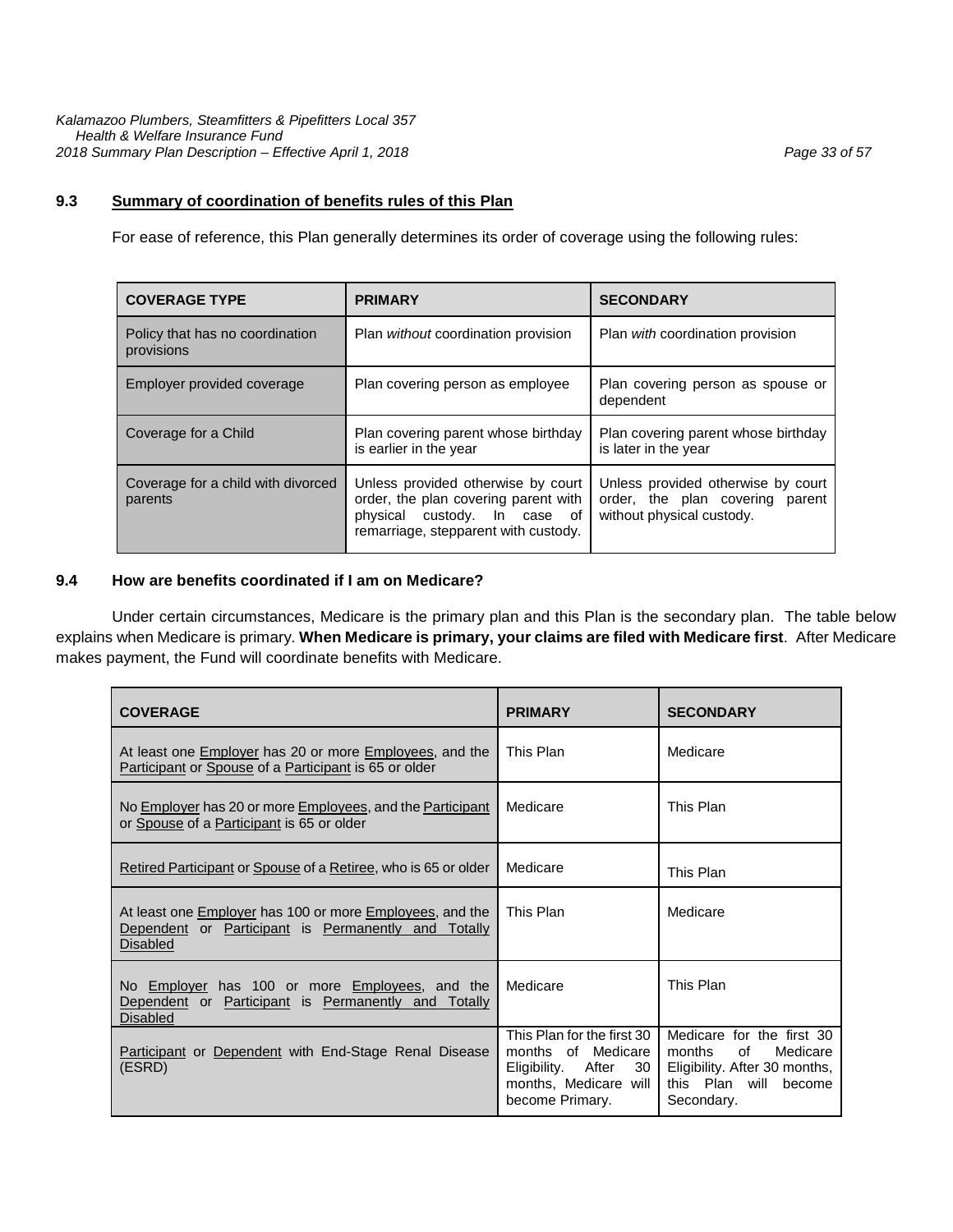#### **9.5 What if I am injured in a car or motorcycle accident?**

In the case of a car accident, you should keep in mind that **this Plan does not pay for any claims related to a car accident**. Where the coordination of benefits clauses between this Plan and any policy of automotive insurance conflict, this Plan directly disavows coverage and shifts the burden to the automotive insurance carrier. **You should review your auto insurance policy with your insurance agent or carrier of insurance to ensure you have selected the proper coverage options for your policy.**

Benefits under this Plan are coordinated with motorcycle insurance coverage or any other coverage that provides coverage for a motorcycle accident. Only after all other available coverage has paid will the Fund provide coverage for any covered services. In addition, if you are injured in a motorcycle accident, are **not** wearing a helmet, and have **not** purchased the \$20,000.00 insurance policy required by the State of Michigan, the Plan will only provide coverage for the amount of otherwise covered expenses that *exceed* \$20,000.00. If you have purchased the insurance, the insurance policy will pay first, and this Plan will pay second for otherwise covered expenses that exceed the amount of the insurance policy.

# **9.6 What happens if I am injured and the Plan provides benefits for me, but I receive a recovery from a third party?**

The Plan has extensive subrogation rights, which means that if the Plan pays benefits on your behalf and you later recover money or other property from any third party to compensate you, your rights to that recovery are "subrogated" to the Plan up to the amount of benefits the Plan provided to you. The Plan also is **automatically** granted a lien against any settlement, judgment, or other payment that you may receive. By receiving benefits, you also agree to assist the Plan in preserving its subrogation and lien rights. The Plan may require you to sign a subrogation or similar agreement before paying claims. **For complete information about the Plan's subrogation rights, you should consult the Plan Document. Further, if you pursue litigation to recover money to compensate you for any type of injury, you should advise your lawyer that you have coverage through a plan that is governed by the Employee Retirement Income Security Act or "ERISA." The failure to do so could subject you to legal action by the Plan to recover the benefits provided to you.**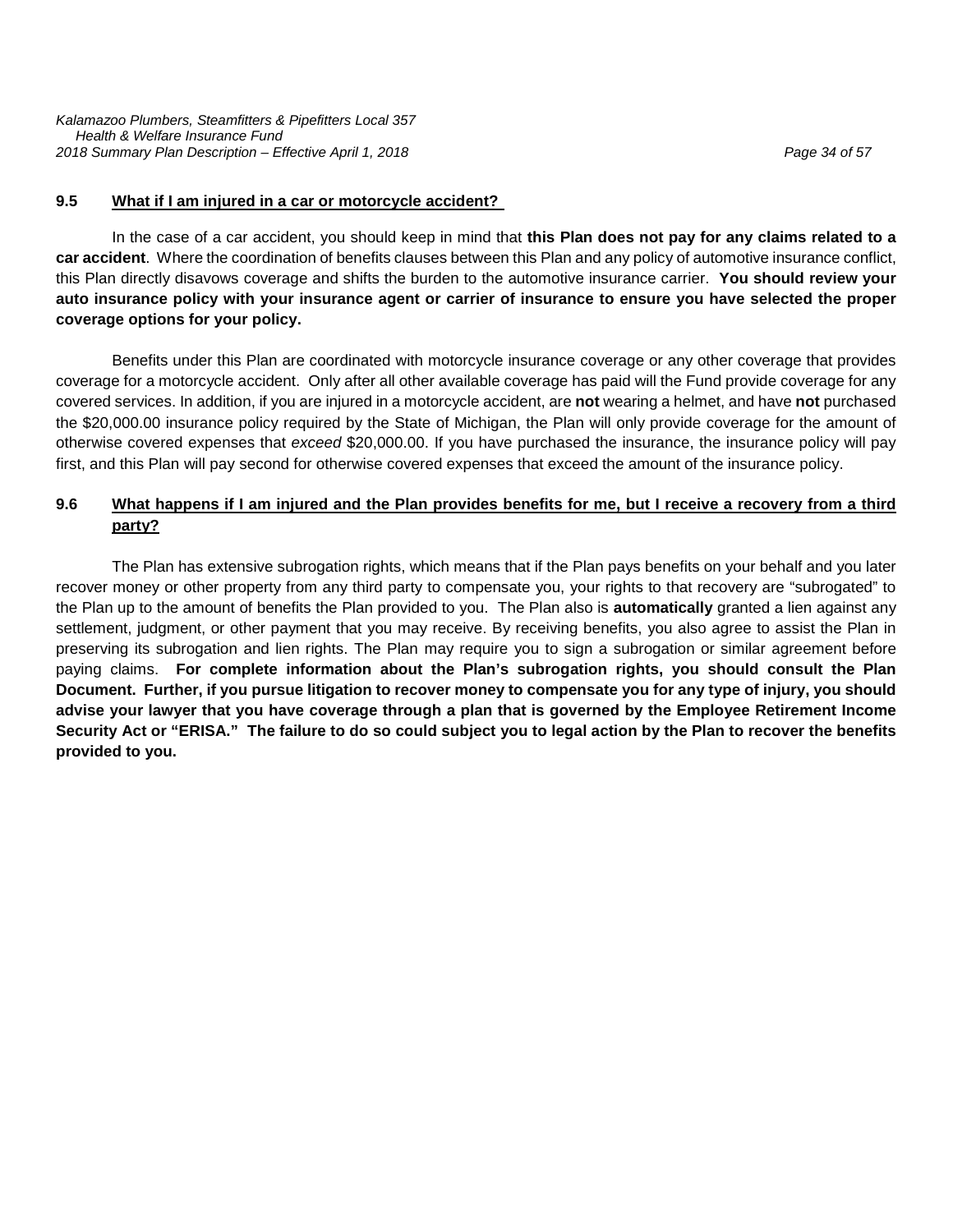#### **PART TEN**

#### **HOW TO FILE CLAIMS AND APPEAL DENIALS**

#### **10.1 General information about claims**

Benefits are generally paid directly to the service provider who (with your written authorization) has agreed to accept payment from the Plan. Before benefits can be paid, you may need to obtain appropriate claim form(s) from the Plan Administrator or the provider of the services you received.

The Claims Administrator is the entity that reviews claims for services that you receive (i.e. doctor visits, prescription drugs, surgeries, etc.) because it is the entity that the Fund has an agreement with to administer the benefits and access its networks, providers and other services. Depending upon the type of benefit or service you receive, there is a different Claims Administrator. For benefits under this Fund, the Claims Administrators are listed below, along with their phone numbers and applicable websites.

| 1. | For Medical/Surgical Services: UMR                | 800-826-9781 / www.umr.com           |
|----|---------------------------------------------------|--------------------------------------|
| 2. | For Prescription Drugs: Optum Rx                  | 877-559-2955 / www.optumrx.com       |
| 3. | For Dental Benefits: Delta Dental                 | 800-524-0149 / www.deltadentalmi.com |
| 4. | For Vision Services: VSP                          | 800-877-7195 / www.vsp.com           |
| 5. | Life Insurance/Death Benefit: Plan Administrator  | 888 281-3461                         |
| 6. | Loss of Time Benefits: Plan Administrator         | 888 281-3461                         |
| 7. | Medical Reimbursement Account: Plan Administrator | 888 281-3461                         |

**You must file your claim for benefits with the correct Claims Administrator within 1 year of the date of service**. Generally, the provider of your services (i.e. your doctor or pharmacy) will file the claim on your behalf. However, there may occasionally circumstances where you are required to directly submit your claim, or provide information regarding your claim either to the Claims Administrator or the provider of the services you received. Claims filed after one year from the date of service may be declined or reduced. If you were unable to submit a claim within the 1-year deadline, you may request a waiver by contacting the Plan Administrator. Each request for waiver of this deadline will be reviewed on a caseby-case basis. Waivers, if able to be granted under law and/or any applicable contractual restrictions, will only be granted upon a showing of unique and extraordinary circumstances.

#### **10.2 Claim Types**

Claims are submitted for payment for services rendered to you. There are different types of claims, and they are generally categorized by the urgency of the claim or when the claim was submitted (before your service or after you have received it). These definitions are summaries only. For the legal definitions of the various types of claims, you should consult the Plan Document.

**Urgent Care Claims**. These are emergency claims, claims that could jeopardize the health of the patient, or those that would cause the patient to be in severe pain without the care or treatment needed. Urgent care claims will be decided within 72 hours. If more information is needed to decide an urgent care claim, you will be notified within 24 hours of the receipt of the claim. You will then have at least 48 hours to provide the information needed. You will then be notified of the decision within 48 hours of the receipt of the information, or within the 48 hours you had to supply it. You may be notified orally of the decision, but you still will be provided a written decision on the claim within 3 days of the oral notification.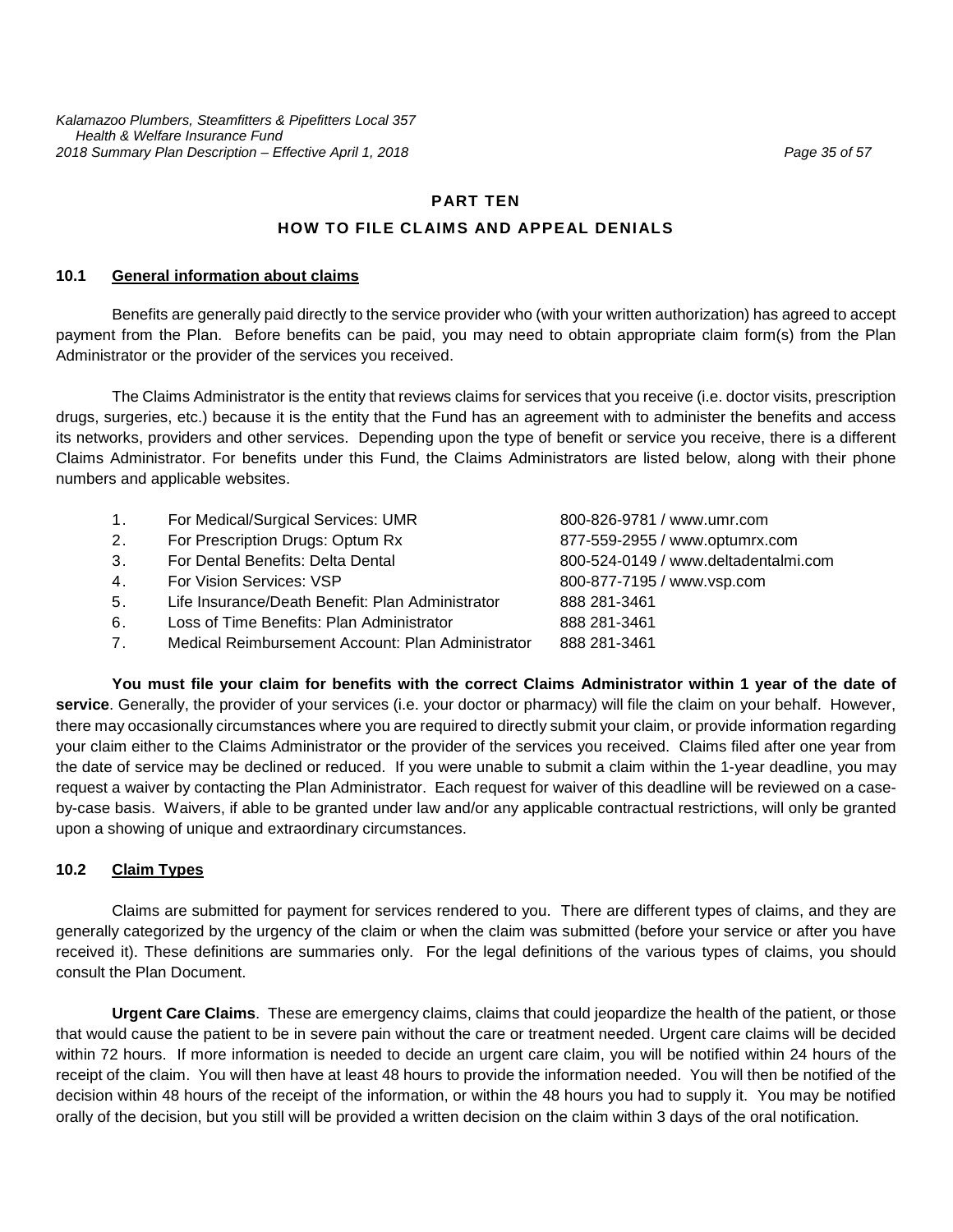*Kalamazoo Plumbers, Steamfitters & Pipefitters Local 357 Health & Welfare Insurance Fund 2018 Summary Plan Description – Effective April 1, 2018 Page 36 of 57*

**Concurrent Care Decisions**. These are claims for an ongoing course of treatment to be provided over a period of time that was approved in advance. If the length of treatment approved is reduced, you will be provided with written notice within a sufficient amount of time for you to appeal that decision. If you request to extend a course of treatment approved, you will be notified within 24 hours of its receipt of your request for that extension, if you requested the extension at least 24 hours prior to the expiration of the approved length of treatment.

**Pre-Service Claims**. These are claims for care that are approved in advance. If enough information is available, Pre-Service claims will be decided within 15 days of the receipt of the claim. If more time is needed, this period may be extended by 15 days. You will be notified prior to the expiration of the initial 15-day period if an extension is needed. The notice will explain the reason for the delay and give an estimate of when the claim will be decided. If more information is required to decide your claim, then you will be given at least 45 days to provide that information. The claim will then be decided within 15 days of you supplying the information, or by the end of the 45-day period you had to supply that information, whichever time period expires first.

**Post-Service Claims**. These are claims submitted after you have obtained the treatment. If enough information is available, Post-Service claims will be decided within 30 days of the receipt of the claim. If more time is needed, this period can be extended by 30 days. You will be notified prior to the expiration of the initial 30-day period if an extension is needed. The notice will explain the reason for the delay and give an estimate of when the claim will be decided. If more information is required to decide your claim, then you will be given at least 45 days to provide that information. The claim will then be decided within 15 days of you supplying the information, or by the end of the 45-day period you had to supply that information, whichever time period expires first.

**Disability Claims**. Disability claims will generally be decided within 45 days after the receipt of the claim. If more time is needed to decide your claim, this period can be extended by 30 days. This period may be extended again for an additional 30 days. If this occurs, you will be given notice of this second extension prior to the end of the first 30-day period. The notice will explain the reasons for the second extension and give an estimate of when the claim will be decided. If more information is required to decide your claim during either extension period, then you will be given at least 45 days to provide that information. The claim will then be decided within 30 days of you supplying the information, or by the end of the 45 day period you had to supply that information, whichever time period expires first.

**How time is calculated.** The time periods for review start when a claim is filed correctly (i.e. identifies the claimant & condition and is sent to the proper department of the Claims Administrator), even if some additional information is needed to decide the claim. If an extension of time is needed, the time period to decide a claim is generally suspended until the additional information needed is provided, or the period of time given to you to provide the information expires.

#### **10.3 If my claim gets denied, what happens?**

The denial of a claim is called an Adverse Benefit Determination. In the event this happens, you will receive a notice that will explain the reasons for denying your claim and it will reference the section of the Plan Document or Schedule of Benefits upon which the denial is based. It will also explain your rights to file a civil action under ERISA, which is the federal law that regulates employee benefit plans. If applicable, the notice will also advise you of any additional information which is needed to make a further determination of your claim. The notice will also explain to you the process for filing an appeal, including an expedited appeal if your claim is of an urgent nature.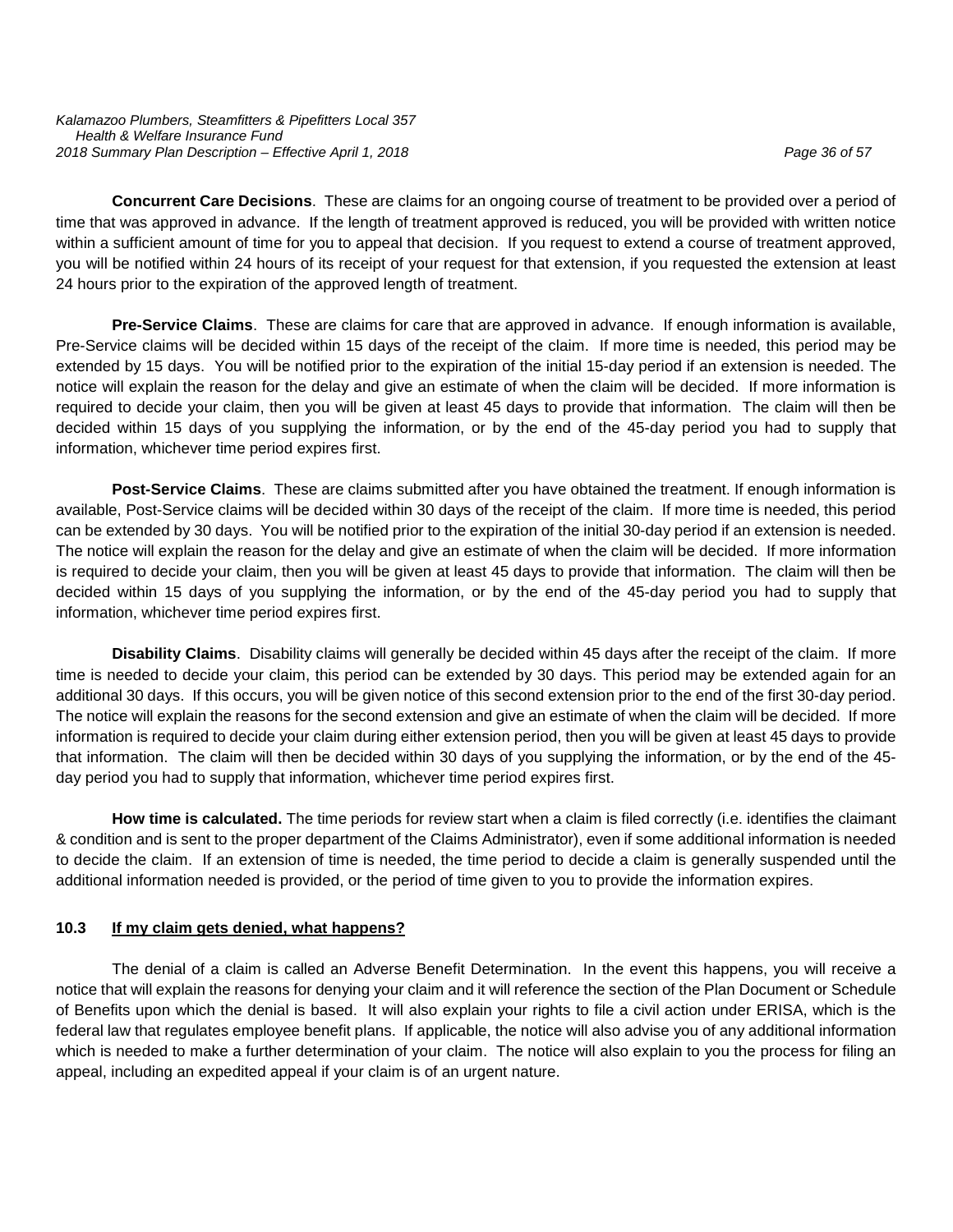#### **10.4 If I want to appeal the denial, what do I have to do?**

Appeals from Adverse Benefit Determinations are divided into **two** steps, and are referred as Step 1 Appeals and Step 2 Appeals. Step 1 Appeals are reviewed by the Claims Administrator (please remember that who the Claims Administrator is depends on what kind of claim it is, i.e. medical, dental, prescription drugs, or vision). If your Step 1 Appeal gets denied, you can file a Step 2 Appeal that is reviewed by the Board of Trustees.

If your Step 1 Appeal is denied, this is called an Adverse Benefit Determination and you will receive a notice. The notice will explain your rights and the procedures on how you may appeal that denial to the Board of Trustees. This is called a Step 2 Appeal. The procedures and the details for each step are outlined below.

**Step 1 Appeal**. You have **180 days** from date of your claim denial to make your appeal. You may submit your appeal yourself, or you may have an authorized representative submit the appeal on your behalf. In addition, once your appeal has been timely filed, you:

- 1. Can review necessary and pertinent documents on which the denial in whole or in part is based and may submit written comments, documents, records, and other information relating to the claim for benefits.
- 2. Will be provided, upon request and free of charge, reasonable access to, and copies of, all documents, records, and other information relevant to your claim for benefits. A document is considered relevant to your claim if the document (A) was relied upon in making the benefit determination, (B) was submitted, considered or generated in the course of making the benefit decision, or (C) demonstrates compliance in making the benefit decision with the requirement that the benefit determination must follow the terms of the Plan and be consistent when applied to similarly situated claimants.

In addition, when considering your appeal, the Claims Administrator:

- 1. Will take into account all comments, documents, records, and other information you submit relating to your claim, without regard to whether such information was submitted or considered in the initial benefit determination by the;
- 2. Will not afford deference to the initial denial of your claim;
- 3. Will ensure a different person than the individual who initially denied your claim considers your appeal. Also, the individual considering your appeal will not be a subordinate of the person who initially decided to deny your claim;
- 4. Will consult with an independent health care professional who has appropriate training and experience in the field of medicine involved in the medical judgment when your appeal is based in whole or in part on a medical judgment, including determinations with regard to whether a particular treatment, drug, or other item is experimental, investigational, or not medically necessary or appropriate. The Claims Administrator will provide you the identity of this individual even if their opinion is not relied upon when considering your appeal.
- 5. You will be notified of the decision from a Step 1 Appeal within the following timeframes:

| <b>Urgent</b> | <b>Pre-Service</b> | <b>Post-Service</b> | <b>Disability</b> |
|---------------|--------------------|---------------------|-------------------|
| 72 hours      | 15 days            | 30 days             | 45 days*          |
|               |                    |                     |                   |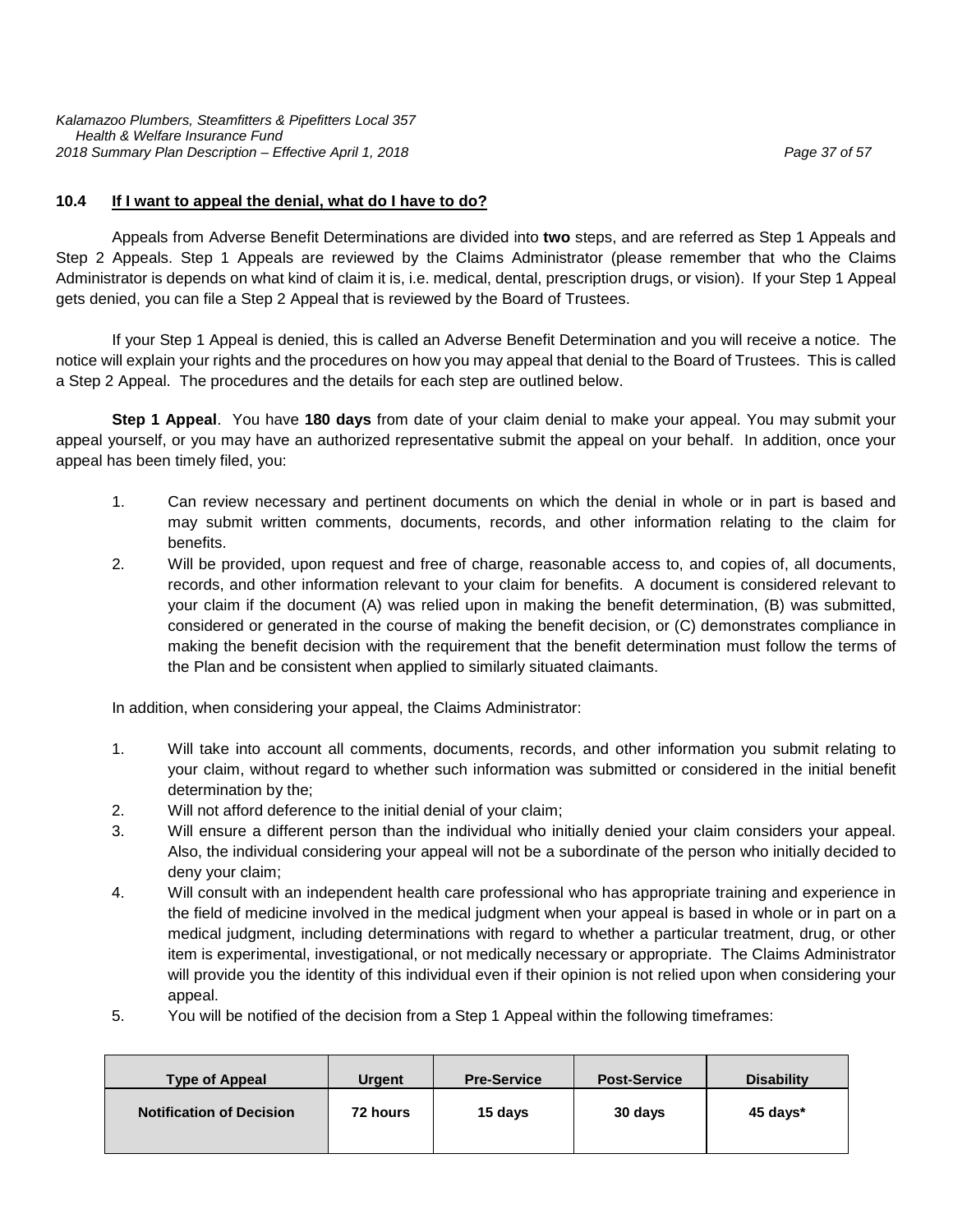\**The timeframe for deciding disability appeals may be extended by additional 45 days. If such an extension is needed, you will be notified prior to the expiration of the initial 45-day period. The notice will explain the reasons for the extension, identify any information needed, and the date a decision is expected to be made.*

If your Step 1 Appeal is denied, this is also called an Adverse Benefit Determination. You will receive a notice detailing the reasons for the denial, informing you of your right to file a Step 2 Appeal with the Board of Trustees, the rights and time limits under which you may bring a civil action, and also describing your other rights under the Plan and ERISA. The notice will also discuss procedures if your claim is of an urgent nature.

**Step 2 Appeals**. Following the denial of a Step 1 Appeal, you will have **180 days** from the date of the denial to submit your claim to the Board of Trustees. While the notice of the Adverse Benefit Determination will also advise you specifically what you need to do, in general your request for a Step 2 Appeal needs to:

- 1. Be submitted to the Plan Administrator within **180 days** of the date your Step 1 Appeal was denied;
- 2. Be in writing, state your name, address, and the fact that you are appealing the denial of your Step 1 Appeal;
- 3. Give the date of the Step 1 Appeal you filed that was denied and that you are appealing.

When the Board of Trustees reviews your Step 2 Appeal, any new evidence or additional rationale that is considered, relied upon, generated by (or at the direction of) the Board of Trustees (or its professional advisors) will be provided to you automatically and free of charge. This information will further be provided to you **before** the Board of Trustees makes a decision on your appeal so that you have an opportunity to respond to it. If this new evidence or additional rationale is received too late for you to have a reasonable opportunity to respond to it before the Board of Trustees is required to decide your appeal, the time for issuing a final decision on your claim will be suspended for a reasonable period of time until you have responded to the new evidence or rationale, or failed to respond within the time given to you. In this instance, a decision will be made as soon as possible, taking into account any medical exigencies.

If the Board of Trustees denies your appeal, this is called a Final Adverse Benefit Determination. You will receive a notice explaining the reason for the decision, and advising you of your rights relative to the decision under ERISA, including the right to an External Appeal (External Appeals are discussed later in this Section). You will also be notified if your claim is approved. You will receive notice of the Board of Trustees' decision generally within the following time frames:

| <b>Type of Appeal</b>           | <b>Urgent</b> | <b>Pre-Service</b> | <b>Post-Service</b> | <b>Disability</b> |
|---------------------------------|---------------|--------------------|---------------------|-------------------|
| <b>Notification of Decision</b> | 72 hours      | 15 days            | 30 days             | 45 days*          |

\**The timeframe for deciding disability appeals may be extended by additional 45 days. If such an extension is needed, you will be notified prior to the expiration of the initial 45-day period. The notice will explain the reasons for the extension, identify any information needed, and the date a decision is expected to be made.*

#### **10.5 Do I have to go through the appeals process?**

**You are generally required to exhaust the internal claims and internal appeals processes of this Plan before you are permitted to seek external appeal or file a lawsuit with respect to your claim.** However**,** if the Claims Administrator or the Board of Trustees fails to **strictly** adhere to the claims and appeals process outlined in this section, and its error is of a serious nature, you can be deemed to have exhausted the internal appeals process and can proceed directly to requesting an external appeal or filing a civil action in court under ERISA.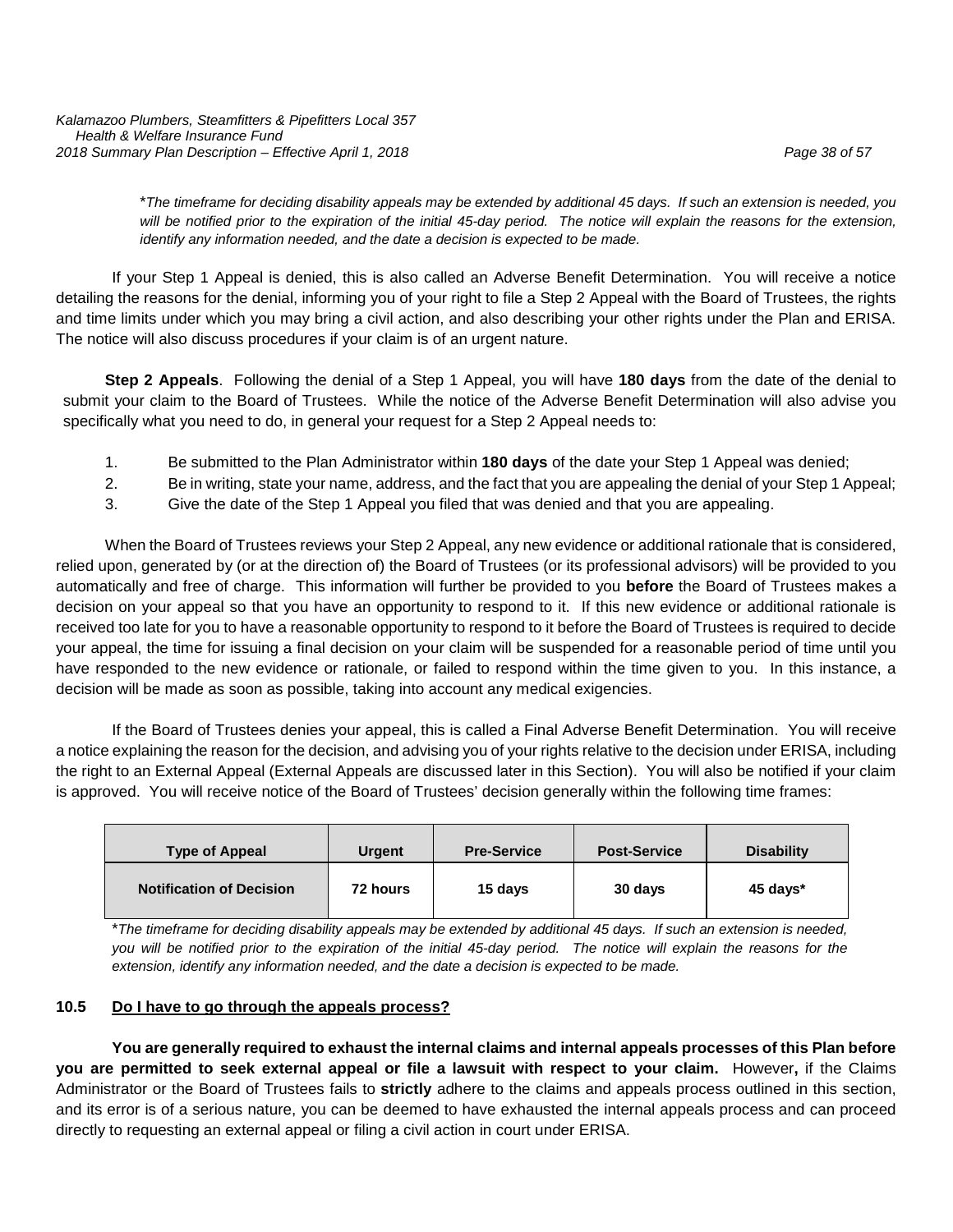However, if the error of the Claims Administrator or the Board of Trustees is only minor or "de minimis," then you must complete the internal appeals process first before proceeding with an External Appeal (an outside review, this is discussed in more detail later in his SPD) or filing a lawsuit. A minor error is, generally, one that is not material and does not prejudice the outcome or the review of your appeal, or that is part of a good faith exchange of information between you and the Claims Administrator or the Board of Trustees. In these instances, you must complete **both** levels of the internal appeals process before seeking an external appeal or filing a lawsuit. If you believe the claims process has not been strictly adhered to, you may request a statement from the Claims Administrator or the Board of Trustees. The Claims Administrator or the Board of Trustees will provide you with a response within 10 days. If you pursue an External Appeal or a lawsuit, and a court or the entity that considers the External Appeal rejects your assertion that the Claims Administrator or the Board of Trustees did not strictly adhere to the claims process, you will be able to return to the internal claims and appeals processes of this Plan.

# **10.6 When can I ask for an External Appeal of a denial by the Board of Trustees?**

Appeals from decisions made by the Board of Trustees are called External Appeals. However, not all decisions of the Board of Trustees are eligible for External Appeal. Only the following types of claims are eligible: (1) claims involving an exercise of medical judgment; (2) claims that result in a recession of coverage; or (3) coding errors, but only to the extent a coding error involved an exercise of medical judgment. Claims regarding the application of other provisions of this Plan, for example, whether or not you met the eligibility requirements, are **not** subject to External Appeal. The process for requesting an External Appeal, as well as an expedited External Appeal (for urgent care claims) is discussed in detail below.

**Request for External Appeal**. If the Board of Trustees denies your claim (you receive a Final Adverse Benefit Determination), you have 4 months to request an External Appeal. If there is no corresponding date that is 4 months after the date of receipt of the denial, then the request must be filed by the first day of the fifth month following the receipt of the notice. For example, if the date of receipt of the notice is October 30, because there is no February 30, the request must be filed by March 1. If the last filing date would fall on a Saturday, Sunday, or Federal holiday, the last filing date is extended to the next day that is not a Saturday, Sunday, or Federal holiday.

**Preliminary Review**. Within five (5) business days of receiving the receipt of the request for an External Appeal, the Plan Administrator will complete a Preliminary Review of the request to determine the following:

- 1. Whether you were covered under this Plan at the time the health care item or service was requested or, in the case of a retrospective review, whether you were covered under this Plan at the time the health care item or service was provided to you;
- 2. Whether the Adverse Benefit Determination or the Final Adverse Benefit Determination relates to your failure to meet this Plan's requirements for eligibility
- 3. Whether you have exhausted this Plan's internal appeal processes (the Step 1 and Step 2 Appeals) unless you were not required to exhaust these processes;
- 4. Whether you have been provided all the information and forms required to process an External Appeal.

**Post-Preliminary Review**. Within one (1) business day after completion of the Preliminary Review, the Plan will issue a written notice to you noting the reasons if the claim is not eligible for External Appeal, along with contact information for the Employee Benefits Security Administration (EBSA), or, the information needed if the application for the review is not compete. The claimant shall have the **latter** of (a) the four (4) month filing period, or (b) the 48-hour period following your receipt of the notification to provide any additional information that is needed.

**Referral to Independent Review Organization (IRO)**. At the conclusion of the Preliminary Review, the Plan will then refer eligible claims to a randomly selected IRO and immediately provide coverage if the decision of the Board of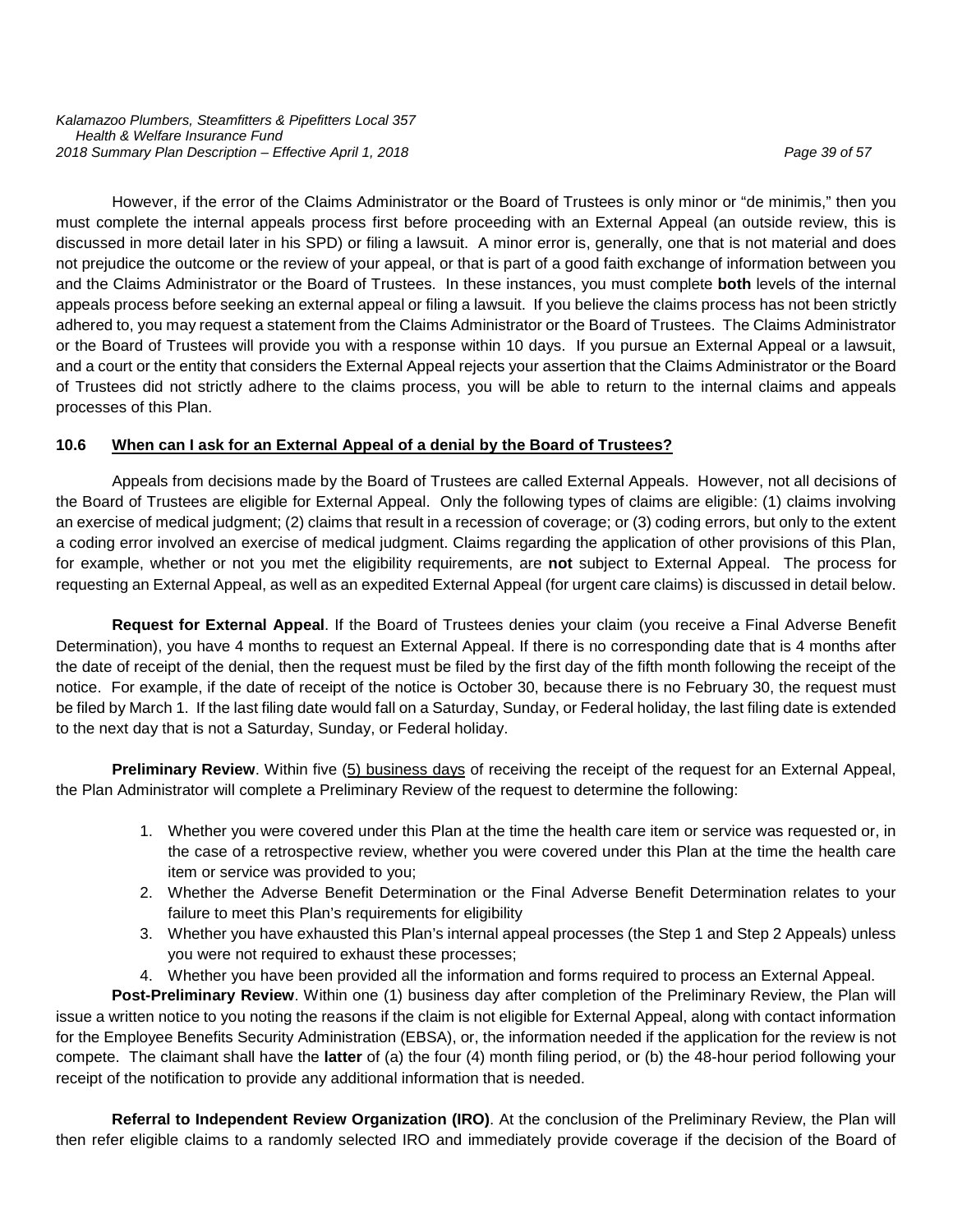Trustees is overturned. The Plan shall adhere to all terms of the contract with the IRO. No costs will be imposed on you for filing an external review.

#### **10.7 Is there an option for an expedited External Appeal?**

Yes. The process for seeking an expedited External Appeal is outlined below. You may request an expedited External Appeal at the time you receive either of the following:

> 1. An Adverse Benefit Determination that involves a medical condition where delay would jeopardize your health or ability to regain maximum function and you have made a request for an expedited Internal Appeal;

OR

2. You receive a Final Adverse Benefit Determination where you have a medical condition where the timeframe for a standard External Appeal would jeopardize your health or ability to regain maximum function, or, if the determination involves an admission, availability of care, continued stay, or a health care or service for which you received emergency services but you have not yet been discharged.

**Preliminary Review**. Immediately upon receipt of the request for an expedited review, the Plan shall determine whether the request meets the requirements for external review. This determination is made by applying the criteria for the preliminary review of a standard External Appeal, which is discussed above.

**Post-Preliminary Review**. Within one business day after completion of the Preliminary Review, the Plan Administrator will issue a written notice. If your claim is not eligible, it will explain if why and also include contact information for the Employee Benefits Security Administration (EBSA) or tell you what additional information is needed if the application for the review is not compete. If the Plan Administrator needs more information, you will have the **latter** of (a) the 4-month filing period, or (b) the 48-hour period following the receipt of the notification to provide any additional information that is needed.

**Referral to Independent Review Organization**. If the Plan Administrator determines your request is eligible for expedited External Appeal, then an IRO will be assigned the claim in the same manner as for a standard External Appeal. The Plan Administrator will provide the IRO with all the information used in making the benefit determination in the most expeditious manner available. If the IRO overturns the decision of the Board of Trustees, the Plan will immediately provide coverage. No costs will be imposed on you for filing an expedited External Appeal.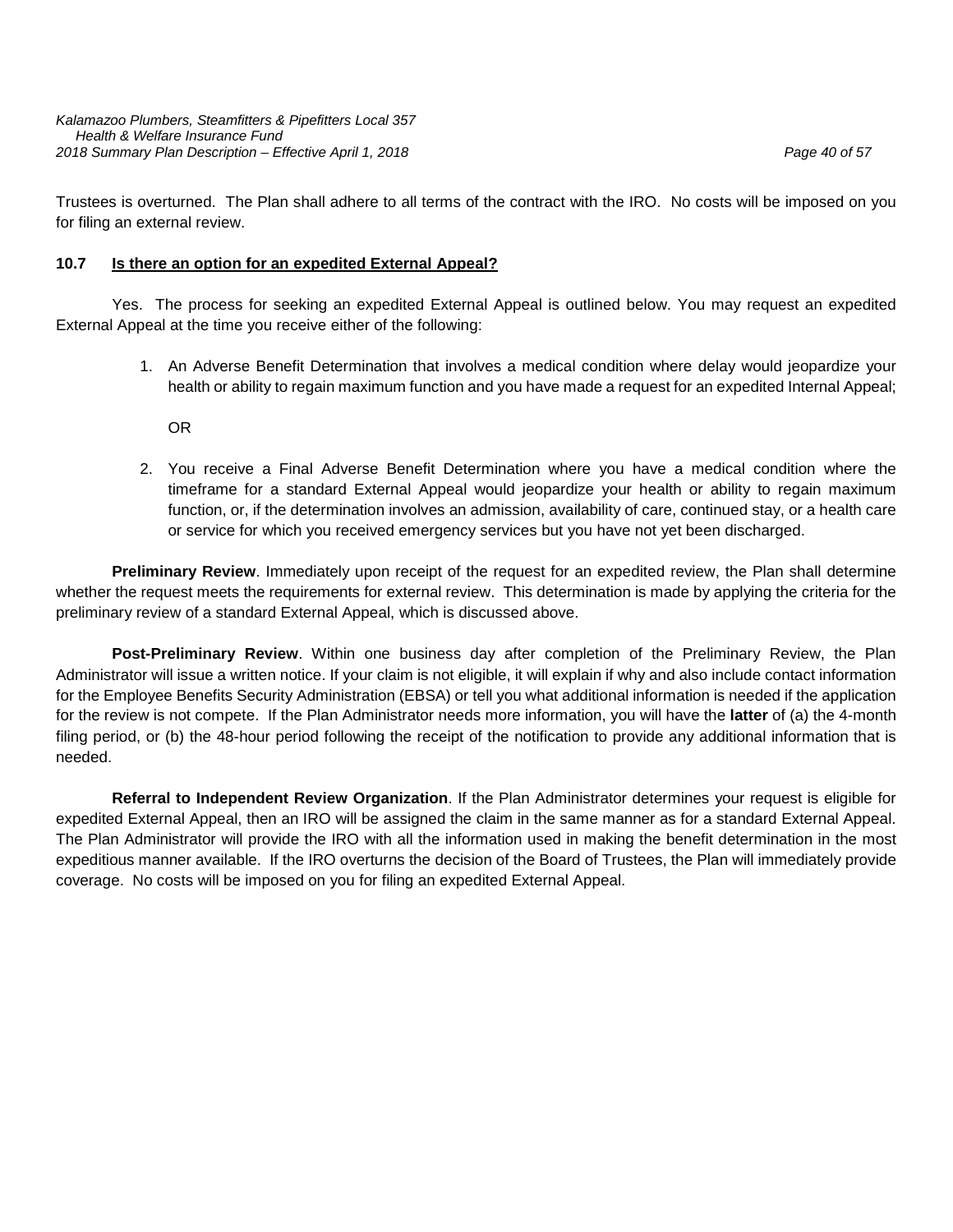#### **PART ELEVEN: WHAT ARE MY RIGHTS AND RESPONSIBILITIES?**

#### **11.1 Your rights under ERISA**

As a Participant in this Plan you are entitled to certain rights and protections under the Employee Retirement Income Security Act of 1974, also called "ERISA." ERISA provides that all plan Participants are entitled to:

- 1. Examine, without charge, all plan documents, including insurance contracts and collective bargaining agreements, and copies of the latest annual report (Form 5500 series) and updated summary plan description and insurance contracts and any documents filed by the Plan with the U.S. Department of Labor, such as detailed financial reports, etc. This examination may take place at the Plan Administrator's office and at other specified locations such as the work site or the union hall.
- 2. Obtain, upon written request to the Plan Administrator, copies of documents governing the Plan, including insurance contracts and collective bargaining agreements, and copies of the latest annual report (Form 5500 series) and updated summary plan description. The Plan Administrator may make a reasonable charge for the copies.
- 3. Receive a summary of the plan's annual financial report. The Plan Administrator is required by law to furnish each participant with a copy of this summary annual report.
- 4. Continue health care coverage for yourself, spouse or Dependents if there is a loss of coverage under the Plan as a result of a qualifying event. You or your Dependents may have to pay for such coverage.
- 5. Review this summary plan description and the documents governing the Plan on the rules governing your COBRA continuation coverage rights.

In addition to creating rights for Participants, ERISA imposes duties upon the people who are responsible for the operation of the Plan. The people (the Board of Trustees) who operate your plan, called "fiduciaries" of the plan, have a duty to do so prudently and in the interest of you and other plan Participants and beneficiaries. No one, including your Employer, your Union or any other person, may fire you or otherwise discriminate against you in any way to prevent you from obtaining a plan benefit or exercising your rights under ERISA. In addition:

- 1. If your claim for a benefit is denied in whole or in part, you have a right to know why this was done, to obtain copies of documents relating to the decision without charge, and to appeal any denial, within certain time schedules.
- 2. Under ERISA, there are steps you can take to enforce your rights. For instance, if you request materials from the Plan and do not receive them within 30 days, you may file a suit in a federal court. In such a case, the court may require the Plan Administrator to provide the materials and pay you up to \$110 a day until you receive the materials, unless the materials were not sent because of reasons beyond the control of the Plan Administrator.
- 3. If you have a claim for benefits that is denied or ignored, in whole or in part, you may file suit in a state or federal court. In addition, if you disagree with the Plan's decision or lack thereof concerning the qualified status of a domestic relations order or a medical child support order, you may file suit in federal court.
- 4. If you have a claim for benefits, which is denied or ignored, in whole or in part, you may file suit in a state or federal court. In addition, if you disagree with the Plan's decision concerning a QDRO or Medical Child Support Order, you may file suit in federal court. If the Plan's fiduciaries misuse the Plan's money, or if you are discriminated against for asserting your rights, you may seek assistance from the U.S. Department of Labor, or you may file suit in a federal court. The court will decide who should pay court costs and legal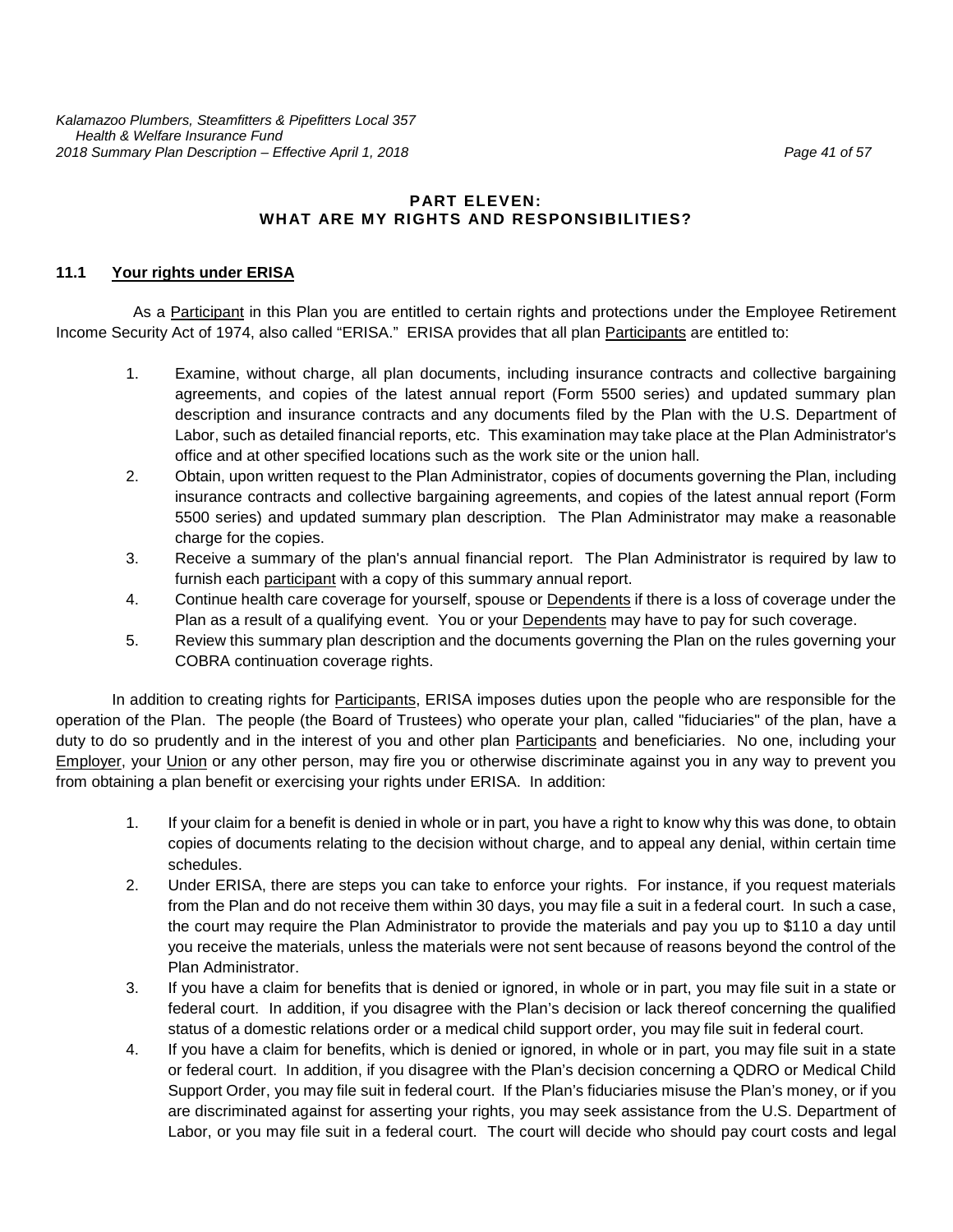fees. If you are successful, the court may order the person you have sued to pay these costs and fees. If you lose, the court may order you to pay these costs and fees if, for example, it finds your claim is frivolous.

If you have any questions about this statement, or about your rights under ERISA, you should first contact the Plan Administrator and then contact the nearest Area Office of the Employee Benefits Security Administration, U.S. Department of Labor listed in your telephone directory or the U.S. Department of Labor, Employee Benefits Security Administration, 200 Constitution Avenue, N.W., Washington, D.C. 20210.

# **11.2 HIPPA, HITECH, and GINA Privacy Rights**

The Health Insurance Portability and Accountability Act of 1996 (HIPAA) and The Health Information Technology for Economic and Clinical Health (HITECH) Act, enacted as part of the American Recovery and Reinvestment Act of 2009, require that health plans protect the confidentiality of your private health information. A complete description of your rights under HIPAA can be found in the Plan's privacy notice, which was distributed to you upon enrollment and is available from the Plan Administrator. If you have questions about the privacy of your health information please contact the Fund's legal counsel, set forth above. If you wish to file a complaint under HIPAA, please contact the Plan Administrator. In addition, under the Genetic Information Non-Discrimination Act (GINA), the Plan will not discriminate on the basis of and cannot request genetic information when making determinations regarding your eligibility for coverage.

# **11.3 When do I have to notify the Fund of changes in my life?**

Under some circumstances, you will be required to notify the Plan Administrator of certain events. Your failure to do so may affect your coverage. These events also qualify as "special enrollment" events that allow you to add persons to coverage outside of the normal enrollment period. Accordingly, the Plan Administrator must be notified of any changes regarding the following:

- 1. **Marriage**. To add a Spouse and any eligible Dependents to coverage, the marriage must be reported within 30 days. A copy of the certificate of marriage must be filed with the Plan Administrator. The Spouse and any eligible Dependents will then be covered from the moment of marriage.
- 2. **New Children.** To add a child to coverage, the birth must be reported within 30 days. A copy of the birth certificate must be filed with the Plan Administrator. The child, however, is always covered from the moment of birth.
- 3. **Adoptions**. Adoption or placement of a child must be reported within 30 days to add the child as an eligible Dependent and a copy of the legal adoption papers or court order for placement must be filed with the Plan Administrator. Coverage will then be effective as of the date of the adoption or placement for adoptions.
- 4. **Change of Address**. Any change of address must be reported within 30 days.
- 5. **Name Change**. Any name change must be reported within 30 days.
- 6. **Deaths**. Deaths should be reported immediately. A certified copy of the death certificate is required.
- 7. **Divorce** Divorce must be reported immediately and a copy of the judgment of divorce must be filed in the Plan Administrator. A former Spouse is no longer eligible for benefits as of the date of the divorce, except as provided under COBRA. The Plan will take action to recoup payments made and coverage provided due to a failure to provide notice of a divorce. Eligible Dependent children will continue to be covered if they continue to qualify as Dependent children under this Plan.
- 8. **Change of Employment Status**. If you or your Spouse switches employers, returns from a leave of absence, moves to full or part-time employment, then you must notify the Plan Administrator within 30 days.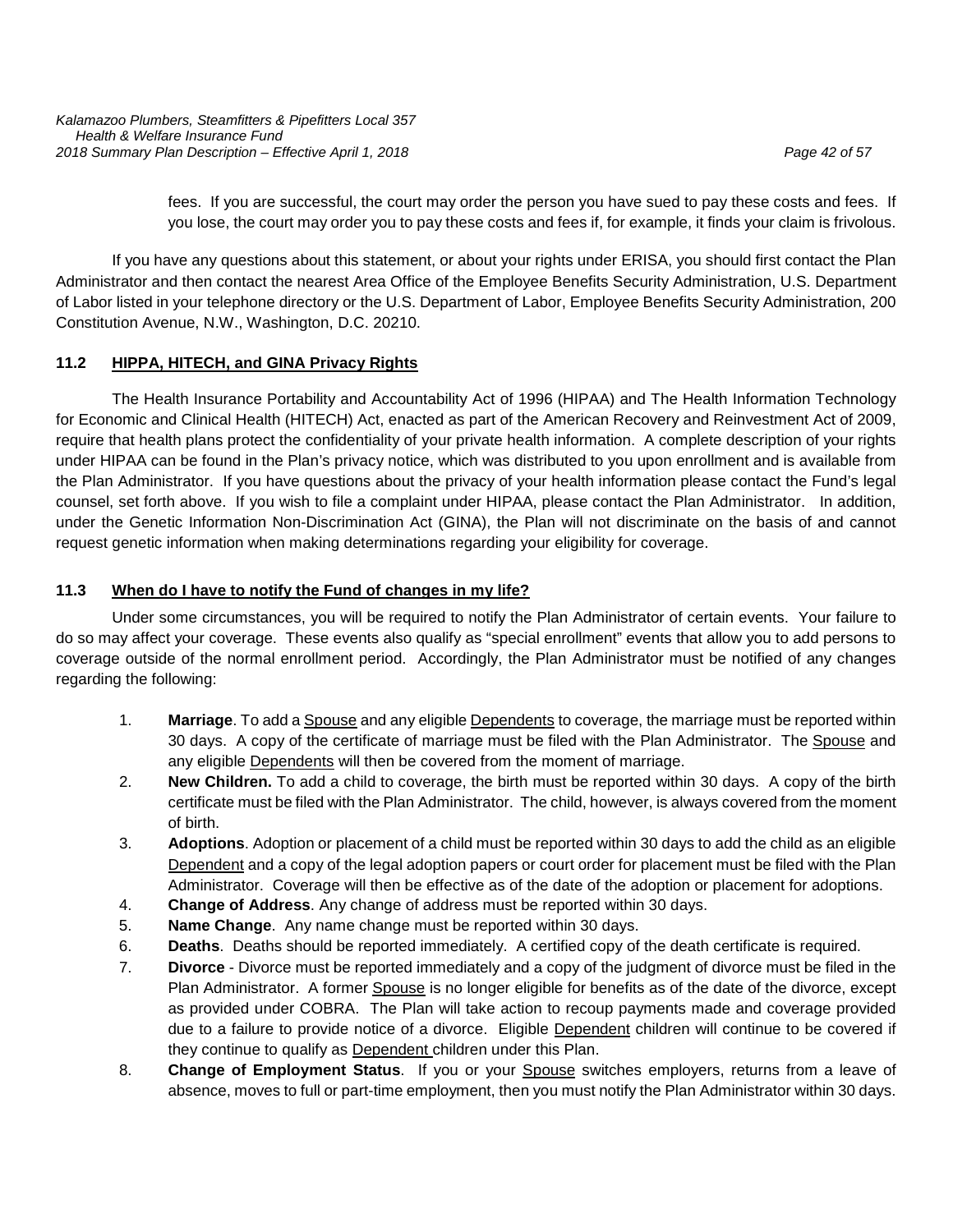#### **11.4 Child Medical Support Orders**

Where a court has issued a child medical support order, the Plan is required to honor this order if the order meets the requirements of federal law. For a copy of the written procedures for seeking a determination from the Plan as to whether an order is "qualified," contact the Plan Administrator.

#### **11.5 What if I bring a lawsuit against the Plan, can I sue in any court I want to?**

No. Any lawsuits filed against this Plan or its Board of Trustees must be brought in the Federal District Court for the Western District of Michigan, or the applicable state court in the county of Ingham if there is no federal jurisdiction over the particular issue.

#### **11.6 What happens when circumstances or benefits change?**

If changes are made to the provisions of this Plan or the coverage it provides, you will receive a notice from the Plan Administrator. These notices are typically referred to as a "Summary of Material Modifications" or "SMM" for short. While the Board of Trustees has broad authority to make changes, it may not amend the Plan in a way that would: (1) authorize or permit any part of the plan assets to be used for purposes other than the exclusive benefit of the Participants or their Beneficiaries; or (2) cause any part of the Plan's assets to revert to the *Employers*. The Plan may also be terminated, in whole or in part, merged, or combined with another plan. The Board may also terminate the Plan when a Collective **Bargaining Agreement requiring Employer Contributions no longer exits.**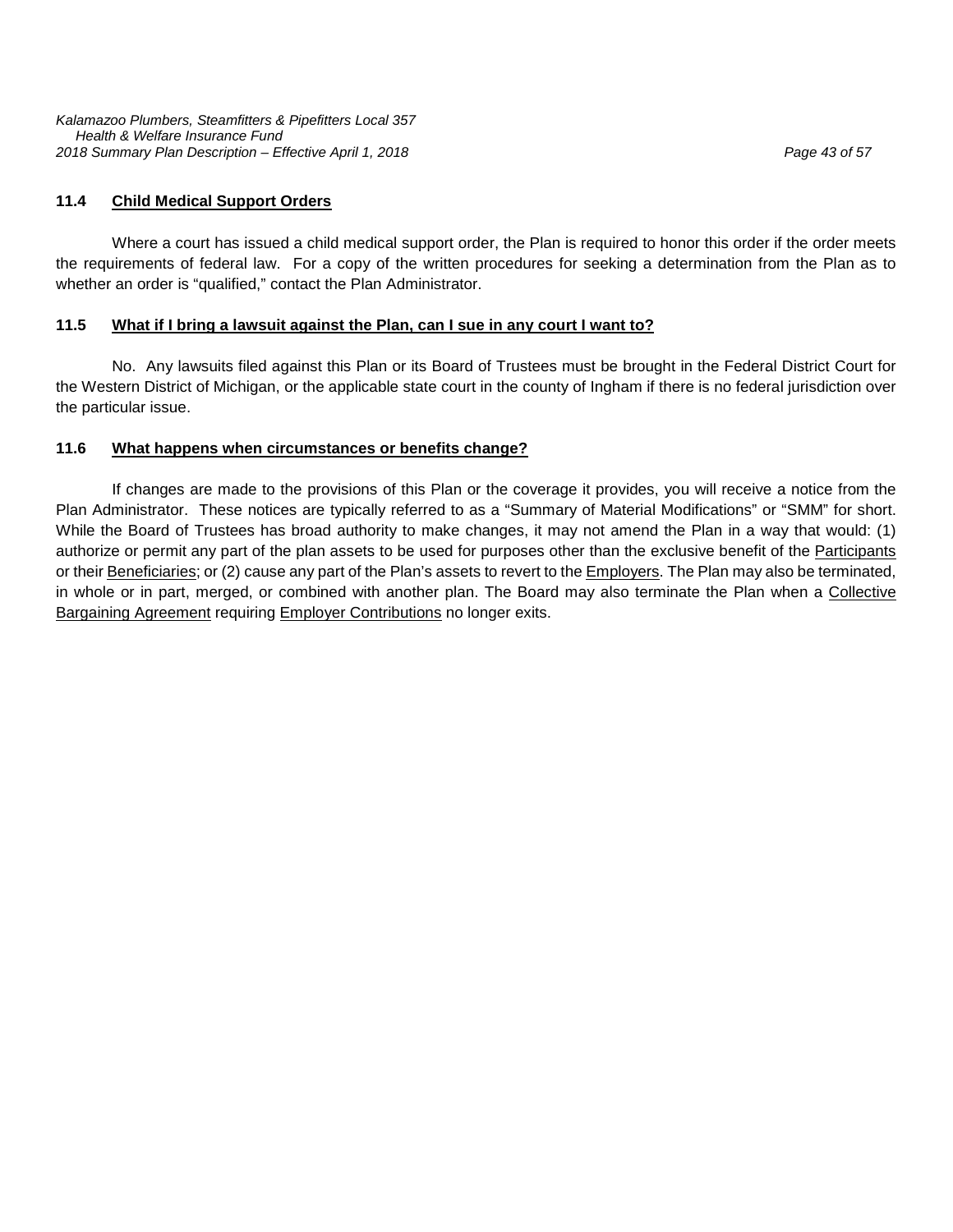# **APPENDIX A MEDICAL SURGICAL & PRESCRIPTION DRUG BENEFITS FOR ACTIVE PARTICIPANTS**

# **Summary of Cost Sharing Provisions**

|                                  | <b>IN NETWORK</b>              | <b>OUT OF NETWORK</b>              |
|----------------------------------|--------------------------------|------------------------------------|
| Deductible (please note that the | \$500<br>Individuals           | Individuals<br>\$1,000             |
| deductible does not apply to     | \$1,000 Family                 | \$2,000 Family                     |
| prescription drugs)              |                                |                                    |
| Copayments                       | \$20<br>Office visits          | N/A<br>Office visits               |
|                                  | \$100<br><b>Emergency Room</b> | \$100<br><b>Emergency Room</b>     |
| Coinsurance                      | You Pay 20%                    | You Pay 40%                        |
|                                  | Plan pays 80%                  | Plan pays 60%                      |
| Out of Pocket Maximum (this      | \$5,000 Individuals            | No maximum limit for individual or |
| maximum includes<br>deductibles, | \$10,000 Families              | for families                       |
| coinsurance<br>and<br>copayments |                                |                                    |
| amounts)                         |                                |                                    |

#### **Preventive Services**

|                                | <b>In-Network</b>                                                                                                                                                                                               | <b>Out-of-Network</b> |
|--------------------------------|-----------------------------------------------------------------------------------------------------------------------------------------------------------------------------------------------------------------|-----------------------|
| <b>Health Maintenance Exam</b> | No Charge                                                                                                                                                                                                       | Not Covered           |
| Annual Gynecological Exam      | No Charge                                                                                                                                                                                                       | Not Covered           |
| Well-Baby and Well-Child Exam  | No Charge                                                                                                                                                                                                       | Not Covered           |
| <b>Immunizations</b>           | No Charge                                                                                                                                                                                                       | Not Covered           |
| Routine Mammogram              | No Charge                                                                                                                                                                                                       | Not Covered           |
|                                | Preventive Services not listed<br>above but required by the Patient<br>Protection and Affordable Care Act<br>2010 (PPACA) and its<br>οf<br>implementing regulations will be<br>covered in-network at no charge. | Not Covered           |

#### **Hospital Care**

|                                          | <b>In-Network</b>                 | <b>Out-of-Network</b>               |
|------------------------------------------|-----------------------------------|-------------------------------------|
| <b>Facility Fee (i.e. hospital room)</b> | 20% co-insurance after deductible | 40% co-insurance after deductible l |
| Physician/surgeon fees                   | 20% co-insurance after deductible | 40% co-insurance after deductible l |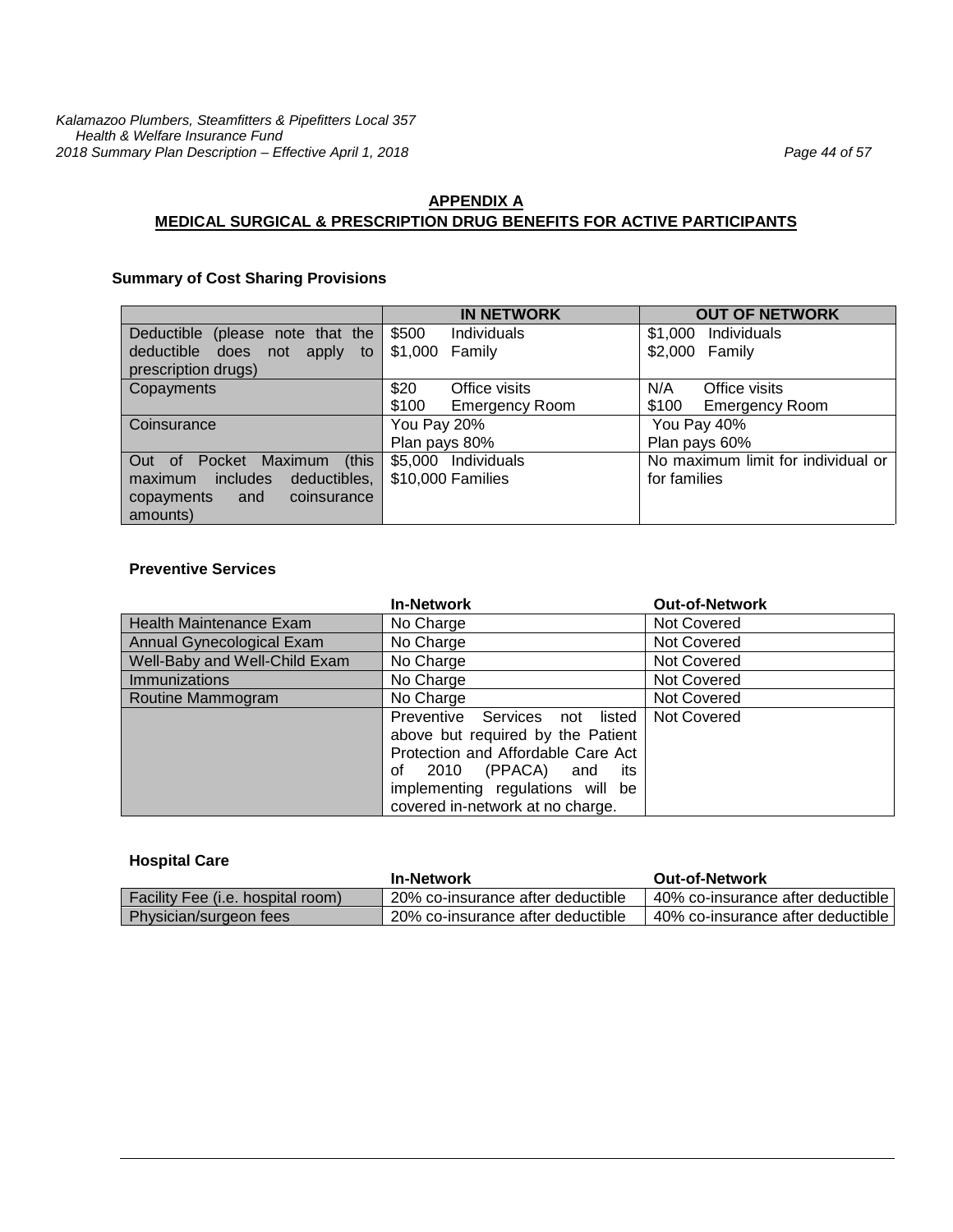|                                      | <b>In-Network</b>                 | <b>Out-of-Network</b>            |
|--------------------------------------|-----------------------------------|----------------------------------|
| Skilled Nursing Care (120 days       | 20% co-insurance after deductible | Not Covered                      |
| maximum per calendar year)           |                                   |                                  |
| Hospice Care<br>(bereavement         | No Charge                         | No Charge                        |
| counseling covered provided care is  |                                   |                                  |
| obtained within six months of death) |                                   |                                  |
| <b>Respite Care</b>                  | 5 days of coverage during 30-day  | 5 days of coverage during 30-day |
|                                      | period                            | period                           |
| Home Health Care                     | 20% co-insurance after deductible | Not Covered                      |
| Rehabilitation Services (Physical.   | 20% co-insurance after deductible | 40% coinsurance after deductible |
| speech and occupational therapy      |                                   |                                  |
| limited to combined maximum of 60    |                                   |                                  |
| visits per calendar year)            |                                   |                                  |
| <b>Private Duty Nursing</b>          | 50% coinsurance after deductible  | 50% coinsurance after deductible |

#### **Surgical Services**

|                                                                                                                                                   | <b>In-Network</b>                 | <b>Out-of-Network</b>             |
|---------------------------------------------------------------------------------------------------------------------------------------------------|-----------------------------------|-----------------------------------|
| Surgery, including related surgical                                                                                                               | 20% co-insurance after deductible | 40% coinsurance after deductible  |
| services and anesthesia                                                                                                                           |                                   |                                   |
| Physician/Surgeon Fees                                                                                                                            | 20% coinsurance after deductible  | 40% co-insurance after deductible |
| Oral Surgery (some limitations<br>apply, please contact UMR for<br>further information, some services<br>may be covered under the Dental<br>Plan) | 20% coinsurance after deductible  | 40% co-insurance after deductible |
| Joint<br>For<br>Temporomandibular                                                                                                                 | 20% coinsurance after deductible  | 40% co-insurance after deductible |
| Disorder                                                                                                                                          |                                   |                                   |

# **Physician Office Services**

|                                                | <b>In-Network</b> | <b>Out-of-Network</b>             |
|------------------------------------------------|-------------------|-----------------------------------|
| Primary care visit to treat an injury          | $$20$ copay       | 40% co-insurance after deductible |
| or illness                                     |                   |                                   |
| Specialist Visit (Chiropractic care \$20 copay |                   | 40% co-insurance after deductible |
| limited to 24 visits per year)                 |                   |                                   |
| Preventive care<br>screening                   | No Charge         | Not Covered                       |
| immunization                                   |                   |                                   |

# **Maternity Services**

|                                                                          | <b>In-Network</b> | <b>Out-of-Network</b>             |
|--------------------------------------------------------------------------|-------------------|-----------------------------------|
| Preventive Pre-Natal and Post-   No Charge                               |                   | Not Covered                       |
| <b>Natal Care</b>                                                        |                   |                                   |
| Childbirth Professional and Facility   20% co-insurance after deductible |                   | 40% co-insurance after deductible |
| <b>Services</b><br>(dependent                                            |                   |                                   |
| pregnancies/births are covered)                                          |                   |                                   |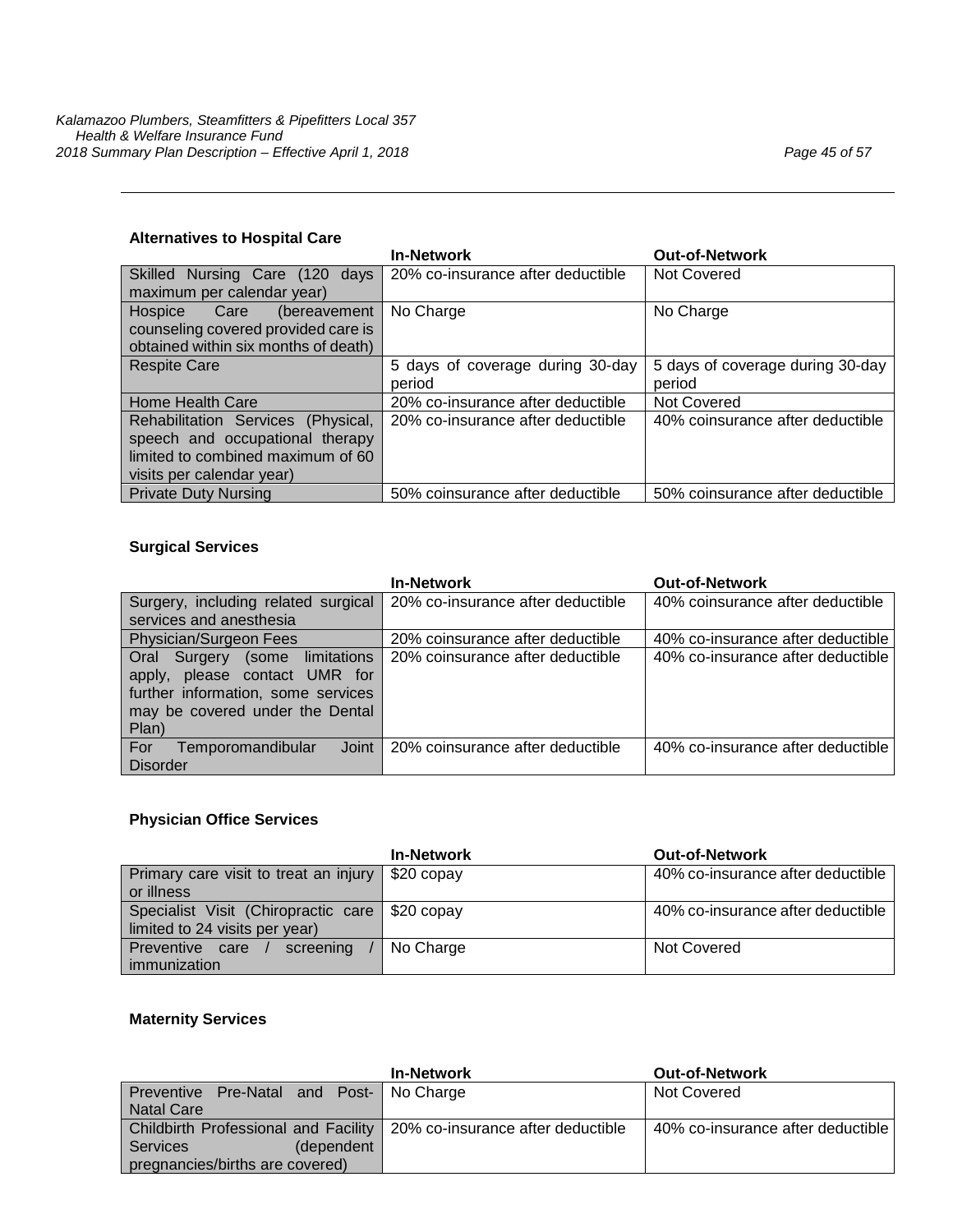| <b>Office Visits</b> | 20% co-insurance after deductible | 40% co-insurance after deductible |
|----------------------|-----------------------------------|-----------------------------------|
|                      |                                   |                                   |

#### **Diagnostic Services**

**In-Network**

|                                       | <b>III-NELWOLK</b>                |                                   |
|---------------------------------------|-----------------------------------|-----------------------------------|
|                                       |                                   | <b>Out-of-Network</b>             |
| <b>Laboratory and Pathology Tests</b> | 20% co-insurance after deductible | 40% co-insurance after deductible |
| Diagnostic Tests and X-Rays           | 20% co-insurance after deductible | 40% co-insurance after deductible |
| Imaging<br>Tests (CT/PET)<br>scans.   | 20% co-insurance after deductible | 40% co-insurance after deductible |
| MRIS)                                 |                                   |                                   |

### **Emergency Medical Care**

|                                                                                   | <b>In-Network</b>                 | <b>Out-of-Network</b>             |
|-----------------------------------------------------------------------------------|-----------------------------------|-----------------------------------|
| Hospital Emergency Room (copay<br>waived if admitted or for accidental<br>injury) | $$100$ copay                      | $$100$ copay                      |
| <b>Urgent Care Center</b>                                                         | \$20 copay                        | 40% co-insurance after deductible |
| Emergency<br>transportation<br>care<br>services                                   | 20% co-insurance after deductible | 20% co-insurance after deductible |

#### **Other Services**

|                                         | <b>In-Network</b>                   | <b>Out-of-Network</b>             |
|-----------------------------------------|-------------------------------------|-----------------------------------|
| <b>Durable Medical Equipment</b>        | 20% co-insurance after deductible   | 40% co-insurance after deductible |
| <b>Orthotics &amp; Prosthetics</b>      | 20% co-insurance after deductible   | 20% co-insurance after deductible |
| Hearing Aid (one every 36 months)       | Implantable devices covered at 10%  | Not Covered                       |
|                                         | deductible,<br>coinsurance<br>after |                                   |
|                                         | otherwise no charge for non-        |                                   |
|                                         | implantable devices                 |                                   |
| Hearing Aid Evaluation (one every       | No Charge                           | Not Covered                       |
| 36 months)                              |                                     |                                   |
| Ordering & Fitting Hearing Aid          | No Charge                           | Not Covered                       |
| (once every 36 months)                  |                                     |                                   |
| Hearing Aid Conformity Test (once       | No Charge                           | Not Covered                       |
| every 36 months)                        |                                     |                                   |
| <b>Retail Health Clinics</b>            | \$20 copay                          | 40% co-insurance after deductible |
| Telemedicine<br><b>Services</b><br>when | No charge                           | Not covered                       |
| provided through Teladoc                |                                     |                                   |
| Autism Screening Services (birth        | No charge                           | Not covered                       |
| through age 2)                          |                                     |                                   |

# **Human Organ Transplant**

|                                | <b>Designated Facilities</b>      | <b>Non-designated Facilities</b>  |
|--------------------------------|-----------------------------------|-----------------------------------|
| Human Organ Transplants        | No Charge                         | 40% co-insurance after deductible |
| <b>Bone Marrow Transplants</b> | No charge                         | 40% co-insurance after deductible |
| Cornea and Skin Transplants    | 20% co-insurance after deductible | 40% co-insurance after deductible |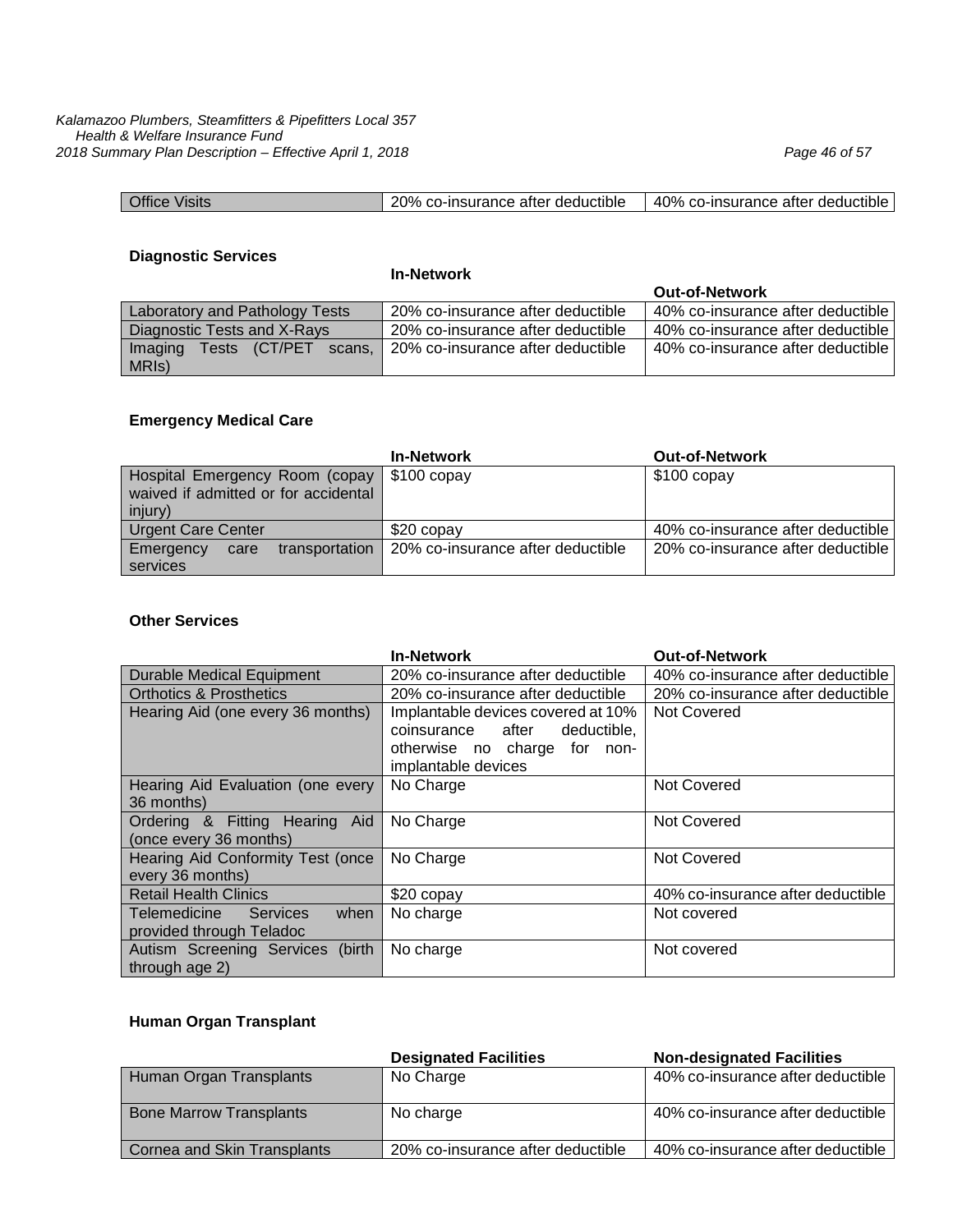| Donor Services (if procedure at No Charge | No Charge |
|-------------------------------------------|-----------|
| performed designated facilities,          |           |
| transportation and housing services       |           |
| limited to \$10,000, relocation fees      |           |
| not covered)                              |           |

#### **Mental Health Care and Substance Abuse Treatment**

|                                   | <b>In-Network</b>                 | <b>Out-of-Network</b>             |
|-----------------------------------|-----------------------------------|-----------------------------------|
| I In-Patient Mental Health Care   | 20% co-insurance after deductible | 40% co-insurance after deductible |
| l In-Patient Substance Abuse Care | 20% co-insurance after deductible | 40% co-insurance after deductible |
| Out-Patient Mental Health Care    | 20% co-insurance after deductible | 40% co-insurance after deductible |
| Out-Patient Substance Abuse Care  | 20% co-insurance after deductible | 40% co-insurance after deductible |

# **Prescription Drug Benefits**

|                                                                                        | <b>In-Network</b>                                                                                            |               | <b>Out-of-Network</b>                                                                                            |               |
|----------------------------------------------------------------------------------------|--------------------------------------------------------------------------------------------------------------|---------------|------------------------------------------------------------------------------------------------------------------|---------------|
|                                                                                        | 30 Day Supply                                                                                                | 90 Day Supply | 30 Day Supply                                                                                                    | 90 Day Supply |
| 1:<br>Tier<br>Generic<br><b>Drugs</b>                                                  | \$4 copay                                                                                                    | \$10 copay    | \$4 copay plus 25% of<br>approved amount                                                                         | N/A           |
| 2:<br>Tier<br>Preferred<br><b>Brand Drugs</b>                                          | \$40 copay                                                                                                   | $$100$ copay  | \$40 copay plus 25% of<br>approved amount                                                                        | N/A           |
| Tier 3: Non-<br>Preferred<br><b>Brand Drugs</b>                                        | \$80 copay                                                                                                   | $$200$ copay  | \$80 copay plus 25% of<br>approved amount                                                                        | N/A           |
| 4:<br>Tier<br>Generic<br>and<br>Preferred<br><b>Brand</b><br><b>Specialty</b><br>Drugs | 25% coinsurance of<br>approved amount up<br>to \$200 (subject to<br>step therapy and<br>prior authorization) | N/A           | In-network coinsurance<br>plus 25% of approved<br>amount (subject to step<br>therapy and prior<br>authorization) | N/A           |
| Tier 5: Non-<br>Preferred<br><b>Brand</b><br><b>Specialty</b><br><b>Drugs</b>          | 40% coinsurance of<br>approved amount up<br>to \$300 (subject to<br>step therapy and<br>prior authorization) | N/A           | In-network coinsurance<br>plus 25% of approved<br>amount (subject to step<br>therapy and prior<br>authorization) | N/A           |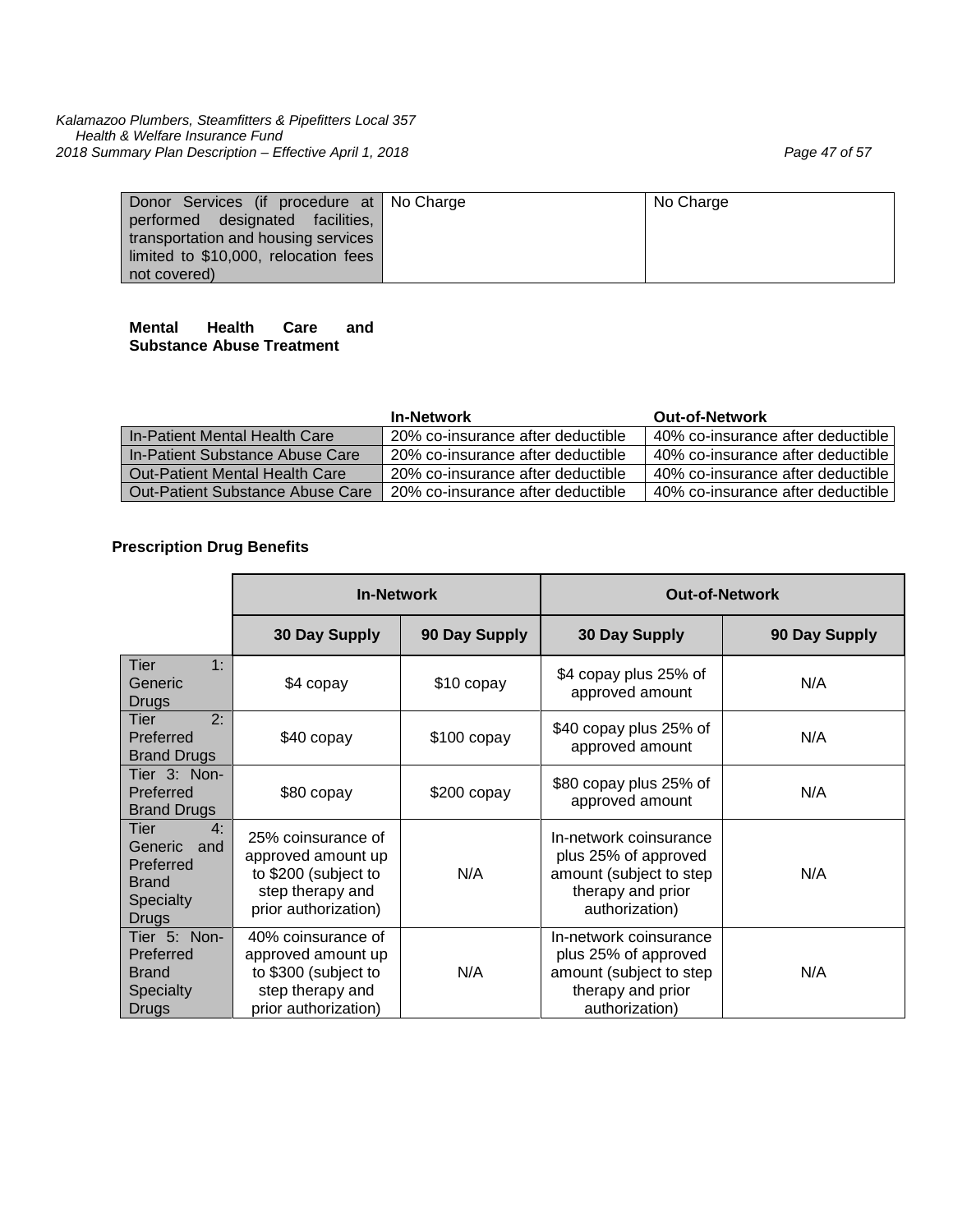# **APPENDIX B**

# **MEDICAL SURGICAL & PRESCRIPTION DRUG BENEFITS FOR EARLY RETIREES & RETIREES ON MEDICARE**

|                                          | <b>IN NETWORK</b>              | <b>OUT OF NETWORK</b>          |
|------------------------------------------|--------------------------------|--------------------------------|
| Deductible (please note that the         | \$300<br><b>Individuals</b>    | Individuals<br>\$400           |
| deductible<br>does<br>not<br>apply<br>to | \$600<br>Family                | \$800 Family                   |
| prescription drugs)                      |                                |                                |
| Copayments                               | Office visits<br>\$20          | Office visits<br>N/A           |
|                                          | \$100<br><b>Emergency Room</b> | \$100<br><b>Emergency Room</b> |
| Coinsurance                              | You Pay 10%                    | You Pay 20%                    |
|                                          | Plan pays 90%                  | Plan pays 80%                  |
| (this<br>Out of Pocket Maximum           | \$6,850 Individuals            | \$13,700 Individuals           |
| includes<br>deductibles,<br>maximum      | \$13,700 Families              | \$27,400 Families              |
| coinsurance<br>copayments<br>and         |                                |                                |
| amounts)                                 |                                |                                |

#### **Preventive Services**

|                                | <b>In-Network</b>                                                                                                                                                              | <b>Out-of-Network</b> |
|--------------------------------|--------------------------------------------------------------------------------------------------------------------------------------------------------------------------------|-----------------------|
| <b>Health Maintenance Exam</b> | No Charge                                                                                                                                                                      | Not Covered           |
| Annual Gynecological Exam      | No Charge                                                                                                                                                                      | Not Covered           |
| Well-Baby and Well-Child Exam  | No Charge                                                                                                                                                                      | Not Covered           |
| Immunizations                  | No Charge                                                                                                                                                                      | Not Covered           |
| Routine Mammogram              | No Charge                                                                                                                                                                      | Not Covered           |
|                                | Preventive Services not listed above<br>but required by the Patient<br>Protection and Affordable Care Act<br>2010 (PPACA) and<br>its<br>οf<br>implementing regulations will be | Not Covered           |
|                                | covered in-network at no charge.                                                                                                                                               |                       |

#### **Hospital Care**

|                                                                                                                                                            | <b>In-Network</b>                 | <b>Out-of-Network</b>             |
|------------------------------------------------------------------------------------------------------------------------------------------------------------|-----------------------------------|-----------------------------------|
| Facility Fee (ex., hospital room)                                                                                                                          | 10% co-insurance after deductible | 30% co-insurance after deductible |
| Physician/surgeon fees                                                                                                                                     | 10% co-insurance after deductible | 30% co-insurance after deductible |
| <b>Oral Surgery (some limitations )</b><br>apply, please contact UMR for<br>further information, some services<br>may be covered under the Dental<br>Plan) | 10% coinsurance after deductible  | 30% co-insurance after deductible |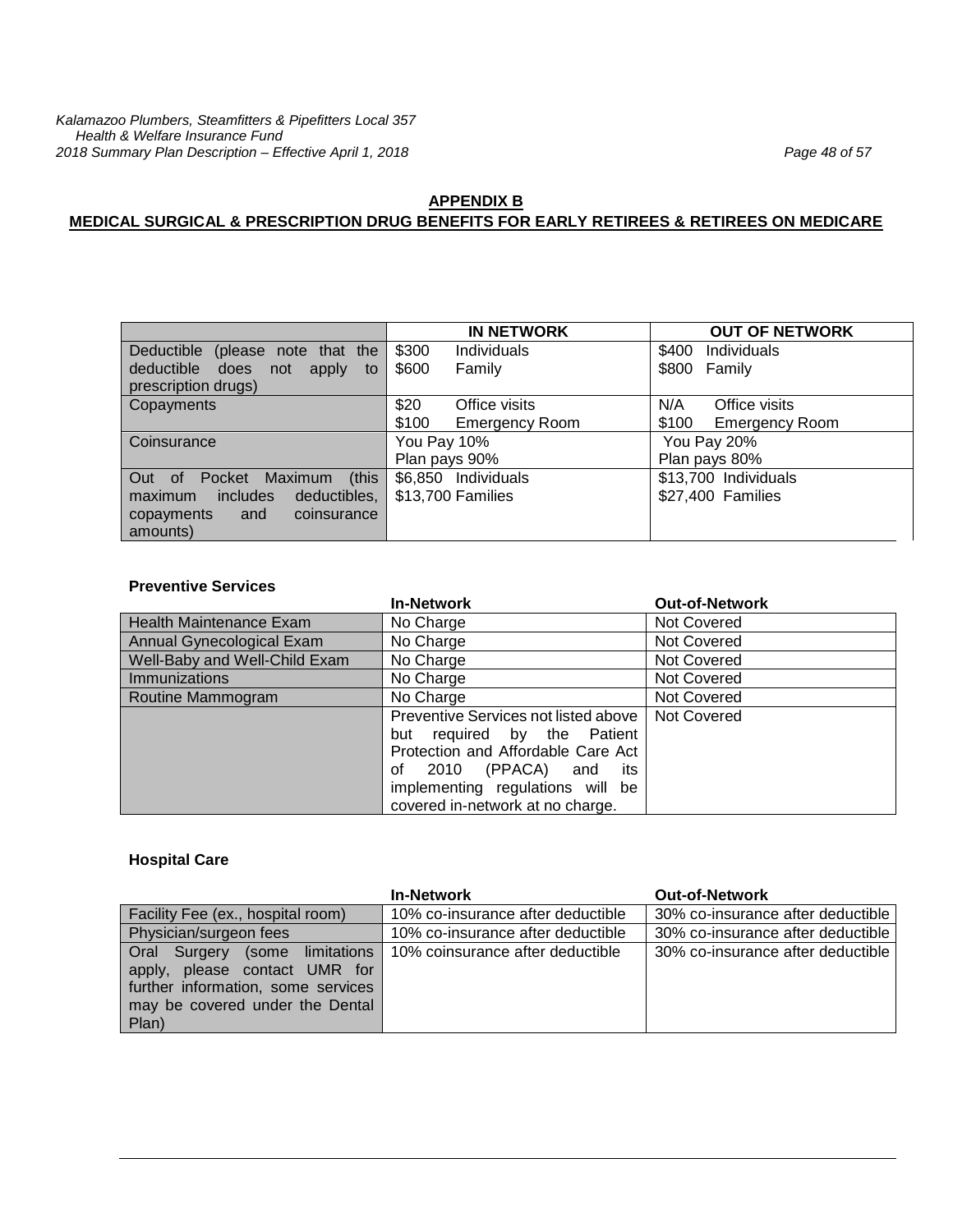|                                          | <b>In-Network</b>                 | <b>Out-of-Network</b>             |  |
|------------------------------------------|-----------------------------------|-----------------------------------|--|
| <b>Skilled</b><br>Nursing Care (120 days | 20% co-insurance after deductible | Not Covered                       |  |
| maximum per calendar year)               |                                   |                                   |  |
| Hospice Care<br>(bereavement             | No Charge                         | No Charge                         |  |
| counseling covered provided care is      |                                   |                                   |  |
| obtained within six months of death)     |                                   |                                   |  |
| <b>Respite Care</b>                      | 5 days of coverage during 30-day  | 5 days of coverage during 30-day  |  |
|                                          | period                            | period                            |  |
| Home Health Care                         | 10% co-insurance after deductible | <b>Not Covered</b>                |  |
| Rehabilitation Services (Physical,       | 10% co-insurance after deductible | 30% co-insurance after deductible |  |
| speech and occupational therapy          |                                   |                                   |  |
| limited to combined maximum of 60        |                                   |                                   |  |
| visits per calendar year)                |                                   |                                   |  |
| <b>Private Duty Nursing</b>              | 50% coinsurance after deductible  | 50% coinsurance after deductible  |  |

# **Surgical Services**

|                                     | <b>In-Network</b>                 | <b>Out-of-Network</b>             |
|-------------------------------------|-----------------------------------|-----------------------------------|
| Surgery, including related surgical | 10% co-insurance after deductible | 30% co-insurance after deductible |
| services and anesthesia             |                                   |                                   |
| Physician/Surgeon Fees              | 10% co-insurance after deductible | 30% co-insurance after deductible |
| Joint<br>Temporomandibular<br>For   | 10% coinsurance after deductible  | 30% co-insurance after deductible |
| Disorder                            |                                   |                                   |

#### **Physician Office Services**

|                                                  | <b>In-Network</b> | <b>Out-of-Network</b>             |
|--------------------------------------------------|-------------------|-----------------------------------|
| Primary care visit to treat an injury            | $$20$ copay       | 30% co-insurance after deductible |
| or illness                                       |                   |                                   |
| Specialist Visit (Chiropractic care   \$20 copay |                   | 30% co-insurance after deductible |
| limited to 24 visits per year)                   |                   |                                   |
| <b>Preventive care</b><br>screening              | No Charge         | Not Covered                       |
| immunization                                     |                   |                                   |

# **Maternity Services**

|                                             | <b>In-Network</b>                 | <b>Out-of-Network</b>             |  |
|---------------------------------------------|-----------------------------------|-----------------------------------|--|
| Preventive Pre-Natal and Post- No Charge    |                                   | Not Covered                       |  |
| Natal Care                                  |                                   |                                   |  |
| <b>Childbirth Professional and Facility</b> | 10% co-insurance after deductible | 30% co-insurance after deductible |  |
| l Services<br>(dependent                    |                                   |                                   |  |
| pregnancies/births are covered)             |                                   |                                   |  |
| <b>Office Visits</b>                        | 10% co-insurance after deductible | 30% co-insurance after deductible |  |

#### **Diagnostic Services**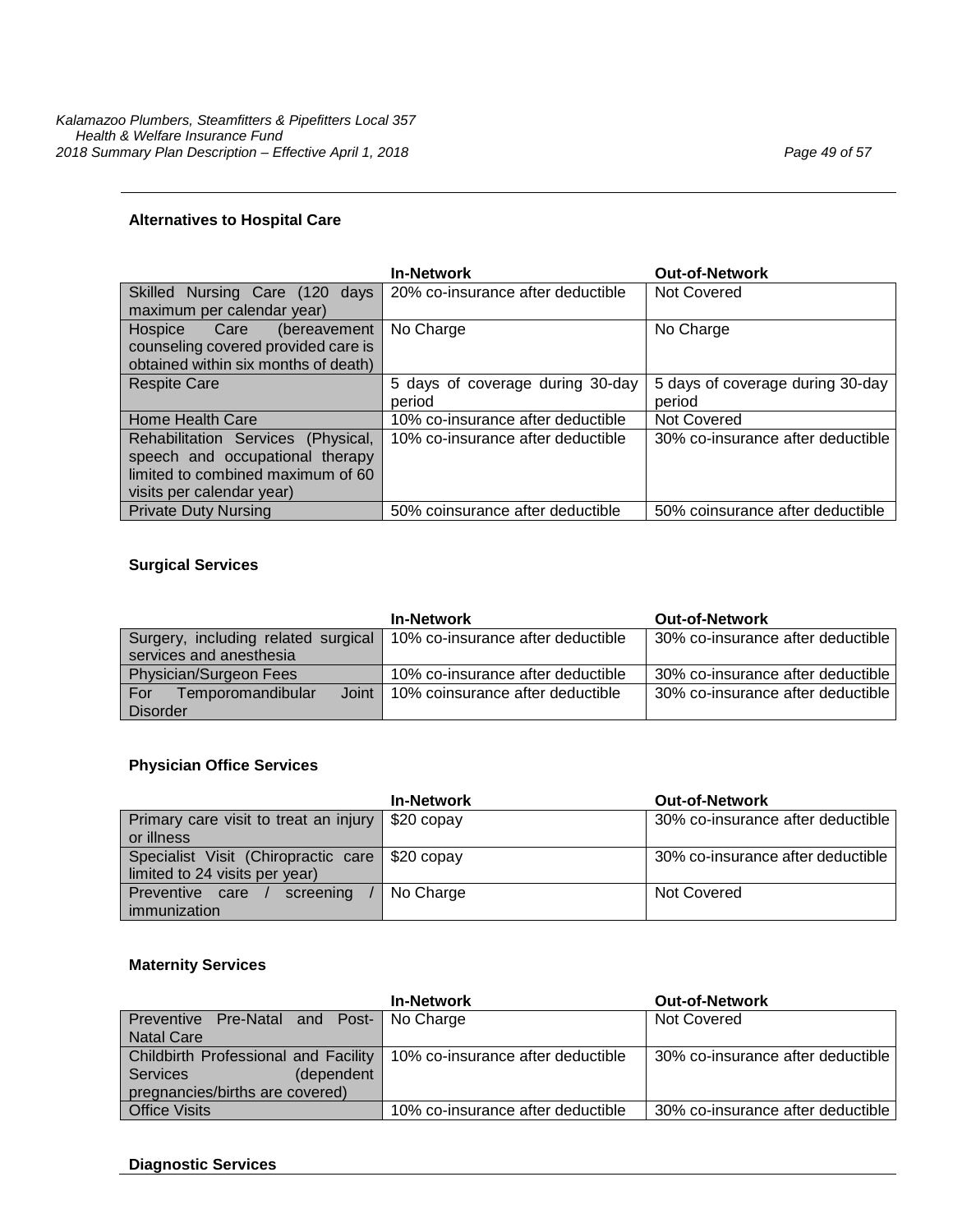| <b>In-Network</b>                   |                                   | <b>Out-of-Network</b>             |
|-------------------------------------|-----------------------------------|-----------------------------------|
| Laboratory and Pathology Tests      | 10% co-insurance after deductible | 30% co-insurance after deductible |
| Diagnostic Tests and X-Rays         | 10% co-insurance after deductible | 30% co-insurance after deductible |
| Tests (CT/PET)<br>Imaging<br>scans. | 10% co-insurance after deductible | 30% co-insurance after deductible |
| MRIS)                               |                                   |                                   |

# **Emergency Medical Care**

|                                                                                                 | <b>In-Network</b>                 | <b>Out-of-Network</b>             |
|-------------------------------------------------------------------------------------------------|-----------------------------------|-----------------------------------|
| Hospital Emergency Room (copay   \$100 copay<br>waived if admitted or for accidental<br>injury) |                                   | $$100$ copay                      |
| <b>Urgent Care Center</b>                                                                       | \$20 copay                        | 30% co-insurance after deductible |
| <b>Ambulance Services</b>                                                                       | 10% co-insurance after deductible | 10% co-insurance after deductible |

#### **Other Services**

|                                                              | <b>In-Network</b>                                                                                                                             | <b>Out-of-Network</b>             |  |
|--------------------------------------------------------------|-----------------------------------------------------------------------------------------------------------------------------------------------|-----------------------------------|--|
| <b>Durable Medical Equipment</b>                             | 10% co-insurance after deductible                                                                                                             | 10% co-insurance after deductible |  |
| 36<br>Hearing Exam (one every<br>months)                     | No Charge                                                                                                                                     | Not Covered                       |  |
| Hearing Aid (one every 36 months)                            | No Charge<br>Implantable devices covered at 10%<br>coinsurance<br>deductible,<br>after<br>otherwise no charge for non-<br>implantable devices | <b>Not Covered</b>                |  |
| Hearing Aid Evaluation (one every<br>36 months)              | No Charge                                                                                                                                     | Not Covered                       |  |
| Ordering & Fitting Hearing Aid<br>(once every 36 months)     | No Charge                                                                                                                                     | Not Covered                       |  |
| Hearing Aid Conformity Test (once<br>every 36 months)        | No Charge                                                                                                                                     | Not Covered                       |  |
| Telemedicine<br>services<br>when<br>provided through Teladoc | No charge                                                                                                                                     | Not covered                       |  |
| Autism Screening Services (birth<br>through age 2)           | No charge                                                                                                                                     | Not covered                       |  |

# **Human Organ Transplant**

|                                     | <b>Designated Facilities</b>      | <b>Non-designated Facilities</b>  |
|-------------------------------------|-----------------------------------|-----------------------------------|
| Human Organ Transplants             | No Charge                         | 40% co-insurance after deductible |
|                                     |                                   |                                   |
| <b>Bone Marrow Transplants</b>      | No charge                         | 40% co-insurance after deductible |
|                                     |                                   |                                   |
| <b>Cornea and Skin Transplants</b>  | 20% co-insurance after deductible | 40% co-insurance after deductible |
| Donor Services (if procedure at     | No Charge                         | No Charge                         |
| performed designated<br>facilities, |                                   |                                   |
| transportation and housing services |                                   |                                   |
|                                     |                                   |                                   |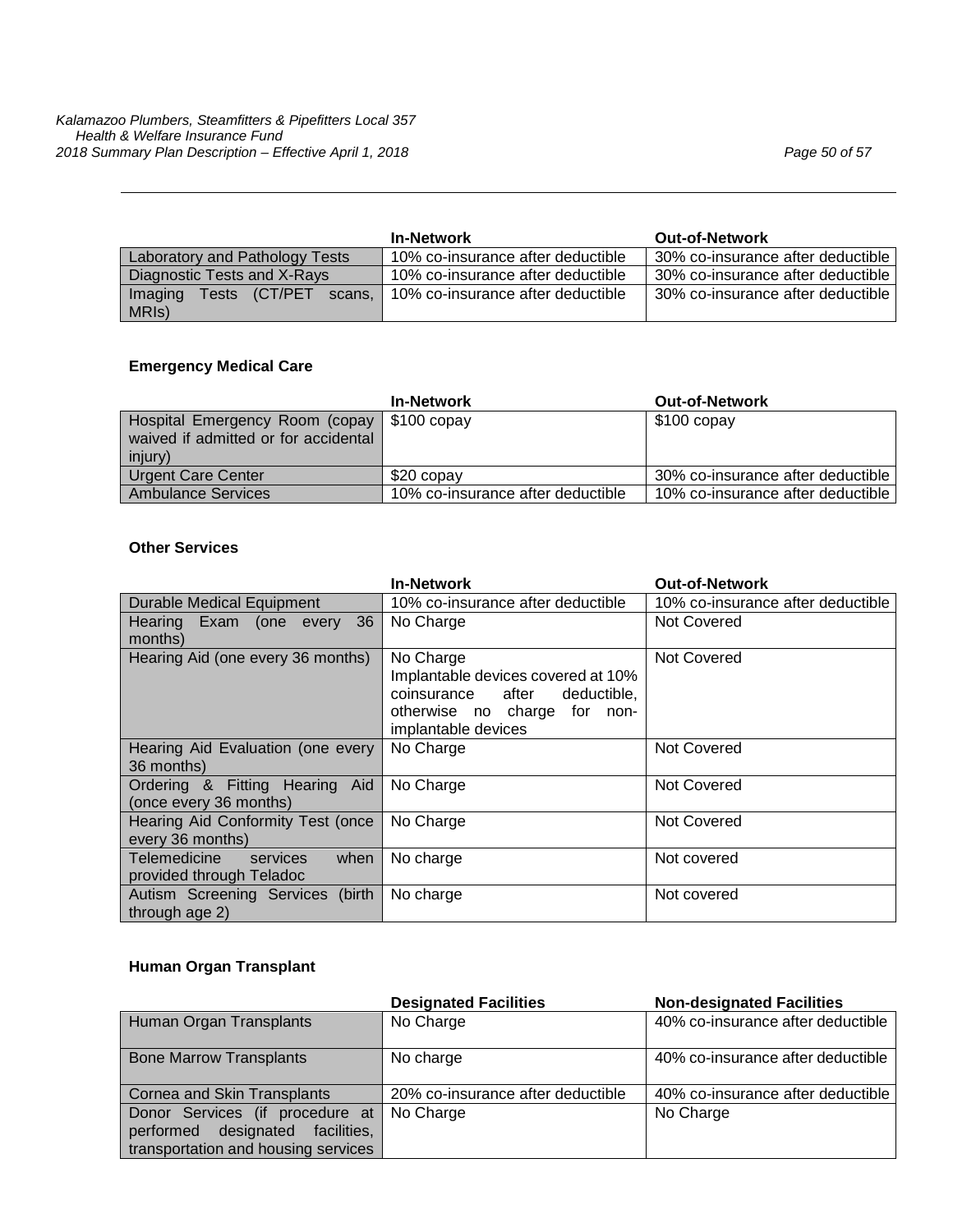| limited to \$10,000, relocation fees |  |
|--------------------------------------|--|
| not covered)                         |  |

#### **Mental Health Care and Substance Abuse Treatment**

|                                       | <b>In-Network</b>                 | <b>Out-of-Network</b>             |
|---------------------------------------|-----------------------------------|-----------------------------------|
| In-Patient Mental Health Care         | 10% co-insurance after deductible | 30% co-insurance after deductible |
| In-Patient Substance Abuse Care       | 10% co-insurance after deductible | 30% co-insurance after deductible |
| <b>Out-Patient Mental Health Care</b> | 10% co-insurance after deductible | 30% co-insurance after deductible |
| Out-Patient Substance Abuse Care      | 10% co-insurance after deductible | 30% co-insurance after deductible |

# **Prescription Drug Benefits**

|                                                                        | <b>In-Network</b>                                                                                            |               | <b>Out-of-Network</b>                                                                                                                       |               |
|------------------------------------------------------------------------|--------------------------------------------------------------------------------------------------------------|---------------|---------------------------------------------------------------------------------------------------------------------------------------------|---------------|
|                                                                        | 30 Day Supply                                                                                                | 90 Day Supply | 30 Day Supply                                                                                                                               | 90 Day Supply |
| Tier 1: Generic<br>Drugs                                               | \$4 copay                                                                                                    | \$8 copay     | \$4 copay plus 25% of<br>approved amount                                                                                                    | N/A           |
| 2:<br>Tier<br>Preferred<br><b>Brand Drugs</b>                          | \$40 copay                                                                                                   | \$80 copay    | \$40 copay plus 25% of<br>approved amount                                                                                                   | N/A           |
| 3:<br>Non-<br>Tier<br>Preferred<br><b>Brand Drugs</b>                  | \$80 copay                                                                                                   | $$160$ copay  | \$80 copay plus 25% of<br>approved amount                                                                                                   | N/A           |
| Tier 4: Generic<br>Preferred<br>and<br><b>Brand Specialty</b><br>Drugs | 15% coinsurance of<br>approved amount up to<br>\$150 (subject to step<br>therapy and prior<br>authorization) | N/A           | 15% coinsurance of<br>approved amount up to<br>\$150 plus 25% of<br>approved amount<br>(subject to step therapy<br>and prior authorization) | N/A           |
| 5:<br>Non-<br>Tier<br>Preferred<br><b>Brand Specialty</b><br>Drugs     | 25% coinsurance of<br>approved amount up to<br>\$300 (subject to step<br>therapy and prior<br>authorization) | N/A           | 25% coinsurance of<br>approved amount up to<br>\$300 plus 25% of<br>approved amount<br>(subject to step therapy<br>and prior authorization) | N/A           |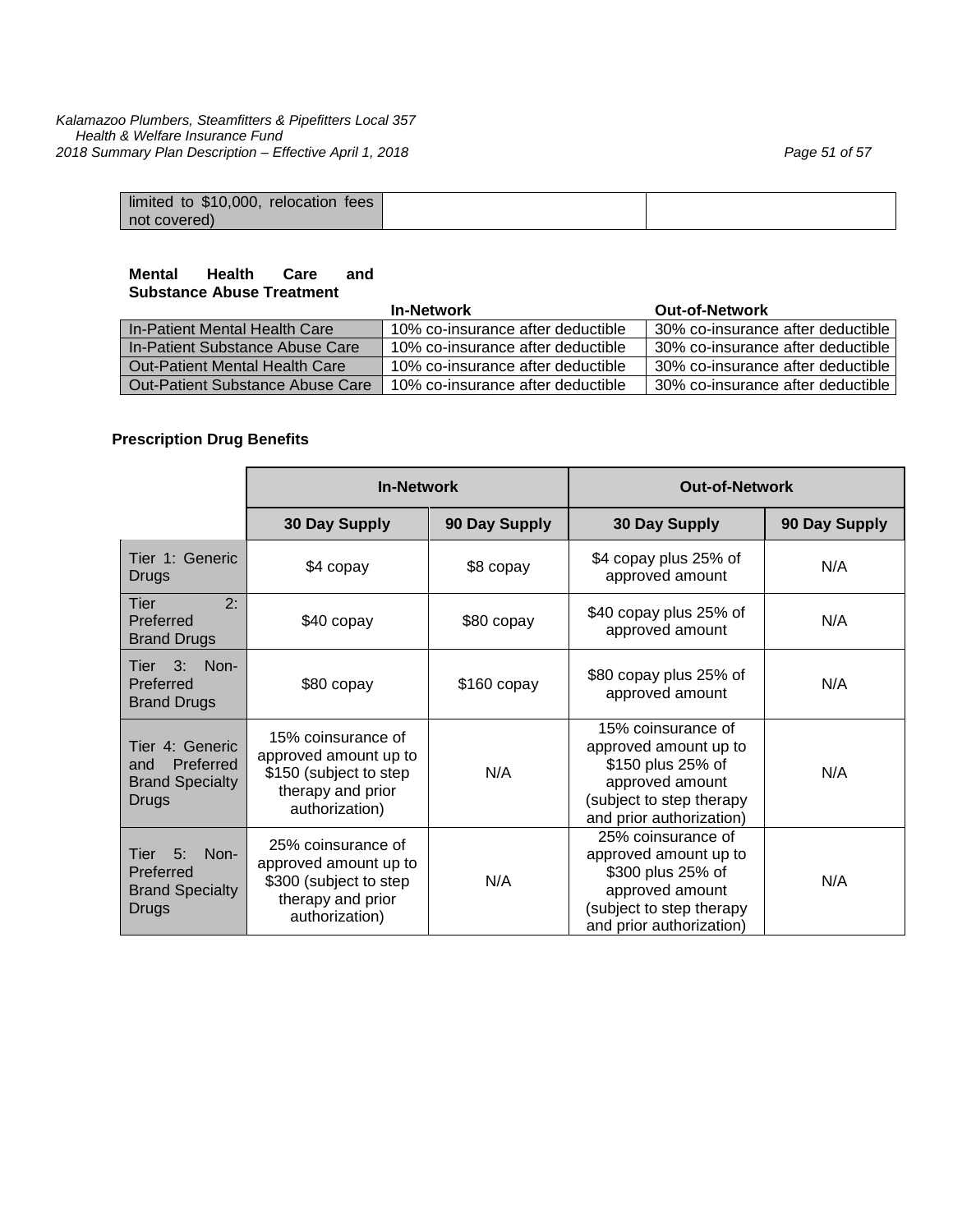# **APPENDIX C DENTAL BENEFITS THROUGH DELTA DENTAL**

#### **Benefits**

Please note that the PPO Network provides the deepest discounts and greatest cost savings to you. A Premier Dentist provides more savings, but not as much as a PPO Dentist. A Non-Participating Dentist still provides savings, but the least amount of savings to you. For more information, please consult the information sent to you from Delta Dental or contact them directly at 800-524-0149 / www.deltadentalmi.com

| <b>Service</b>                          | <b>DELTA DENTAL</b>              | <b>DELTA DENTAL</b>    | <b>NON-PARTICIPATING</b>  |
|-----------------------------------------|----------------------------------|------------------------|---------------------------|
|                                         | <b>PPO DENTIST</b>               | <b>PREMIER DENTIST</b> | <b>DENTIST</b>            |
|                                         | <b>Plan Pays</b>                 | <b>Plan Pays</b>       | <b>Plan Pays</b>          |
|                                         |                                  |                        |                           |
|                                         | <b>Diagnostic and Preventive</b> |                        |                           |
| <b>Diagnostic/Preventive Services</b>   |                                  |                        | 100% of the allowed       |
| - exam, cleaning, fluoride, space       | 100% of the allowed              | 100% of the allowed    | amount                    |
| maintainers                             | amount                           | amount                 |                           |
| <b>Emergency Palliative Treatment</b>   | 100% of the allowed              | 100% of the allowed    | 100% of the allowed       |
| - to temporarily relieve pain           | amount                           | amount                 | amount                    |
| <b>Sealants</b> $-$ to prevent decay of | 100% of the allowed              | 100% of the allowed    | 100% of the allowed       |
| permanent teeth                         | amount                           | amount                 | amount                    |
| <b>Brush Biopsy</b> – to detect oral    | 100% of the allowed              | 100% of the allowed    | 100% of the allowed       |
| cancer                                  | amount                           | amount                 | amount                    |
| Radiographs $- X$ -rays                 | 100% of the allowed              | 100% of the allowed    | 100% of the allowed       |
|                                         | amount                           | amount                 | amount                    |
|                                         |                                  |                        |                           |
|                                         | <b>Basic Services</b>            |                        |                           |
| <b>Minor Restorative Services -</b>     | 75% of the allowed               | 75% of the allowed     | 75% of the allowed amount |
| fillings and crown repair               | amount                           | amount                 |                           |
| <b>Endodontic Services - root</b>       | 75% of the allowed               | 75% of the allowed     | 75% of the allowed amount |
| canals                                  | amount                           | amount                 |                           |
| <b>Periodontics Services</b> – to treat | 75% of the allowed               | 75% of the allowed     | 75% of the allowed amount |
| gum disease                             | amount                           | amount                 |                           |
| <b>Oral Surgery Services -</b>          | 75% of the allowed               | 75% of the allowed     | 75% of the allowed amount |
| extractions and dental surgery          | amount                           | amount                 |                           |
| <b>Major Restorative Services -</b>     | 75% of the allowed               | 75% of the allowed     | 75% of the allowed amount |
| crowns                                  | amount                           | amount                 |                           |

**\*** *When you receive services from a non-participating dentist, the percentages in this column indicate the portion of Delta Dental's non-participating dentist fee that will be paid for those services. The non-participating dentist fee may be less than what your dentist charges and you are responsible for the difference.*

#### **Annual Maximums & Deductibles**

| <b>MAXIMUM PAYMENTS</b> |                                      |  |
|-------------------------|--------------------------------------|--|
| For All Services        | \$1,000 per person per calendar year |  |
| <b>DEDUCTIBLES</b>      |                                      |  |
| Single Coverage         | \$100                                |  |
| <b>Family Coverage</b>  | \$300                                |  |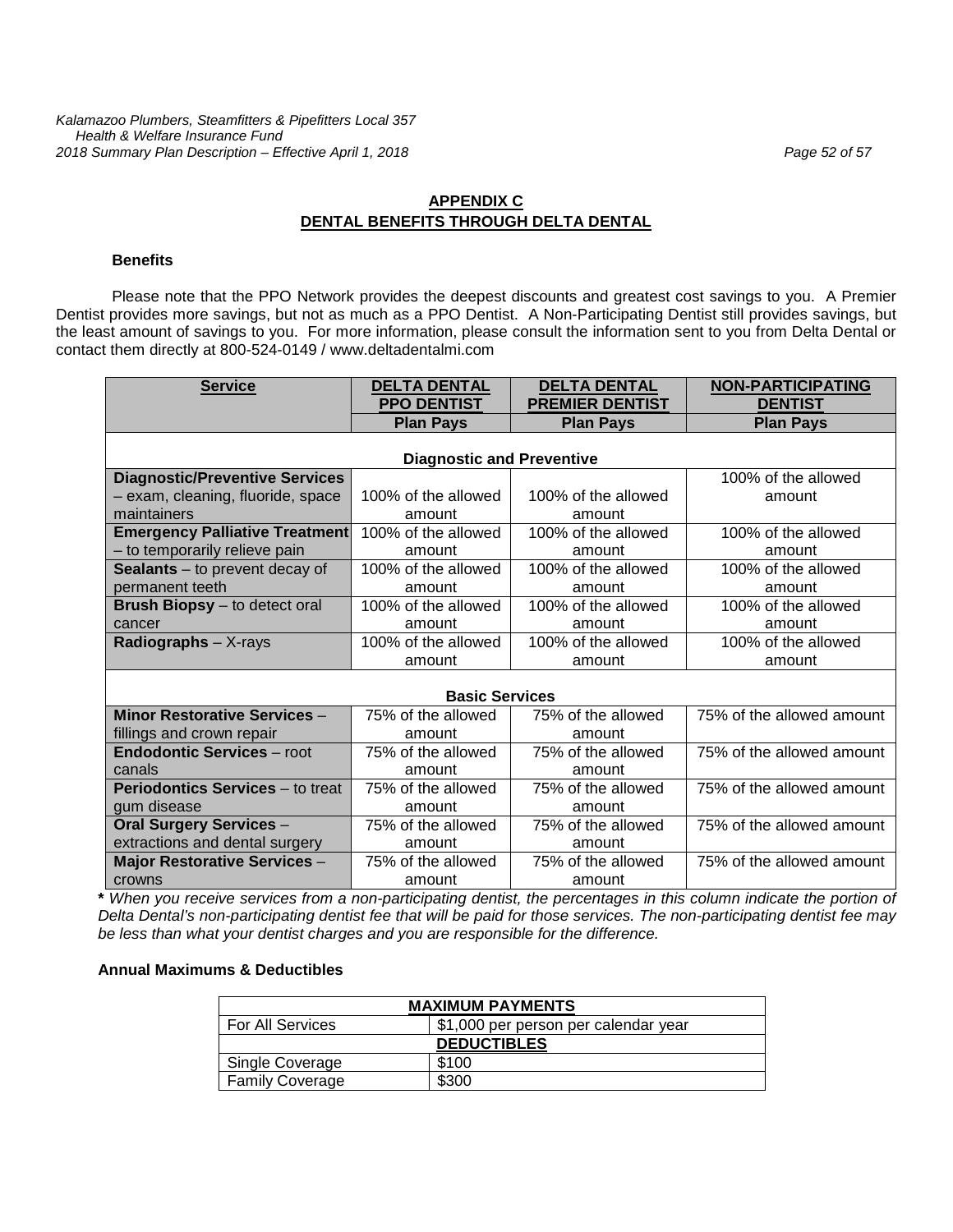The following benefit limits shall apply:

- $\triangleright$  Oral exams (including evaluations by a specialist) are payable twice per calendar year.
- $\triangleright$  Prophylaxes (cleanings) are payable twice per calendar year.
- People with specific at-risk health conditions may be eligible for additional prophylaxes (cleanings) or fluoride treatment. The patient should talk with his or her dentist about treatment.
- $\triangleright$  Fluoride treatments are payable twice per calendar year with no age limit.
- $\triangleright$  Space maintainers are payable once per area per lifetime for people up to age 19.
- $\triangleright$  Bitewing X-rays are payable twice per calendar year and full-mouth X-rays (which include bitewing X-rays) are payable once in any five-year period.
- $\triangleright$  Sealants are payable once per tooth per three-year period for the occlusal surface of first and second permanent molars up to age 20. The surface must be free from decay and restorations.
- $\triangleright$  Veneers are payable on incisors, cuspids, and bicuspids once per tooth per five-year period when necessary due to fracture or decay.
- $\triangleright$  Composite resin (white) restorations are Covered Services on posterior teeth.
- Metallic inlays are Covered Services.
- $\triangleright$  Porcelain and resin facings on crowns are optional treatment on posterior teeth.
- $\triangleright$  Reline and rebase of dentures and tissue conditioning are payable once in any three-year period.
- $\triangleright$  Implants are payable for first and second molars, bicuspids, canines, and incisors, once per tooth per lifetime for people age 16 and older.
- $\triangleright$  Crowns over implants are payable for first and second molars, bicuspids, canines, and incisors once per tooth per five- year period for people age 16 and older.
- Occlusal guards are payable once per calendar year. Five limited occlusal adjustments are Covered Services in any five- year period.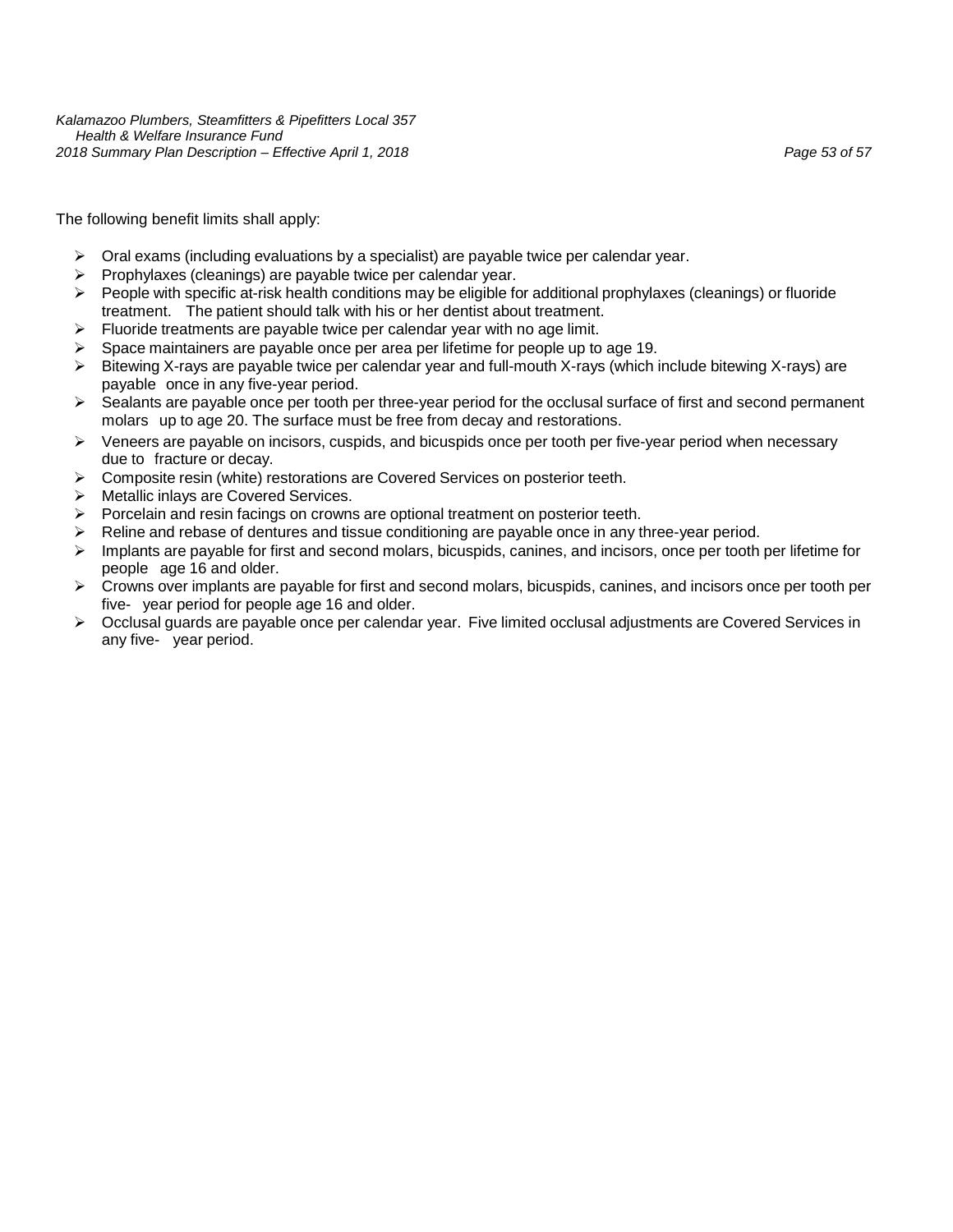# **APPENDIX D VISION BENEFITS**

#### **GENERAL**

This Schedule lists the vision care services and vision care materials to which Covered Persons of VISION SERVICE PLAN INSURANCE COMPANY ("VSP") are entitled, subject to any Copayments and other conditions, limitations and/or exclusions stated herein. If Plan Benefits are available for Non-Member Provider services, as indicated by the reimbursement provisions below, vision care services and vision care materials may be received from any licensed optometrist, ophthalmologist, or dispensing optician, whether Member Doctors or Non-Member Providers. This Schedule forms a part of the Plan or Certificate to which it is attached.

Member Doctors are those doctors who have agreed to participate in VSP's Choice Network.

When Plan Benefits are received from Member Doctors, benefits appearing in the first column below are applicable subject to any Copayments as stated below. When Plan Benefits are available and received from Non-Member Providers, the Covered Person is reimbursed for such benefits according to the schedule in the second column below less any applicable Copayments.

#### **COPAYMENT**

The benefits described herein are available to each Covered Person subject only to payment of the applicable Copayment by the Covered Person. Copayments are required for Plan Benefits received from Member Doctors and Non-Member Providers. Covered Persons must also follow the proper procedures for obtaining Benefit Authorization.

There shall be a Copayment of \$10.00 for the examination payable by the Covered Person to the Member Doctor at the time services are rendered. If materials (lenses and frames) are provided, there shall be an additional \$15.00 Copayment payable at the time the materials are ordered. However, the Copayment for materials shall not apply to elective contact lenses.

#### **PLAN BENEFITS**

#### **VISION CARE SERVICES**

#### **MEMBER DOCTOR BENEFIT NON-MEMBER PROVIDER BENEFIT**

**Eye Examination** \$10.00 copay Reimbursement up to \$45.00 less \$10.00 copay (member responsible for any difference)

Complete initial vision analysis which includes an appropriate examination of visual functions, including the prescription of corrective eyewear where indicated.

Subsequent regular eye examinations every 12 months.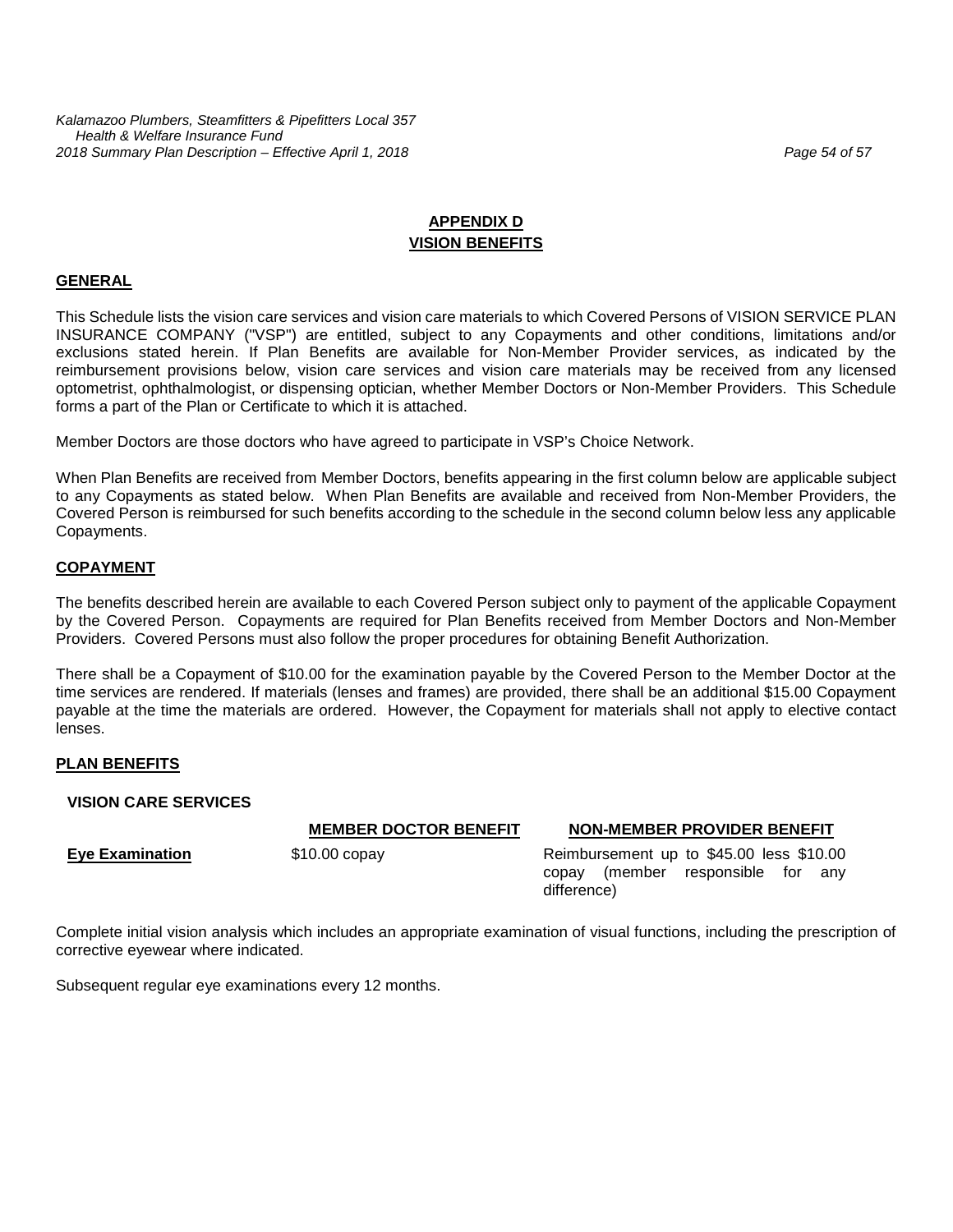#### **VISION CARE MATERIALS**

|                                 | <b>MEMBER DOCTOR BENEFIT</b> | <b>NON-MEMBER PROVIDER BENEFIT</b>                                                                    |
|---------------------------------|------------------------------|-------------------------------------------------------------------------------------------------------|
| <b>Lenses</b>                   |                              |                                                                                                       |
| Single Vision                   | $$15.00$ copay*              | Reimbursement up to approved amount<br>less \$15.00 copay (member responsible for<br>any difference)  |
| <b>Bifocal</b>                  | \$15.00 copay*               | Reimbursement up to approved amount<br>less \$15.00 copay (member responsible for<br>any difference)  |
| Trifocal                        | \$15.00 copay*               | Reimbursement up to approved amount<br>less \$15.00 copay (member responsible for<br>any difference)  |
| Lenticular                      | \$15.00 copay*               | Reimbursement up to approved amount<br>less \$15.00 copay (member responsible for<br>any difference)  |
| Available once every 12 months. |                              |                                                                                                       |
| <b>Frames</b>                   | \$15.00 copay                | Reimbursement up to \$70.00 less \$15.00<br>(member responsible<br>for<br>copay<br>any<br>difference) |

Available once every 24 months.

\*Less any applicable Copayment.

Lenses and frames include such professional services as are necessary, which shall include:

- Prescribing and ordering proper lenses;
- Assisting in the selection of frames;
- Verifying the accuracy of the finished lenses;
- Proper fitting and adjustment of frames;
- Subsequent adjustments to frames to maintain comfort and efficiency;
- Progress or follow-up work as necessary.

#### **CONTACT LENSES**

Contact lenses are available once every 12 months in lieu of all other lens and frame benefits available herein. When contact lenses are obtained, the Covered Person shall not be eligible for lenses again for -- months and frames for -- months.

#### **Necessary-**

Necessary Contact Lenses are a Plan Benefit when specific benefit criteria are satisfied and when prescribed by Covered Person's Member Doctor or Non-Member Provider. Prior review and approval by VSP are not required for Covered Person to be eligible for Necessary Contact Lenses.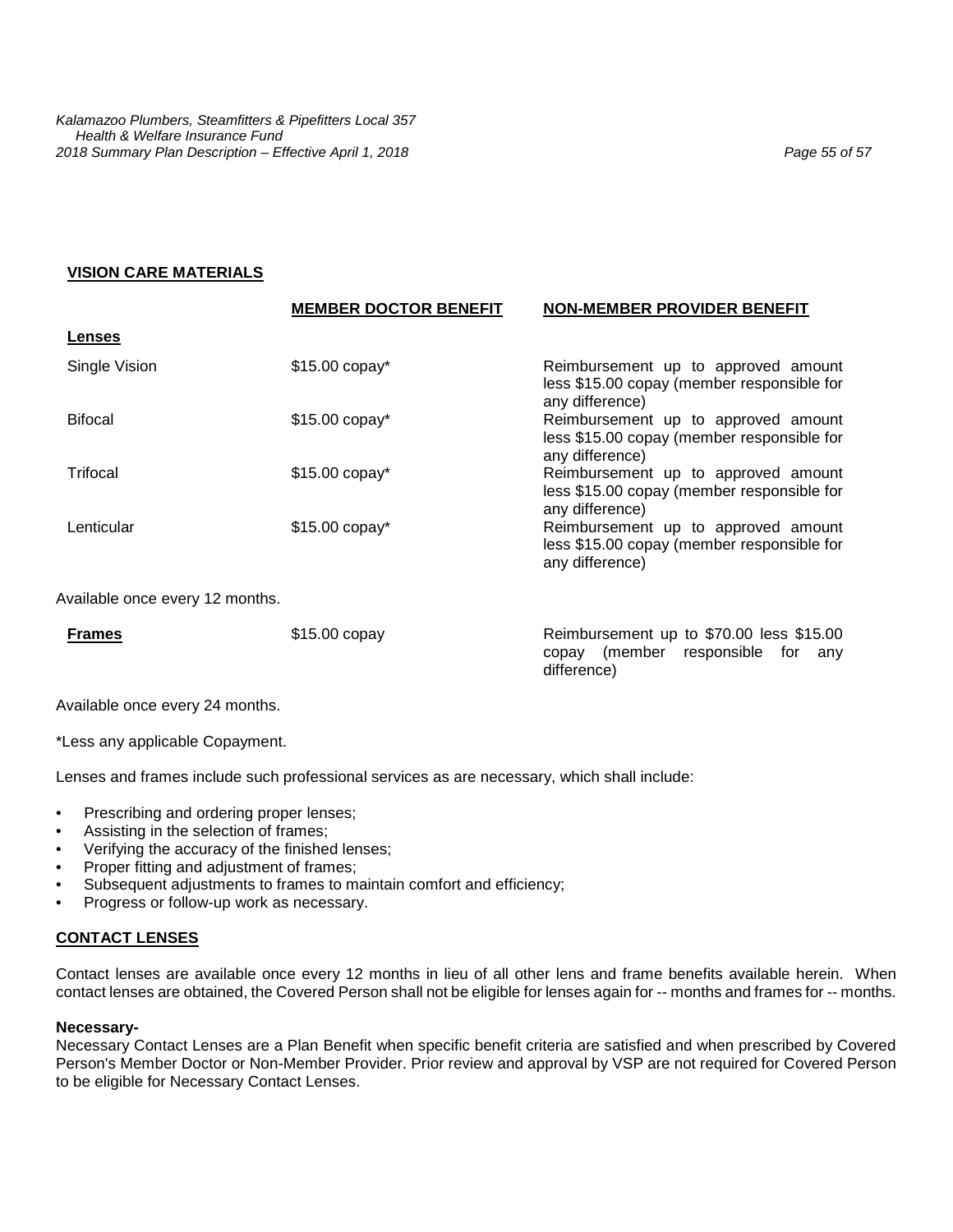*Kalamazoo Plumbers, Steamfitters & Pipefitters Local 357 Health & Welfare Insurance Fund 2018 Summary Plan Description – Effective April 1, 2018 Page 56 of 57*

# **Necessary MEMBER DOCTOR BENEFIT NON-MEMBER PROVIDER BENEFIT**

#### **Elective MEMBER DOCTOR BENEFIT NON-MEMBER PROVIDER BENEFIT Professional Fees\*\* and Materials Professional Fees and Materials**

\$130.00 allowance that is applied toward contact lens exam (fitting and materials) and the contact lenses (member responsible for any cost any cost exceeding the allowance) exceeding the allowance)

## **Professional Fees and Materials Professional Fees and Materials**

\$15.00 copay **Reimbursement up to \$210.00 less \$15.00** Reimbursement up to \$210.00 less \$15.00 copay (member responsible for any difference)

\$105.00 allowance that is applied toward contact lens exam (fitting and materials) and the contact lenses (member responsible for

\*\*15% discount applies to Member Doctor's usual and customary professional fees for contact lens evaluation and fitting.

#### **LOW VISION BENEFIT**

The Low Vision benefit is available to Covered Persons who have severe visual problems that are not correctable with regular lenses.

#### **MEMBER DOCTOR BENEFIT NON-MEMBER PROVIDER BENEFIT**

**Supplementary Testing**  Covered in Full **Covered Up to \$125.00** 

Complete low vision analysis/diagnosis, which includes a comprehensive examination of visual functions, including the prescription of corrective eyewear or vision aids where indicated.

**Supplemental Care Aids** 75% of Cost 75% of Cost

Subsequent low vision aids.

Copayment for Supplemental Aids: 25% payable by Covered Person.

#### **Benefit Maximum**

The maximum benefit available is \$1,000.00 (excluding Copayment) every two years.

# **NON-MEMBER PROVIDER BENEFIT**

Low Vision benefits secured from a Non-Member Provider are subject to the same time limits and Copayment arrangements as described above for a Member Doctor. The Covered Person should pay the Non-Member Provider his full fee. The Covered Person will be reimbursed in accordance with an amount not to exceed what VSP would pay a Member Doctor in similar circumstances. NOTE: There is no assurance that this amount will be within the 25% Copayment feature.

# **EXCLUSIONS AND LIMITATIONS OF BENEFITS**

Some brands of spectacle frames may be unavailable for purchase as Plan Benefits, or may be subject to additional limitations. Covered Persons may obtain details regarding frame brand availability from their VSP Member Doctor or by calling VSP's Customer Care Division at (800) 877-7195.